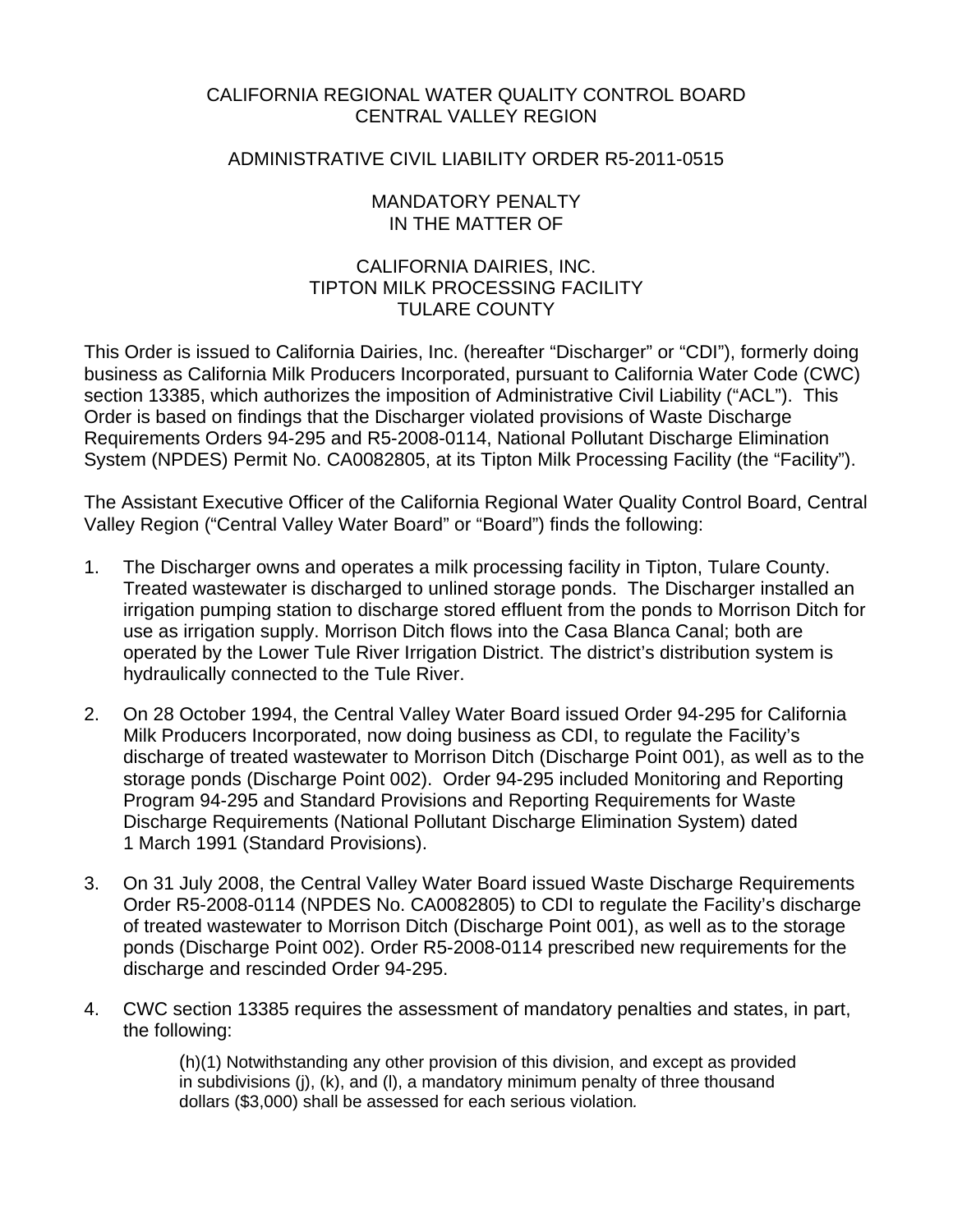(2) For the purposes of this section, a "serious violation" means any waste discharge that violates the effluent limitations contained in the applicable waste discharge requirements for a Group II pollutant, as specified in Appendix A to Section 123.45 of Title 40 of the Code of Federal Regulations, by 20 percent or more or for a Group I pollutant, as specified in Appendix A to Section 123.45 of Title 40 of the Code of Federal Regulations, by 40 percent or more.

(i)(1)Notwithstanding any other provision of this division, and except as provided in subdivisions (j), (k), and (l), a mandatory minimum penalty of three thousand dollars (\$3,000) shall be assessed for each violation whenever the person does any of the following four or more times in any period of six consecutive months, except that the requirement to assess the mandatory minimum penalty shall not be applicable to the first three violations:

- (A) Violates a waste discharge requirement effluent limitation.
- (B) Fails to file a report pursuant to Section 13260.
- (C) Files an incomplete report pursuant to Section 13260.

(D) Violates a toxicity effluent limitation contained in the applicable waste discharge requirements where the waste discharge requirements do not contain pollutant-specific effluent limitations for toxic pollutants

(2) For the purposes of this section, a "period of six consecutive months" means the period commencing on the date that one of the violations described in this subdivision occurs and ending 180 days after that date.

5. CWC section 13385.1(a)(1) states:

For purposes of subdivision (h) of Section 13385, a "serious violation" also means a failure to file a discharge monitoring report required pursuant to Section 13383 for each complete period of 30 days following the deadline for submitting the report, if the report is designed to ensure compliance with limitations contained in waste discharge requirements that contain effluent limitations.

- 6. CWC section 13385.1(c) defines an "effluent limitation" as "a numeric restriction or a numerically expressed narrative restriction, on the quantity, discharge rate, concentration, or toxicity units of a pollutant or pollutants that may be discharged from an authorized location." This definition clarified which "effluent limitations" were subject to mandatory minimum penalties (MMPs) under CWC section 13385.
- 7. Effluent Limitation B.2 of Order 94-295 included, in part, the following effluent limitations:

| Constituent/Parameter         | Units | 30-day Average | 7-day Median | Daily Maximum |
|-------------------------------|-------|----------------|--------------|---------------|
| BOD <sub>5</sub> <sup>1</sup> | mg/L  | 40             |              | 80            |
| $TSS^2$                       | mg/L  | 40             |              | 80            |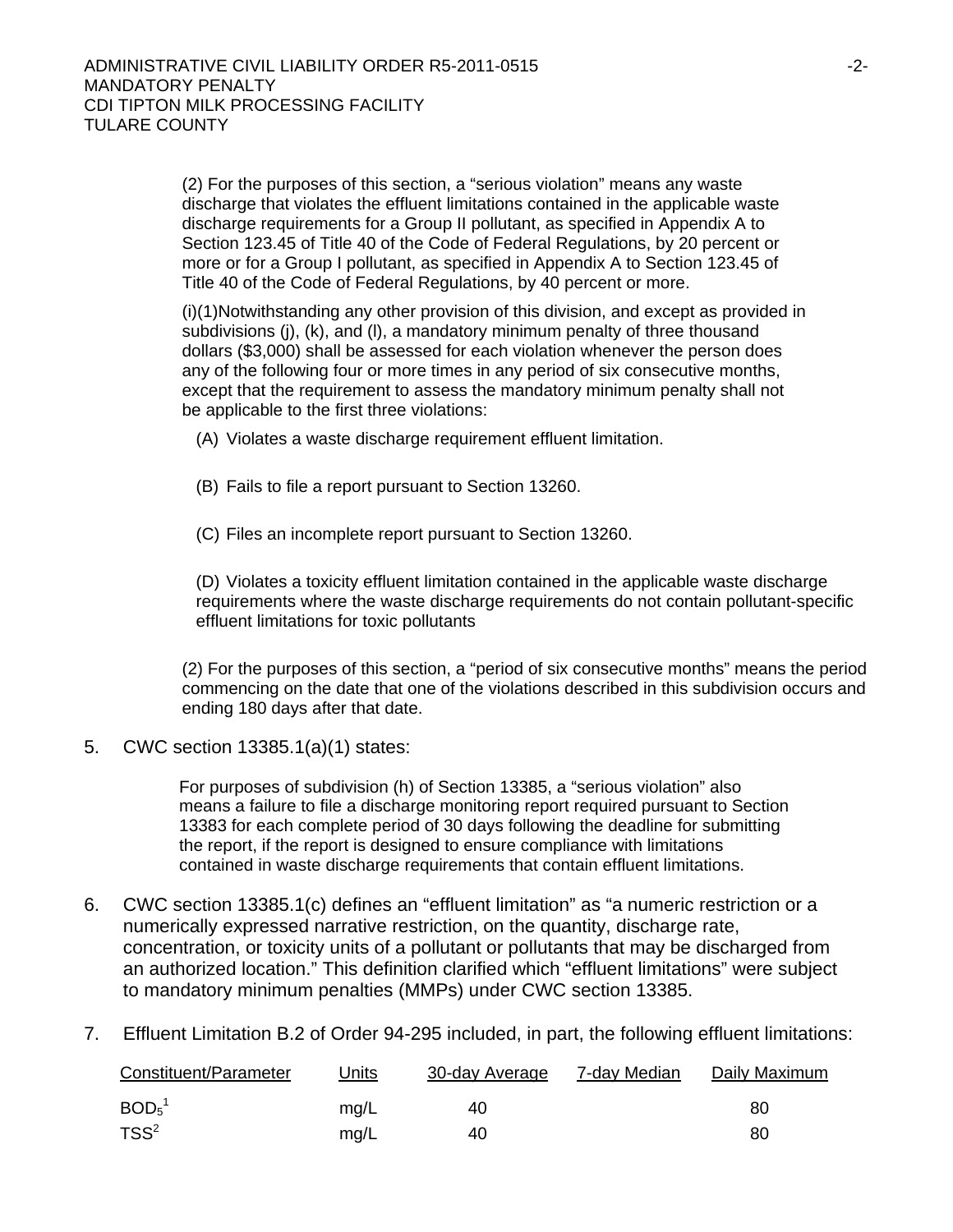| Constituent/Parameter                                        | Units         | 30-day Average | 7-day Median | Daily Maximum |
|--------------------------------------------------------------|---------------|----------------|--------------|---------------|
| Settleable Solids                                            | m/L           | 0.1            |              | 0.5           |
| TCO <sup>3</sup>                                             | $MPN4/100$ ml |                | 23           | 240           |
| <b>Boron</b>                                                 | mg/L          |                |              | 1.0           |
| рH                                                           | pH units      |                |              | $6 - 9$       |
| Five-day biochemical oxygen demand<br>Total suspended solids |               |                |              |               |

<sup>3</sup> Total coliform organisms

Most probable number

- 8. The effluent flow limitation prescribed by Order 94-295, Effluent Limitation B.4, stated, in part, the following: "The discharge at Discharge Point 001 or Discharge Point 002 shall not exceed 2.5 mgd [million gallons per day]." The maximum discharge capacity of CDI's two irrigation pumps, as reflected in its April 1994 Design Report submitted to the Central Valley Water Board in 1994, exceeds 2.5 mgd. CDI's use of the full capacity of these pumps has led to certain violations of the flow limitation.
- 9. The effluent EC limitation prescribed by Order 94-295, Effluent Limitation B.5, stated: "Mineralization, as measured by electrical conductivity (EC), shall not exceed the average EC of the source water plus 500 µmhos/cm, or a maximum of 1000 µmhos/cm, whichever is less." Effluent Limitation B.5 expressed the limitation in the implementation chapter of the first edition of the Water Quality Control Plan, Tulare Lake Basin (1975) (the "Basin Plan"). This same limitation, slightly modified, was included in the second edition of the Basin Plan, adopted in 1995.
- 10. Monitoring and Reporting Program 94-295 required, in part, the following monitoring of Discharge Point 001: weekly monitoring for BOD<sub>5</sub>, TSS, and EC; daily monitoring for settleable solids and pH; weekly monitoring for TCO; and monthly monitoring for chloride and boron. It also required monthly monitoring of source water EC.
- 11. Order R5-2008-0114 includes the following effluent limitations at Discharge 001, with compliance monitored at Monitoring Location EFF-001 (except as noted below):

| Constituent/Parameter    | Units      | Daily<br>Maximum  | 7-sample<br>Median | Monthly<br>Average |
|--------------------------|------------|-------------------|--------------------|--------------------|
| BOD <sub>5</sub>         | mg/L       | 80                |                    | 40                 |
|                          | lb/day     | 800               |                    | 400                |
| <b>TSS</b>               | mg/L       | 80 <sup>1</sup>   |                    | 40 <sup>1</sup>    |
|                          | lb/day     | 1004 <sup>1</sup> |                    | 4991               |
| <b>Settleable Solids</b> | mI/L       | 0.5               |                    | 0.1                |
| <b>TCO</b>               | MPN/100 ml | 240               | 23                 |                    |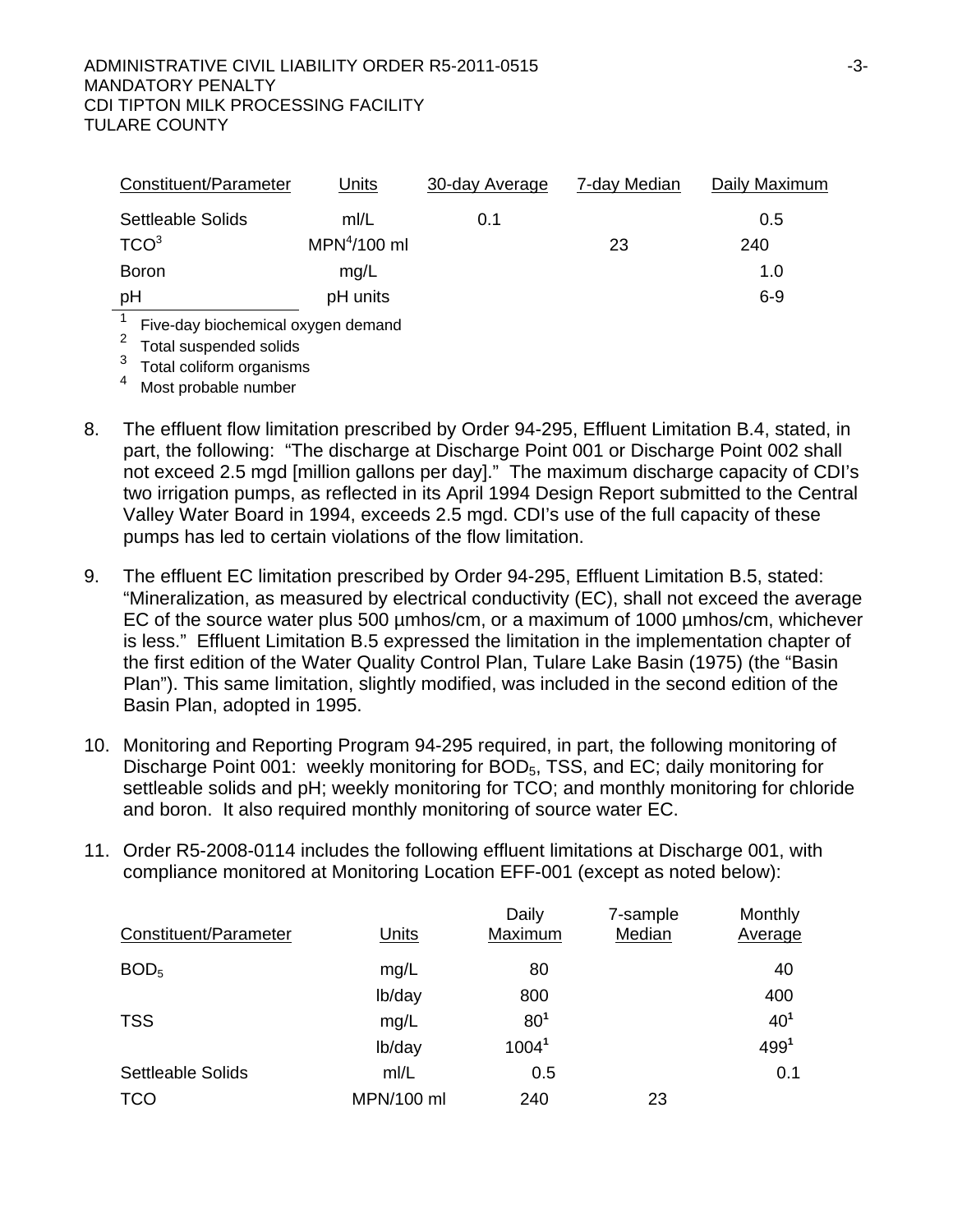| Constituent/Parameter    | Units    | Daily<br>Maximum | 7-sample<br>Median | Monthly<br><b>Average</b> |
|--------------------------|----------|------------------|--------------------|---------------------------|
| Boron, Total Recoverable | mq/L     |                  |                    | 1.0                       |
| pH                       | pH units | $6.5 - 8.3$      |                    |                           |

 $1$  Compliance shall be determined at Monitoring Location DS-002 [to the unlined ponds].

- 12. Order R5-2008-0114 prescribes an effluent limitation for flow (Effluent Limitation A.1.b) that states: "The maximum daily discharge from Discharge Point 001 shall not exceed 4.32 million gallons. The calendar monthly discharge shall not exceed a total of 40 million gallons."
- 13. Order R5-2008-0114 prescribes an effluent EC limitation that implements the mineralization requirement of the Basin Plan and specifies the manner in which compliance is to be determined. The effluent EC limitation of Order R5-2008-0114 (Effluent Limitation A.1.d) states:

**Electrical Conductivity**. Effluent annual average EC shall not exceed the annual flow-weighted average EC of the source water plus 500 µmhos/cm, or a total of 1,000 µmhos/cm, whichever is more stringent. (For compliance determination, see Section VII.C) [presented below].

**Effluent Annual Average Electrical Conductivity**. Compliance with the limit will be determined monthly by comparing the annual rolling average of the weekly data submitted for effluent EC and the annual rolling average of the monthly flowweighted data submitted for the source water EC.

- 14. Compliance with Order 94-295, Effluent Limitation B.5, which limits EC, was not specifically defined in that Order and may be interpreted in different ways. Order R5-2008-0114 recognized this, and provided a definition for determining compliance with Effluent Limitation B.5 that is designed to implement the same mineralization requirements contained in the Basin Plan. Board staff reviewed the Discharger's self-monitoring reports covering the period from 1 January 2000 through 30 July 2008 (hereafter review period) using the compliance evaluation procedures contained in Order R5-2008-0114 to determine compliance with the effluent EC limitation in Order 94-295. Such use of more detailed compliance procedures is a rational means of determining compliance with Effluent Limitation B.5 in Order 94-295.
- 15. Monitoring and Reporting Program 94-295 required CDI to submit self-monitoring reports to the Board by the  $20<sup>th</sup>$  day of the month following sample collection.
- 16. On 27 October 2008, staff met with the Discharger and presented the Discharger with a draft Record of Violations identifying 282 violations of Order 94-295 that occurred during the review period and that are subject to MMPs, including violations of the effluent EC limitation using the approach described in Finding 14.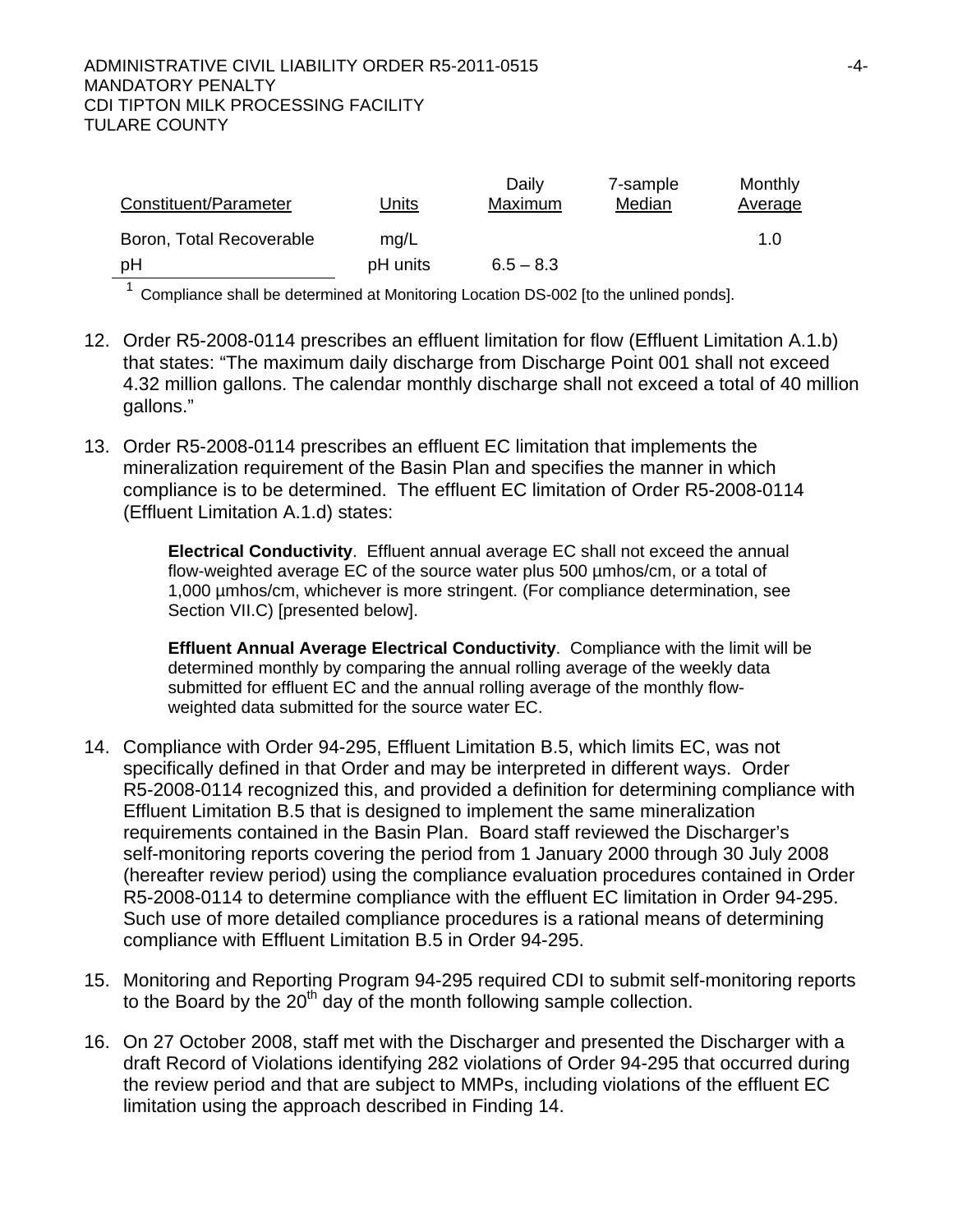- 17. On 9 December 2008, the Assistant Executive Officer of the Central Valley Water Board, Fresno Office, provided the Discharger an opportunity to settle the liability through issuance of Conditional Early Settlement Offer R5-2008-0629 (Offer) in the amount of eight hundred forty-six thousand dollars (\$846,000). The Offer included Exhibit A, a Record of Violations detailing the 282 violations identified as subject to MMPs. The Offer stated if "significant comments are received in opposition to the settlement, the matter may be set for a hearing before the Central Valley Water Board via the traditional issuance of an Administrative Civil Liability Complaint pursuant to CWC section 13323."
- 18. On 16 January 2009, California Sportfishing Protection Alliance (CSPA) submitted comments to the Central Valley Water Board in opposition to the Offer. The comments were sufficiently significant to warrant the withdrawal of the Offer.
- 19. Attachment A, a part of this Order, identifies 476 violations subject to MMPs and 3 violations exempt from MMPs. The cited violations include those identified in the Offer's Exhibit A, as well as 191 violations of effluent flow limitations not initially identified in the Offer's Exhibit A. The 476 violations identified as subject to MMPs in Attachment A are comprised of the following:
	- 3 serious late report violations,
	- 112 serious violations of effluent limitations for Group I pollutants (i.e., each value exceeds the prescribed limitation by more than 40 percent),
	- 54 chronic violations of effluent limitations for Group I pollutants, and
	- 307 chronic violations of other effluent limitations including 191 violations of effluent flow limitations not initially identified in the Offer's Exhibit A.
- 20. On 19 February 2009, the Executive Officer of the Central Valley Water Board withdrew the Offer and issued the Discharger Administrative Civil Liability Complaint R5-2009-0505 (Complaint) and tentatively set the matter for a hearing at the 23/24 April 2009 Board meeting. The Complaint proposed that the Discharger pay one million four hundred and twenty-eight thousand dollars (\$1,428,000) in civil liability for 476 violations pursuant to CWC section 13385. The Discharger subsequently waived its right to a hearing on the Complaint within 90 days, and engaged the Board's Prosecution Team in settlement negotiations.
- 21. On 9 February 2010, Board staff issued the Discharger a letter enclosing an addendum to the Record of Violations, which included additional violations subject to mandatory minimum penalties that occurred from 29 January 2007 to 30 July 2008. The addendum identified an additional 90 violations of the effluent flow limitation that occurred during the review period that were inadvertently omitted in the Complaint. CDI did not submit any comments or corrections to the addendum. Staff subsequently dismissed two of these violations when, upon re-evaluation, staff determined that the reported result equaled the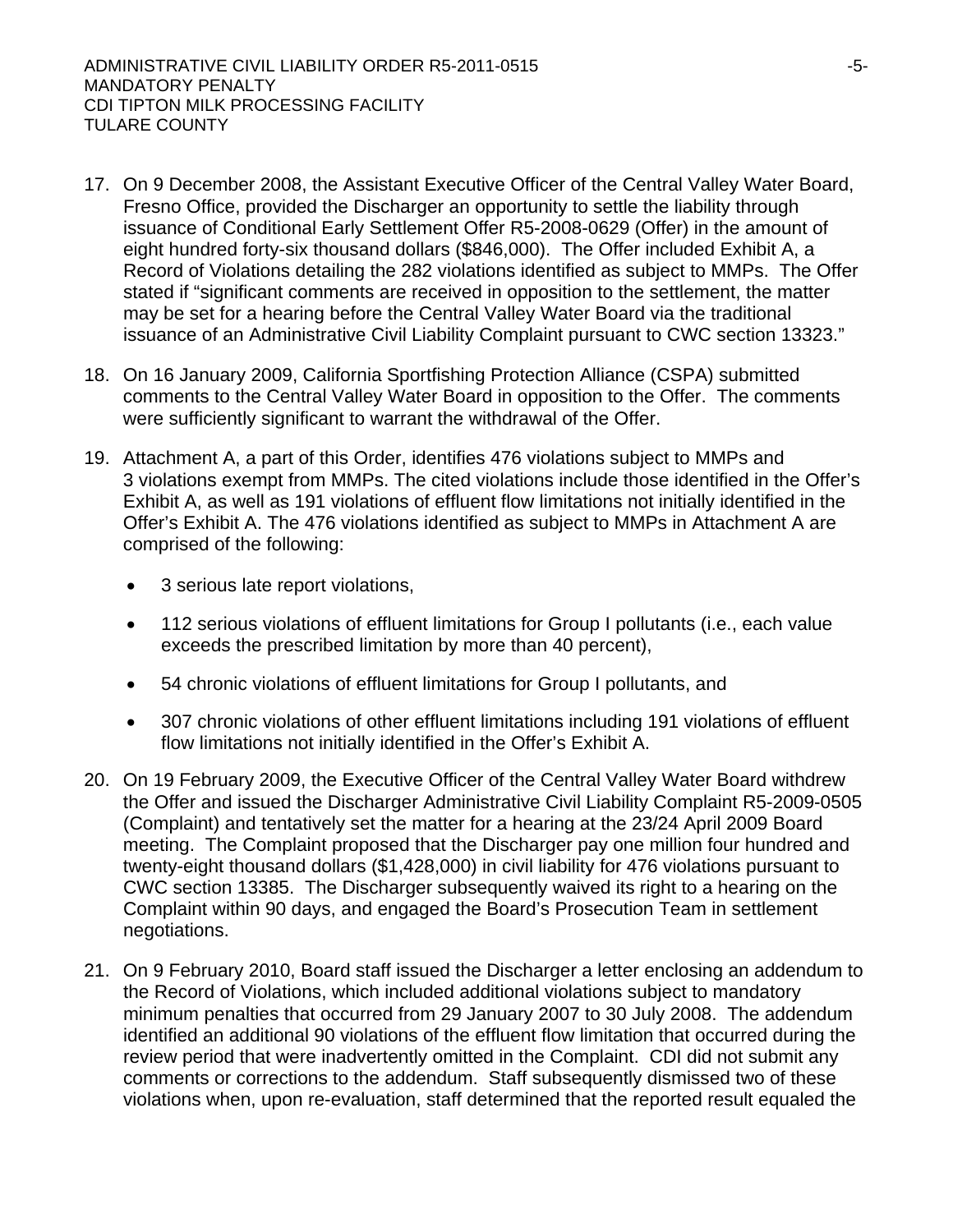limitation of 2.5 mgd after the reported four significant figure amount was rounded to two significant figures.

- 22. Attachment B, a part of this Order, identifies the 88 additional violations of the effluent flow limitation subject to MMPs that were identified in the 9 February 2010 staff letter. The additional violations increase CDI's outstanding liability by two hundred sixty-four thousand dollars (\$264,000) bringing CDI's total liability to **one million six hundred ninety-two thousand dollars (\$1,692,000)** for violations subject to MMPs that occurred during the review period.
- 23. By 16 September 2010 letter, Board staff provided the Discharger with a draft Record of Violations that identified 86 violations of Order R5-2008-0114 subject to MMPs that occurred during the period from 31 July 2008 through 31 July 2010. On 30 September 2010, Board staff discussed the cited violations with the Discharger and, as a result, determined an additional 11 violations subject to MMPs that occurred during this period. Attachment C, a part of this Order, identifies 97 violations of Order R5-2008-0114 subject to MMPs that occurred during this period. The additional violations increase CDI's outstanding liability by two hundred ninety-one thousand dollars (\$291,000) bringing CDI's total liability to **one million nine hundred eighty-three thousand dollars (\$1,983,000)**  for violations subject to MMPs that occurred during the period from 1 January 2000 through 31 July 2010. Attachment D, a part of this Order, presents a table that summarizes CDI's total liability for violations subject to MMPs that occurred during the period from 1 January 2000 through 31 July 2010.
- 24. All violations addressed by this Order have been entered into the California Integrated Water Quality System (CIWQS) database. Many violations that had been initially entered into CIWQS for exceedances of effluent limitations were subsequently re-assessed and determined not to be subject to mandatory minimum penalties. These include:
	- a. 14 violations of the monthly average effluent settleable solids limitation where the reported detection limit of less than 0.2 ml/L exceeded the limitation of 0.1 ml/L;
	- b. 2 violations of the daily maximum effluent TCO limitation where the reported detection limit of less than 300 MPN/100 ml exceeded the limitation of 240 MPN/100 ml;
	- c. 21 violations of the daily maximum effluent flow limitation because the reported result equaled the limitation of 2.5 mgd after the reported four significant figure amount was rounded to two significant figures; and
	- d. 276 violations of the effluent EC limitation, which were determined not to be violations after Board staff re-evaluated the reported values using the effluent EC limitation compliance methodology prescribed in Order R5-2008-0114.
- 25. Pursuant to CWC section 13385(l), a discharger may satisfy part of the monetary assessment imposed in an ACL Order that settles mandatory minimum penalties by completing or funding one or more Supplemental Environmental Projects ("SEPs").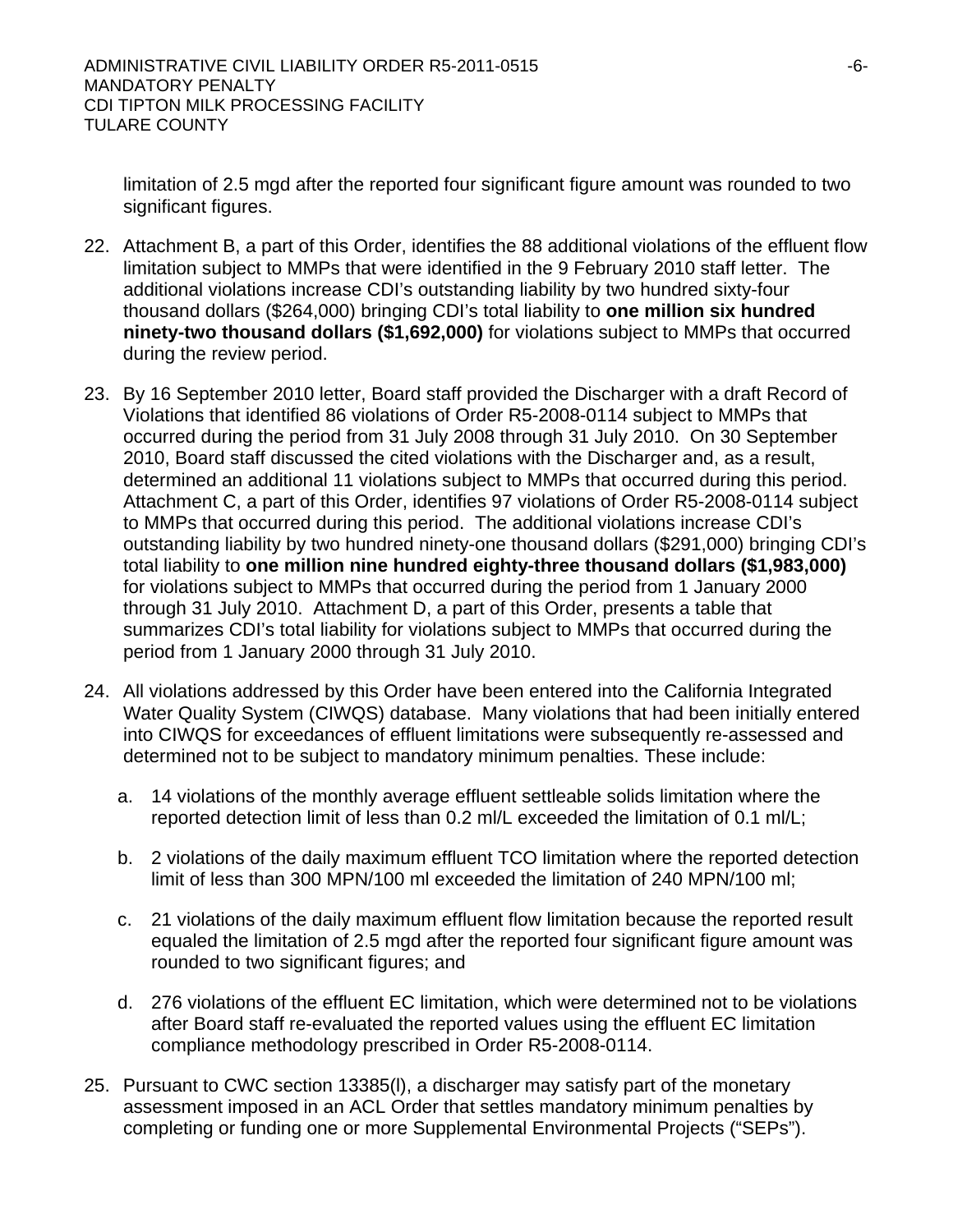CWC section 13385(l) states, in relevant part, that:

(1) In lieu of assessing penalties pursuant to subdivision (h) or (i) [of CWC section 13385], the state board or regional board, with the concurrence of the discharger, may direct a portion of the penalty amount to be expended on a supplemental environmental project in accordance with the enforcement policy of the state board. If the penalty amount exceeds fifteen thousand dollars (\$15,000), the portion of the penalty amount that may be directed to the expended on a supplemental environmental project may not exceed fifteen thousand dollars (\$15,000) plus 50 percent of the penalty amount that exceeds fifteen thousand dollars (\$15,000).

(2) For the purposes of this section, a "supplemental environmental project" means an environmentally beneficial project that a person agrees to undertake, with the approval of the regional board, that would not be undertaken in the absence of an enforcement action under this section.

- 26. On 3 February 2009, the State Water Resources Control Board ("State Water Board") adopted the *Policy on Supplemental Environmental Projects* ("SEP Policy"). The SEP Policy identifies the criteria that should be considered when a regional water board considers a SEP as part of a settlement.
- 27. On 22 February 2010, CDI submitted a proposal to fund and implement two SEPs as part of the settlement of its outstanding liability. The first proposed SEP is a \$200,000 project involving the construction and evaluation of a test well for the Pixley Public Utility District, as part of its efforts to mitigate the arsenic contamination of three of its four municipal supply wells (the "Pixley SEP"). The second SEP is a \$1,950,000 project to add dissolved air flotation ("DAF") to the Tipton Facility's wastewater treatment facility (the "DAF SEP"). On 30 March 2010 and 27 July 2010, CDI submitted additional information regarding the proposed DAF SEP. Attachment E, a part of this Order, provides details of the two SEP proposals.

CDI's two proposed SEPs satisfy the criteria established in the SEP Policy for the following reasons:

**Pixley SEP:** The Pixley SEP, described in Attachment E, consists of drilling a test well and performing geologic analysis for the unincorporated community of Pixley, located three miles south of the Tipton Facility. The Pixley Public Utility District provides water and sewage service to the community and it urgently needs new sources of drinking water, as its current wells produce water that contains naturally-occurring arsenic at concentrations that exceed 10 ug/L, which is the State primary maximum contaminant level.

 Nexus: The SEP Policy states that, "there must be a relationship between the nature or location of the violation and the nature or location of the proposed SEP." The location of the Pixley well sites is within three miles of the location of the Tipton Facility.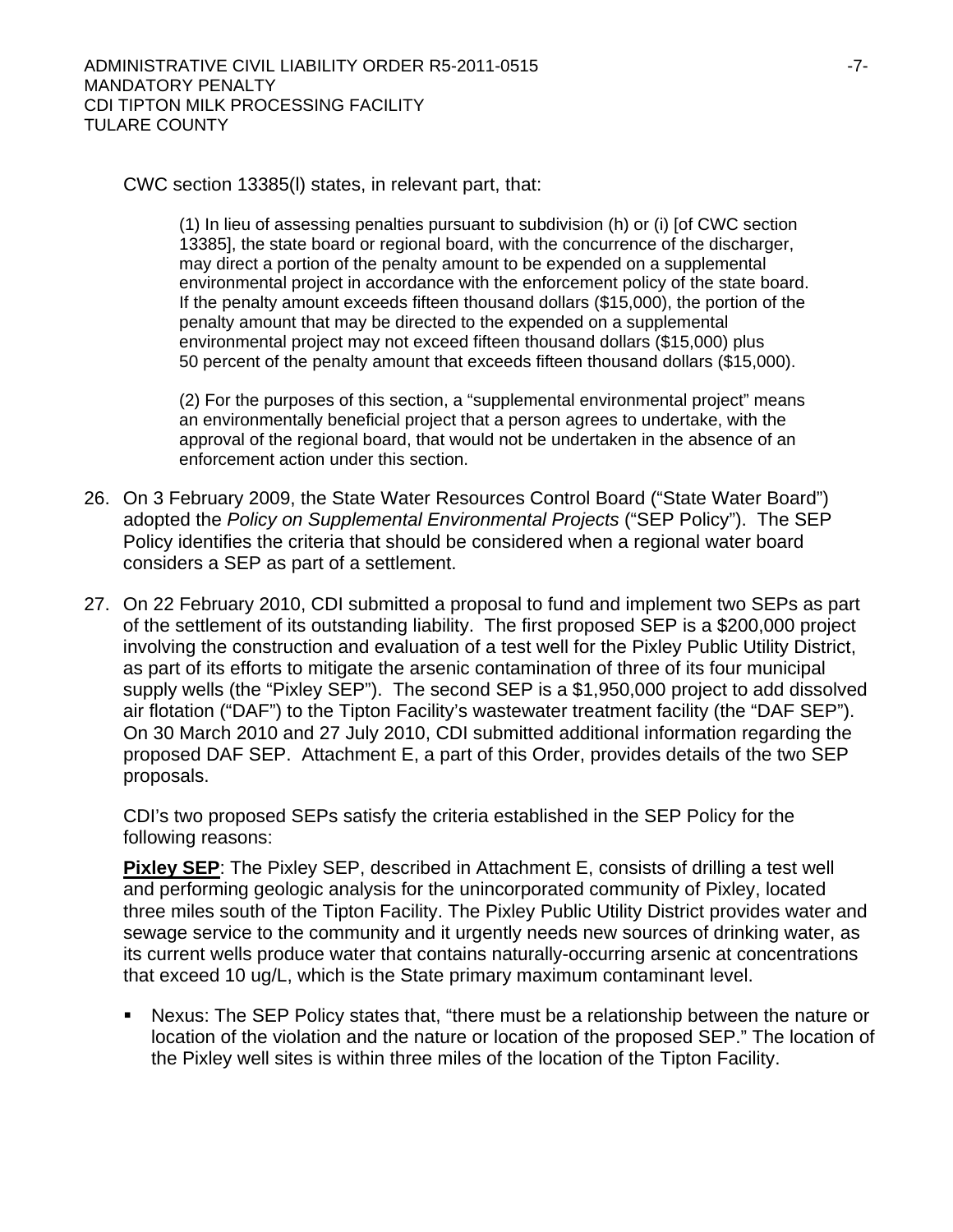- The measures in the SEP go "above and beyond the otherwise applicable obligations of the discharger"; CDI has no obligation to fund this SEP, nor does it relate to any of CDI's plant operations.
- The Pixley SEP will "directly benefit or *study* groundwater or surface water quality or quantity, and the beneficial uses of waters of the state."
- The Pixley SEP is a "study or investigation," which is among the list of examples of SEPs that are sanctioned in the SEP Policy.
- **The Pixley SEP does not directly benefit the Central Valley Water Board's functions,** its members, its staff, or family of members and staff.
- CDI has the institutional stability and capacity to complete the Pixley SEP.
- The Pixley SEP includes success criteria and requirements for monitoring to track the success of the project.

**DAF SEP**: This project is an investment in infrastructure that will enable CDI Tipton to convert its NPDES-permitted surface water discharge to a non-15 discharge by adding an additional level of treatment to the Tipton Facility's wastewater treatment. This additional level of treatment is not required by Orders issued by the Central Valley Water Board.

- Nexus: The SEP Policy states that, "A nexus exists if the project remediates or reduces the probable overall environmental or public health impacts or risks to which the violation at issue contributes, or if the project is designed to reduce the likelihood that similar violations will occur in the future." The DAF SEP will facilitate the complete removal of CDI's discharge to Morrison Ditch, thereby helping to eliminate the threat that similar violations will occur in the future.
- The elimination of a 40-million gallon per month discharge of dairy processing waste to waters of the United States will benefit surface water quality. The discharge currently exhibits reasonable potential to cause excursions above water quality standards for ammonia, salinity, settleable solids, total coliform organisms, and zinc. The discharge also contains arsenic, Bis (2-ethylhexyl) phthalate, and dioxin, though not at levels high enough to exhibit reasonable potential. The DAF SEP will directly benefit surface water quality by eliminating discharges of pollutants into surface waters.
- The DAF SEP will support the stated aspirational goal of the federal Clean Water Act, which was to eliminate the discharge of pollutants to waters of the United States by 1985.
- The conversion of a surface water discharge to a non-15 discharge is not excluded by either the State Water Board's Enforcement Policy or the State Water Board's Policy on Supplemental Environmental Projects. The measures in the DAF SEP go "above and beyond the otherwise applicable obligations of the discharger," as CDI has no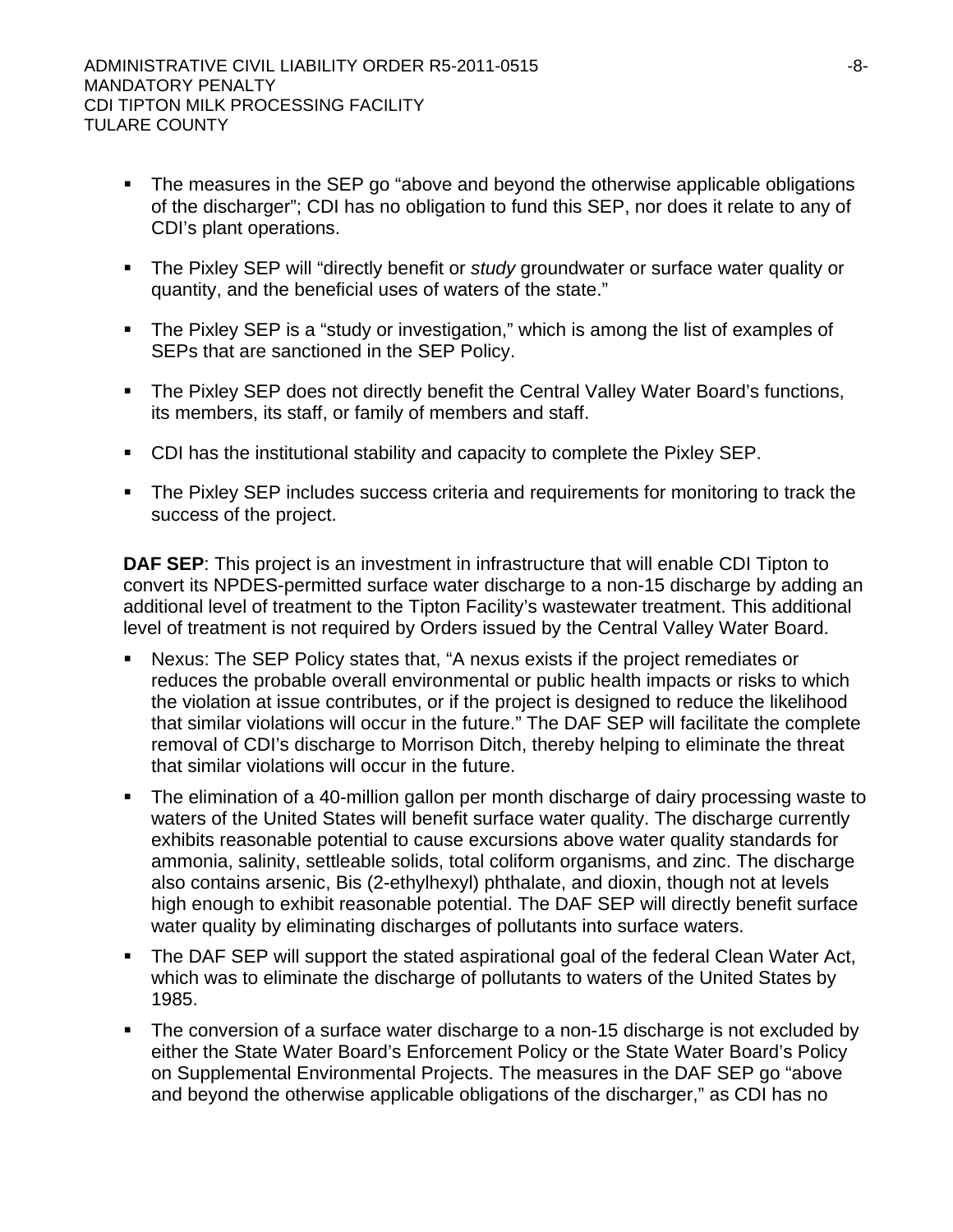obligation to invest in the infrastructure to convert the surface water discharge into a discharge to land.

- The DAF SEP does not directly benefit the Central Valley Water Board's functions, its members, its staff, or family of members and staff.
- CDI has the institutional stability and capacity to complete the DAF SEP.
- The DAF SEP includes success criteria and requirements for monitoring to track the success of the project.
- 28. In accordance with CWC section 13385(l)(1), the maximum amount of the penalty assessed in this Order that may be expended on CDI's proposed SEPs is **\$999,000**. This amount will be allocated in this ACL Order as follows: **\$200,000 for the Pixley SEP and \$799,000 for the DAF SEP**.
- 29. The SEP Policy states that Orders allowing SEPs that require oversight by the Regional Boards shall only be approved if the full costs of such oversight are covered by the Discharger. The Central Valley Water Board estimates that 30 hours shall be spent reviewing submittals verifying that the SEPs have been performed according to this Order. At \$150 per hour, oversight costs will be set at **\$4,500**. This cost will be added to the amount that must be paid to the State Water Pollution Cleanup and Abatement Account within 30 days of the issuance of this Order.
- 30. The violations addressed herein constitute all known violations subject to MMPs from 1 January 2000 through 31 July 2010, and the Central Valley Water Board finds no other violations subject to MMPs for this time period.
- 31. This Order does not propose to assess a discretionary penalty above the minimum required by CWC sections 13385(h)(1), 13385.1(a)(1), and 13385(i).
- 32. On 23 April 2009, the Central Valley Water Board delegated the authority to issue Administrative Civil Liability Orders, where the matter is not contested by the Discharger, to the Executive Officer, or to an Assistant Executive Officer when the Executive Officer is serving as head of the Board's Prosecution Team (Resolution R5-2009-0027). Pamela Creedon is serving as the head of the Board's Prosecution Team for this matter, and therefore Assistant Executive Officer Kenneth Landau has the authority to issue this Order.
- 33. Issuance of this Administrative Civil Liability Order to enforce CWC Division 7, Chapter 5.5 is exempt from the provisions of the California Environmental Quality Act (Pub. Resources Code § 21000 et seq.), in accordance with California Code of Regulations, title 14, section 15321(a)(2).
- 34. This Order constitutes a settlement of the violations herein identified. Upon the effective date of the Order, the Central Valley Water Board waives, releases and discharges CDI from any and all claims, liabilities, fines, penalties, damages and costs related directly or indirectly to any violations of Order 94-295 and Order R5-2008-0114 occurring on or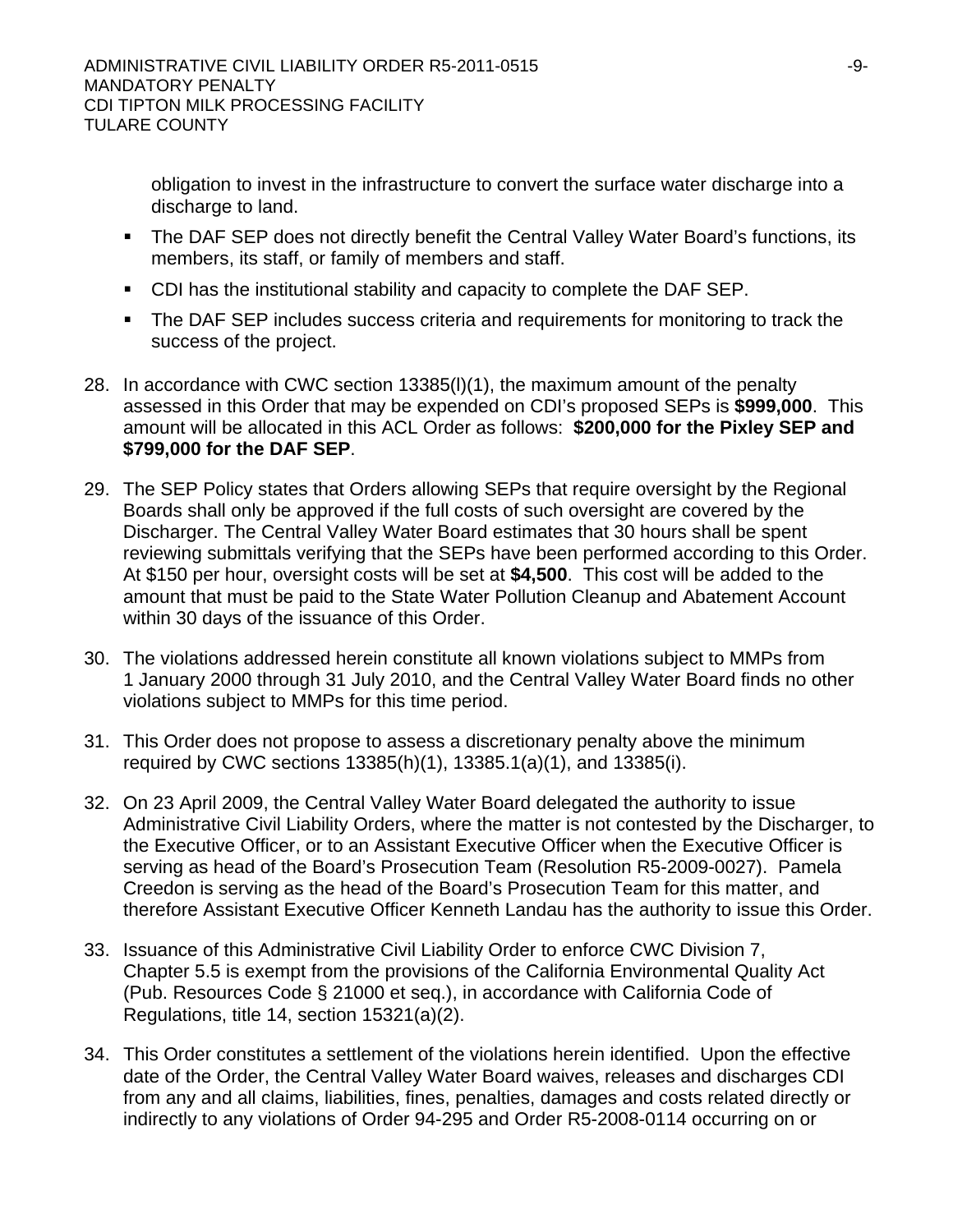before the review period of 1 January 2000 through 31 July 2010. And, except for the express obligations set forth in the Order, the Central Valley Water Board covenants not to assert or file any administrative or judicial complaints or orders relating to any violations occurring before or during the review period. Compliance with the obligations set forth in the Order shall constitute a full and final satisfaction of all of Discharger's liabilities and obligations relating to the violations described herein. Notice of this settlement was published on the Central Valley Water Board's website and was provided to all interested parties. The 30-day public notice and comment period mandated by Federal regulations (40 CFR 123.27) has expired.

35. This is a settlement of a disputed claim. Nothing herein shall be construed as an admission of any fact or legal issue by CDI nor as a waiver of any defense or right. CDI expressly reserves all of its rights and defenses.

**IT IS HEREBY ORDERED** that, pursuant to California Water Code sections 13385(a), (h), (i), and (l), Administrative Civil Liability Complaint R5-2009-0505 is settled in the following manner:

- 1. California Dairies, Inc., its agents, successors and assigns, shall be assessed Administrative Civil Liability in the amount of **one million nine hundred eighty-three thousand dollars (\$1,983,000).**
- 2. By **30 days**, California Dairies, Inc. shall submit payment of **nine hundred eighty-eight thousand five hundred dollars (\$988,500)** to the State Water Board's Cleanup and Abatement Account. The payment amount equals the sum of the \$984,000 MMP liability and \$4,500 staff oversight costs described in Finding 29. Payment shall be in the form of a check made payable to the "State Water Pollution Cleanup and Abatement Account" and shall have the number of this ACL Order written upon it. The check shall be mailed to the Central Valley Water Board Fresno Office, 1685 E Street, Fresno, CA 93706.
- 3. The remaining **nine hundred ninety-nine thousand dollars (\$999,000)** penalty shall be permanently suspended upon the Discharger's completion its two supplemental environmental projects in accordance with this Order:

|    | Task / Deliverable                                                                                                                                            | <b>Compliance Date</b><br>(days after Order<br>issuance) |
|----|---------------------------------------------------------------------------------------------------------------------------------------------------------------|----------------------------------------------------------|
| a. | Submit a copy of the engineering specifications for the DAF SEP                                                                                               | 45 days                                                  |
| b. | Submit a copy of the agreement between California Dairies, Inc.<br>and the Pixley Public Utility District for the Discharger to fund the<br><b>Pixley SEP</b> | 60 days                                                  |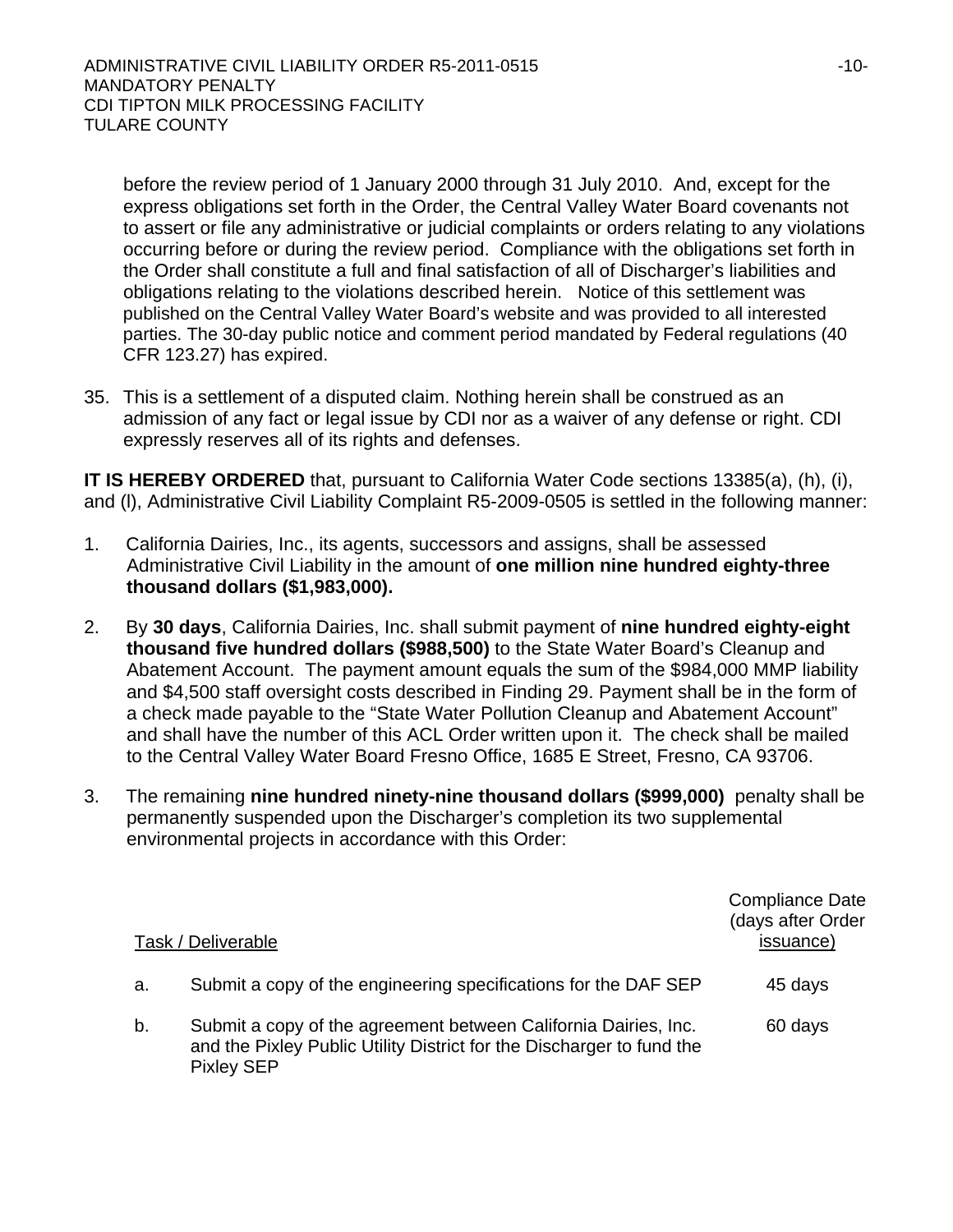|    | Task / Deliverable                                                                                                                                                                                                                                                                                                                                                    | <b>Compliance Date</b><br>(days after Order<br>issuance) |
|----|-----------------------------------------------------------------------------------------------------------------------------------------------------------------------------------------------------------------------------------------------------------------------------------------------------------------------------------------------------------------------|----------------------------------------------------------|
| C. | Submit a copy of the executed contract and scope of work with<br>the consultant selected to implement the Pixley SEP                                                                                                                                                                                                                                                  | 60 days                                                  |
| d. | Submit a copy of the Pixley SEP Engineering Report and<br>documentation showing how much money was spent on the<br>Pixley SEP, including copies of invoices from the consultant<br>retained to do the work and from subcontractors and/or<br>equipment vendors paid as part of the project.                                                                           | 400 days                                                 |
| е. | Submit certification by a California-registered civil engineer that<br>the DAF SEP has been completed as proposed and<br>documentation showing how much money was spent on the DAF<br>SEP, including copies of invoices from the consultant(s) retained<br>to do the work and from subcontractors and/or equipment<br>vendors paid as part of project implementation. | 450 days                                                 |

- 4. The Assistant Executive Officer shall extend the abovementioned deadlines if the Discharger demonstrates that unforeseeable contingencies or any force majeure events have created delays, provided that the Discharger continues to undertake all appropriate measures to meet the deadlines. The Discharger shall make any deadline extension request in writing. Under no circumstances may the completion of the two Supplemental Environmental Projects extend past five (5) years from issuance of this Order.
- 5. **Beginning with the first quarter of 2011**, the Discharger shall submit *Quarterly Compliance Status Reports.* The reports shall describe all work completed during the calendar quarter to comply with this ACL Order. *Quarterly Compliance Status Reports* shall be submitted by the  $1<sup>st</sup>$  day of the second month following the quarter for which the report is prepared (e.g., the first quarterly report is due by 1 May).
- 6. If, in the judgment of the Assistant Executive Officer, the Discharger has failed to substantially complete the two Supplemental Environmental Projects in accordance with the specified time schedule, the Assistant Executive Officer shall provide notice of same to the Discharger and shall provide the Discharger with a reasonable opportunity to complete the two Supplemental Environmental Projects and cure any deficiency. If, after such notice and cure period has expired, the Discharger has still failed to substantially complete the two Supplemental Environmental Projects, the Discharger must submit payment of the suspended mandatory minimum penalty (\$200,000 for the Pixley SEP and \$799,000 for the DAF SEP) within 30 days of notification by the Assistant Executive Officer of such failure provided, however, that if partial completion of a Supplemental Environmental Project has resulted in benefit or study of groundwater or surface water quality or quantity, a portion of the suspended mandatory minimum penalty equivalent to the percentage of the work on the SEP that has been successfully completed shall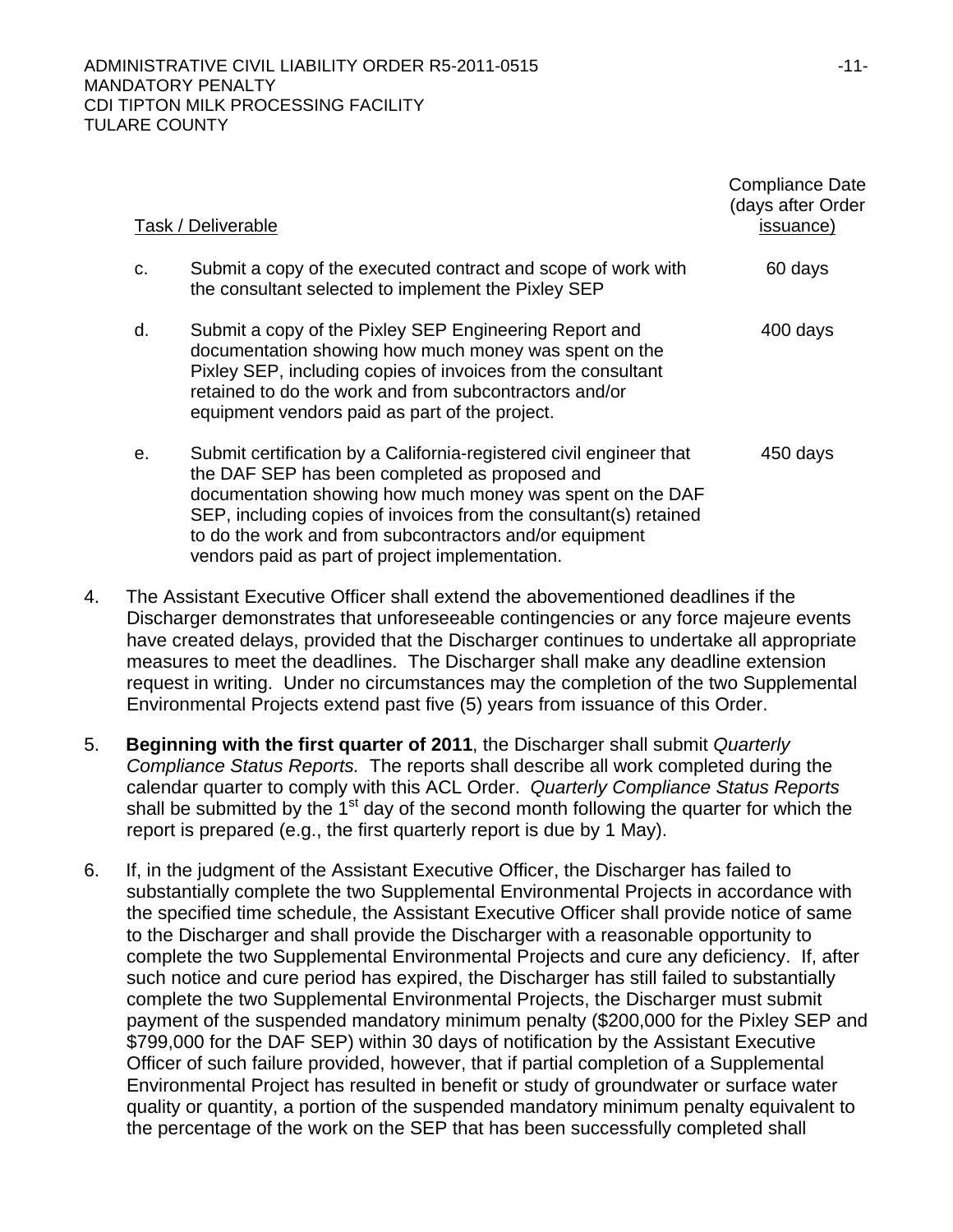remain permanently suspended. In the event of any dispute over such portion that shall remain suspended, the Discharger and the Assistant Executive Offer shall meet and confer to reach agreement on a reasonable sum that shall remain permanently suspended. The payment shall be in the form of a check made payable to the "State Water Pollution Cleanup and Abatement Account" and shall have the number of this ACL Order written upon it. The check shall be mailed to the Central Valley Water Board Fresno Office, 1685 E Street, Fresno, CA 93706

- 7. Should the Discharger fail to take any of the above actions, the Assistant Executive Officer may refer the matter to the State Attorney General for enforcement of the terms of this Order.
- 8. This Order shall constitute a settlement, and full and final satisfaction, of all of Discharger's obligations and liabilities for claims, liabilities, penalties, fines, damages, attorney's fees and costs relating to the violations identified herein. The Central Valley Water Board waives, releases and discharges Discharger from any and all claims, liabilities, fines, penalties, damages and costs related directly or indirectly to any violations of Order 94-295 and Order R5-2008-0114 occurring before or during the review period of 1 January 2000 and 31 July 2010. And, except for the express obligations set forth in the Order, the Central Valley Water Board covenants not to assert, or file any administrative or judicial complaints or orders relating to any violations occurring during the review period.

Any person aggrieved by this action of the Central Valley Water Board may petition the State Water Board to review the action in accordance with CWC section 13320 and California Code of Regulations, title 23, sections 2050 and following. The State Water Board must receive the petition by 5:00 p.m., 30 days after the date of this Order, except that if the thirtieth day following the date of this Order falls on a Saturday, Sunday, or state holiday, the petition must be received by the State Water Board by 5:00 p.m. on the next business day. Copies of the law and regulations applicable to filing petitions may be found on the Internet at:

http://www.waterboards.ca.gov/public\_notices/petitions/water\_quality

or will be provided upon request.

 *Original signed by:* 11 February 2011

KENNETH D. LANDAU Assistant Executive Officer

DATE

Attachment A: Record of Violations from 1 January 2000 through 30 July 2008 Attachment B: Addendum to Record of Violations from 27 January 2007 through 30 July 2008 Attachment C: Record of Violations from 31 July 2008 through 31 July 2010 Attachment D: Summary of all Violations and Total Liability Attachment E: Proposed Supplemental Environmental Projects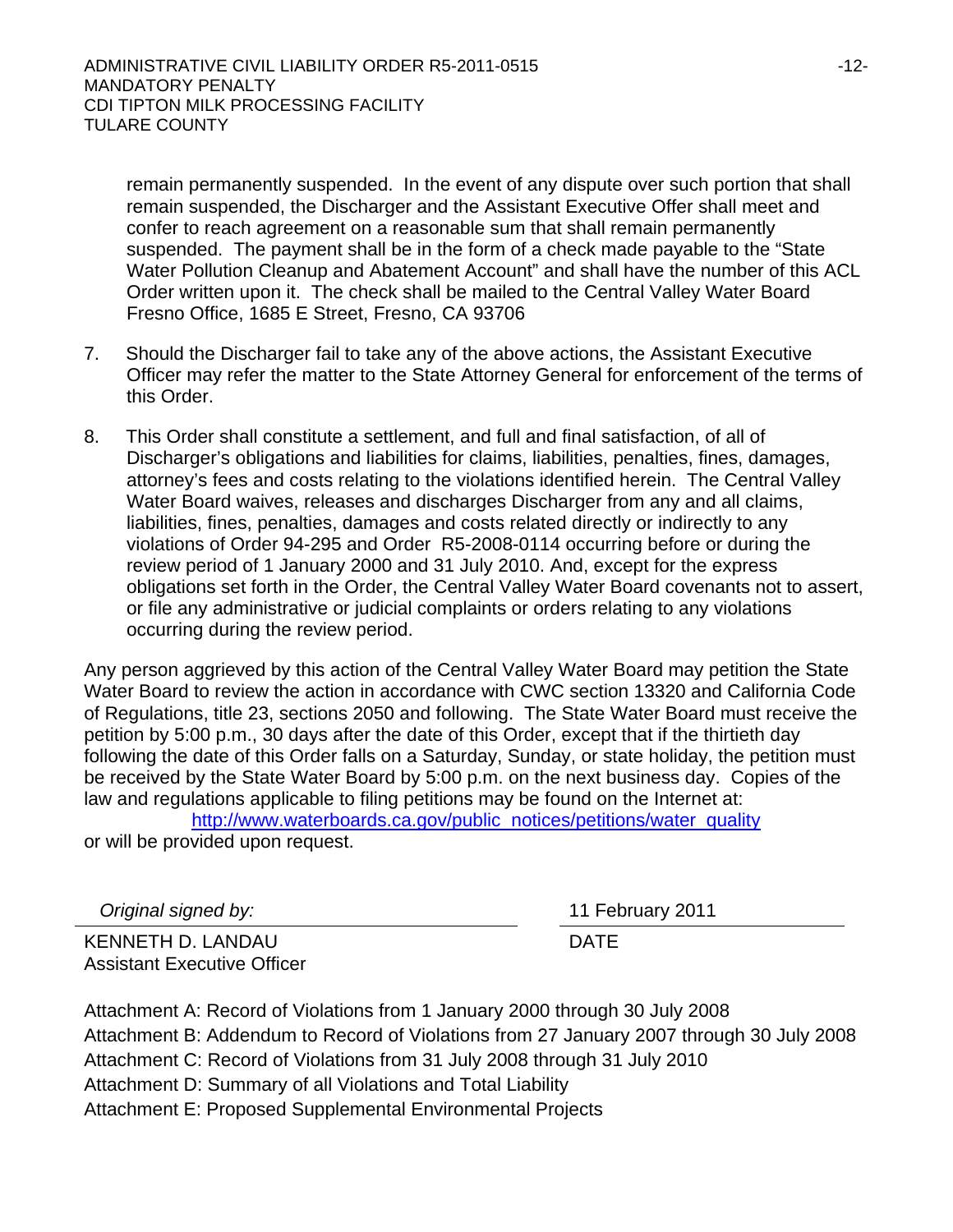# **ATTACHMENT A ADMINISTRATIVE CIVIL LIABILITY ORDER R5-2011-0515 MANDATORY PENALTY CALIFORNIA DAIRIES, INC. TIPTON MILK PROCESSING FACILITY**

RECORD OF VIOLATIONS (1 January 2000 – 30 July 2008) MANDATORY PENALTIES (Data reported under Monitoring and Reporting Program 94-295)

| Violation ID <sup>1</sup> | Violation<br>Date | Violation<br>Type <sup>2</sup> | Violation Description <sup>3</sup>                                                      | MMP Type <sup>4</sup> |
|---------------------------|-------------------|--------------------------------|-----------------------------------------------------------------------------------------|-----------------------|
| 789339                    | 1/3/2002          | <b>OEV</b>                     | 1M-2M; TCO; 23; MPN/100 ml; 7-day Median; 1100<br>(7 samples from 1/3/02 to 2/11/02)    | <b>EXEMPT</b>         |
| 789340                    | 1/7/2002          | <b>OEV</b>                     | 1M-2M; TCO; 23; MPN/100 ml; 7-day Median; 1100<br>(7 samples from 1/7/02 to 2/18/02)    | <b>EXEMPT</b>         |
| 789341                    | 1/14/2002         | <b>OEV</b>                     | 1M-2M; TCO; 23; MPN/100 ml; 7-day Median; 1100<br>(7 samples from 1/14/02 to 2/25/02)   | <b>EXEMPT</b>         |
| 751525                    | 1/14/2002         | <b>OEV</b>                     | 1M; TCO; 240; MPN/100 ml; D; >1100                                                      | <b>CHRONIC</b>        |
| 751527                    | 1/22/2002         | <b>OEV</b>                     | 1M; TCO; 240; MPN/100 ml; D; >1100                                                      | <b>CHRONIC</b>        |
| 789342                    | 1/22/2002         | <b>OEV</b>                     | 1M-4M; TCO; 23; MPN/100 ml; 7-day Median; 1100<br>(7 samples from 1/22/02 to 4/22/02)   | <b>CHRONIC</b>        |
| 789343                    | 1/29/2002         | <b>OEV</b>                     | 1M-4M; TCO; 23; MPN/100 ml; 7-day Median; 1100<br>(7 samples from 1/29/02 to 4/29/02)   | <b>CHRONIC</b>        |
| 222917                    | 1/31/2002         | CAT1                           | 1M; TSS; 40; mg/L; M; 65.5                                                              | <b>SERIOUS</b>        |
| 789345                    | 2/4/2002          | <b>OEV</b>                     | 2M-9M; TCO; 23; MPN/100 ml; 7-day Median; 1100<br>(7 samples from 2/4/02 to 9/11/02)    | <b>CHRONIC</b>        |
| 751532                    | 2/11/2002         | <b>OEV</b>                     | 2M; TCO; 240; MPN/100 ml; D; >1100                                                      | <b>CHRONIC</b>        |
| 222982                    | 2/11/2002         | CAT1                           | 2M; TSS; 80; mg/L; D; 92                                                                | <b>CHRONIC</b>        |
| 807164                    | 2/11/2002         | <b>OEV</b>                     | 2M-11M; TCO; 23; MPN/100 ml; 7-day Median; 1100<br>(7 samples from 2/11/02 to 11/11/02) | <b>CHRONIC</b>        |
| 789317                    | 2/18/2002         | <b>OEV</b>                     | 2M-11M; TCO; 23; MPN/100 ml; 7-day Median; 1100<br>(7 samples from 2/18/02 to 11/18/02) | <b>CHRONIC</b>        |
| 751536                    | 2/18/2002         | <b>OEV</b>                     | 2M; TCO; 240; MPN/100 ml; D; >1100                                                      | <b>CHRONIC</b>        |
| 789318                    | 2/25/2002         | <b>OEV</b>                     | 2M-12M; TCO; 23; MPN/100 ml; 7-day Median; 1100<br>(7 samples from 2/25/02 to 12/17/02) | <b>CHRONIC</b>        |
| 751533                    | 2/25/2002         | <b>OEV</b>                     | 2M; TCO; 240; MPN/100 ml; D; >1100                                                      | <b>CHRONIC</b>        |
| 222981                    | 2/28/2002         | CAT <sub>1</sub>               | 2M; BOD; 40; mg/L; M; 42                                                                | <b>CHRONIC</b>        |
| 222983                    | 2/28/2002         | CAT1                           | 2M; TSS; 40; mg/L; M; 70                                                                | <b>SERIOUS</b>        |
| 789319                    | 4/22/2002         | <b>OEV</b>                     | 4M-12M; TCO; 23; MPN/100 ml; 7-day Median; 240<br>(7 samples from 4/22/02 to 12/23/02)  | <b>CHRONIC</b>        |
| 751534                    | 4/22/2002         | <b>OEV</b>                     | 4M; TCO; 240; MPN/100 ml; D; 9300                                                       | <b>CHRONIC</b>        |
| 789320                    | 4/29/2002         | <b>OEV</b>                     | 4M-1M; TCO; 23; MPN/100 ml; 7-day Median; 240<br>(7 samples from 4/29/02 to 1/20/03)    | <b>CHRONIC</b>        |
| 223386                    | 4/30/2002         | CAT1                           | 4M; TSS; 40; mg/L; M; 42                                                                | <b>CHRONIC</b>        |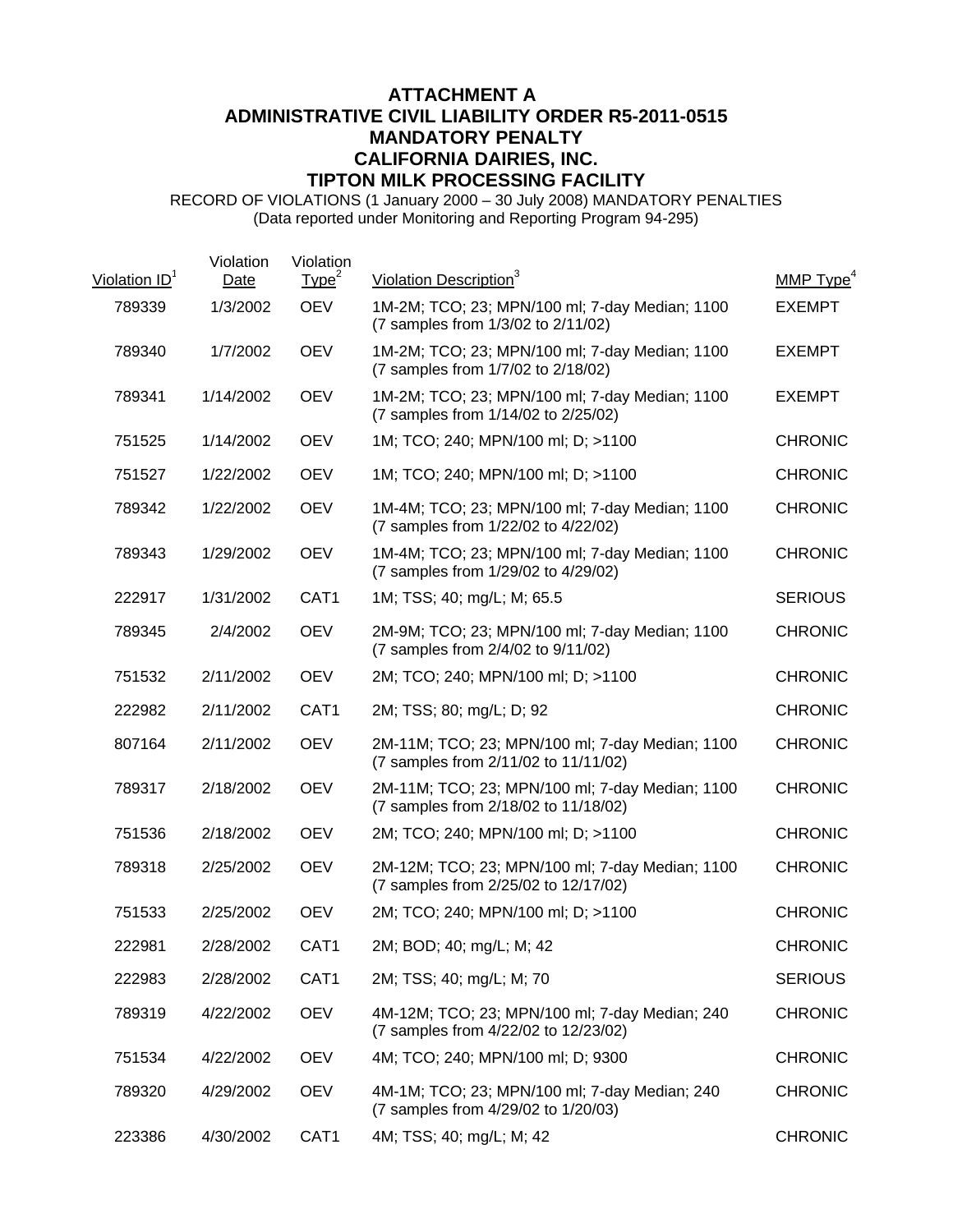| Violation ID <sup>1</sup> | Violation<br>Date | Violation<br>Type <sup>2</sup> | Violation Description <sup>3</sup>                                                    | MMP $Type4$    |
|---------------------------|-------------------|--------------------------------|---------------------------------------------------------------------------------------|----------------|
| 807165                    | 9/11/2002         | <b>OEV</b>                     | 9M-2M; TCO; 23; MPN/100 ml; 7-day Median; 240<br>(7 samples from 9/11/02 to 2/18/03)  | <b>CHRONIC</b> |
| 751839                    | 9/11/2002         | CAT1                           | 9M; SS; 0.1; ml/L; M; 0.4                                                             | <b>SERIOUS</b> |
| 789331                    | 9/11/2002         | <b>OEV</b>                     | 9M; TCO; 23; MPN/100 ml; 7-day Median; 1100                                           | <b>CHRONIC</b> |
| 751537                    | 9/11/2002         | <b>OEV</b>                     | 9M; TCO; 240; MPN/100 ml; D; >1100                                                    | <b>CHRONIC</b> |
| 790378                    | 9/30/2002         | <b>OEV</b>                     | 9M; EC; SW EC of 225 + 500 = 725; umhos/cm; 732                                       | <b>CHRONIC</b> |
| 790379                    | 10/31/2002        | <b>OEV</b>                     | 10M; EC; SW EC of 222 + 500 = 722; umhos/cm; 762                                      | <b>CHRONIC</b> |
| 789334                    | 11/11/2002        | <b>OEV</b>                     | 11M-3M; TCO; 23; MPN/100 ml; 7-day Median; 240<br>(7 samples from 11/11/02 to 3/3/03) | <b>CHRONIC</b> |
| 789335                    | 11/18/2002        | <b>OEV</b>                     | 11M; TCO; 23; MPN/100 ml; 7-day Median; 240<br>(7 samples from 11/18/02 to 4/7/03)    | <b>CHRONIC</b> |
| 751539                    | 11/25/2002        | CAT <sub>1</sub>               | 11M; TSS; 80; mg/L; D; 86                                                             | <b>CHRONIC</b> |
| 790380                    | 11/30/2002        | <b>OEV</b>                     | 11M; EC; SW EC of $224 + 500 = 724$ ; umhos/cm; 822                                   | <b>CHRONIC</b> |
| 789336                    | 12/17/2002        | <b>OEV</b>                     | 12M-6M; TCO; 23; MPN/100 ml; 7-day Median; 240<br>(7 samples from 12/17/02 to 6/2/03) | <b>CHRONIC</b> |
| 751540                    | 12/19/2002        | CAT <sub>1</sub>               | 12M; SS; 0.5; ml/L; D; 1.0                                                            | <b>SERIOUS</b> |
| 789257                    | 12/23/2002        | <b>OEV</b>                     | 12M; TCO; 240; MPN/100 ml; D; >460                                                    | <b>CHRONIC</b> |
| 790381                    | 12/31/2002        | <b>OEV</b>                     | 12M; EC; SW EC of 221 + 500 = 721; umhos/cm; 856                                      | <b>CHRONIC</b> |
| 790133                    | 1/15/2003         | <b>OEV</b>                     | 1M; Flow; 2.5; mgd; D; 3.7                                                            | <b>CHRONIC</b> |
| 754634                    | 1/16/2003         | <b>OEV</b>                     | 1M; Flow; 2.5; mgd; D; 3.0                                                            | <b>CHRONIC</b> |
| 754635                    | 1/17/2003         | <b>OEV</b>                     | 1M; Flow; 2.5; mgd; D; 2.9                                                            | <b>CHRONIC</b> |
| 754636                    | 1/19/2003         | <b>OEV</b>                     | 1M; Flow; 2.5; mgd; D; 2.6                                                            | <b>CHRONIC</b> |
| 789261                    | 1/20/2003         | <b>OEV</b>                     | 1M; TCO; 240; MPN/100 ml; D; 460                                                      | <b>CHRONIC</b> |
| 754638                    | 1/20/2003         | <b>OEV</b>                     | 1M; Flow; 2.5; mgd; D; 2.7                                                            | <b>CHRONIC</b> |
| 790360                    | 1/27/2003         | CAT1                           | 1M; BOD; 80; mg/L; D; 190                                                             | <b>SERIOUS</b> |
| 790369                    | 1/27/2003         | CAT1                           | 1M; TSS; 80; mg/L; D; 225                                                             | <b>SERIOUS</b> |
| 790345                    | 1/31/2003         | CAT1                           | 1M; BOD; 40; mg/L; M; 121                                                             | <b>SERIOUS</b> |
| 790382                    | 1/31/2003         | <b>OEV</b>                     | 1M; EC; SW EC of 222 + 500 = 722; umhos/cm; 904                                       | <b>CHRONIC</b> |
| 790368                    | 1/31/2003         | CAT1                           | 1M; TSS; 40; mg/L; M; 132                                                             | <b>SERIOUS</b> |
| 790350                    | 2/28/2003         | CAT1                           | 2M; BOD; 40; mg/L; M; 44                                                              | <b>CHRONIC</b> |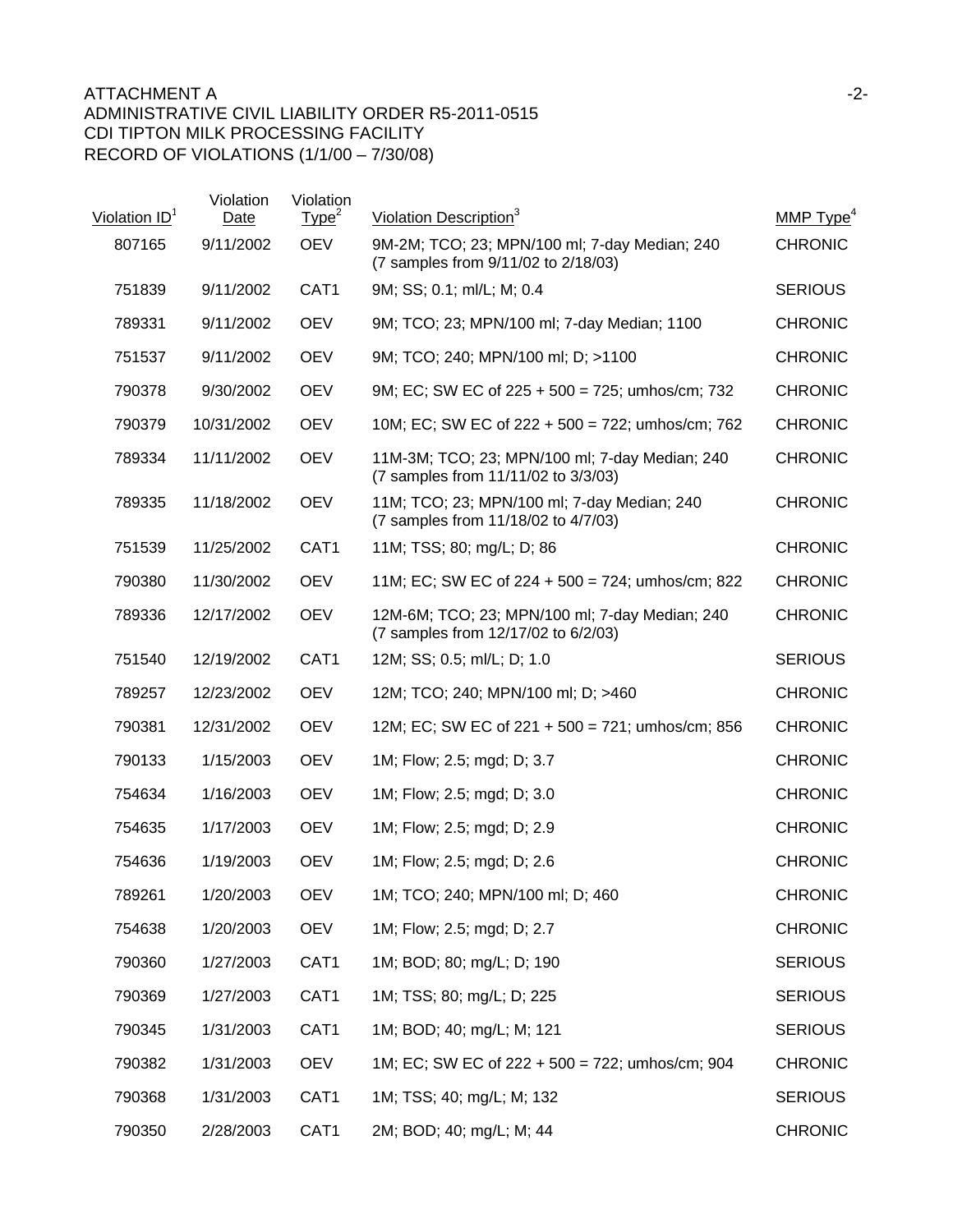## ATTACHMENT A and the state of the state of the state of the state of the state of the state of the state of the state of the state of the state of the state of the state of the state of the state of the state of the state ADMINISTRATIVE CIVIL LIABILITY ORDER R5-2011-0515 CDI TIPTON MILK PROCESSING FACILITY RECORD OF VIOLATIONS (1/1/00 – 7/30/08)

| Violation ID <sup>1</sup> | Violation<br>Date | Violation<br>Type <sup>2</sup> | Violation Description <sup>3</sup>                 | MMP $Type4$    |
|---------------------------|-------------------|--------------------------------|----------------------------------------------------|----------------|
| 790383                    | 2/28/2003         | <b>OEV</b>                     | 2M; EC; SW EC of 221 + 500 = 721; umhos/cm; 941    | <b>CHRONIC</b> |
| 790613                    | 2/28/2003         | CAT1                           | 2M; SS; 0.1; ml/L; M; 0.2                          | <b>SERIOUS</b> |
| 790371                    | 2/28/2003         | CAT1                           | 2M; TSS; 40; mg/L; M; 44                           | <b>CHRONIC</b> |
| 790353                    | 3/30/2003         | CAT1                           | 3M; BOD; 40; mg/L; M; 48                           | <b>CHRONIC</b> |
| 790372                    | 3/30/2003         | CAT1                           | 3M; TSS; 40; mg/L; M; 46                           | <b>CHRONIC</b> |
| 790384                    | 3/31/2003         | <b>OEV</b>                     | 3M; EC; SW EC of 220 + 500 = 720; umhos/cm; 943    | <b>CHRONIC</b> |
| 790616                    | 4/7/2003          | CAT <sub>1</sub>               | 4M; Boron; 1.0; mg/L; D; 1.4                       | <b>SERIOUS</b> |
| 790357                    | 4/30/2003         | CAT <sub>1</sub>               | 4M; BOD; 40; mg/L; M; 69                           | <b>SERIOUS</b> |
| 790385                    | 4/30/2003         | <b>OEV</b>                     | 4M; EC; SW EC of $219 + 500 = 719$ ; umhos/cm; 962 | <b>CHRONIC</b> |
| 790373                    | 4/30/2003         | CAT <sub>1</sub>               | 4M; TSS; 40; mg/L; M; 64                           | <b>SERIOUS</b> |
| 790375                    | 5/27/2003         | CAT1                           | 5M; TSS; 80; mg/L; D; 100                          | <b>CHRONIC</b> |
| 790386                    | 5/31/2003         | <b>OEV</b>                     | 5M; EC; SW EC of 221 + 500 = 721; umhos/cm; 933    | <b>CHRONIC</b> |
| 790374                    | 5/31/2003         | CAT <sub>1</sub>               | 5M; TSS; 40; mg/L; M; 100                          | <b>SERIOUS</b> |
| 790617                    | 6/2/2003          | CAT1                           | 6M; Boron; 1.0; mg/L; D; 1.5                       | <b>SERIOUS</b> |
| 790387                    | 6/30/2003         | <b>OEV</b>                     | 6M; EC; SW EC of $223 + 500 = 723$ ; umhos/cm; 928 | <b>CHRONIC</b> |
| 250817                    | 6/30/2003         | CAT1                           | 6M; TSS; 40; mg/L; M; 44                           | <b>CHRONIC</b> |
| 790618                    | 8/14/2003         | CAT1                           | 8M; Boron; 1.0; mg/L; D; 1.6                       | <b>SERIOUS</b> |
| 250952                    | 8/14/2003         | CAT <sub>1</sub>               | 8M; TSS; 80; mg/L; D; 131                          | <b>SERIOUS</b> |
| 790358                    | 8/30/2003         | CAT1                           | 8M; BOD; 40; mg/L; M; 67                           | <b>SERIOUS</b> |
| 754240                    | 8/30/2003         | CAT <sub>1</sub>               | 8M; SS; 0.5; ml/L; D; 1.0                          | <b>SERIOUS</b> |
| 790389                    | 8/31/2003         | <b>OEV</b>                     | 8M; EC; SW EC of 227 + 500 = 727; umhos/cm; 926    | <b>CHRONIC</b> |
| 250951                    | 8/31/2003         | CAT1                           | 8M; TSS; 40; mg/L; M; 131                          | <b>SERIOUS</b> |
| 790619                    | 9/13/2003         | CAT1                           | 9M; Boron; 1.0; mg/L; D; 1.3                       | <b>CHRONIC</b> |
| 754640                    | 9/13/2003         | <b>OEV</b>                     | 9M; Flow; 2.5; mgd; D; 2.6                         | <b>CHRONIC</b> |
| 790391                    | 9/30/2003         | <b>OEV</b>                     | 9M; EC; SW EC of 229 + 500 = 729; umhos/cm; 928    | <b>CHRONIC</b> |
| 790376                    | 9/30/2003         | CAT1                           | 9M; TSS; 40; mg/L; M; 44                           | <b>CHRONIC</b> |
| 790805                    | 10/6/2003         | CAT1                           | 10M; Boron; 1.0; mg/L; D; 2.2                      | <b>SERIOUS</b> |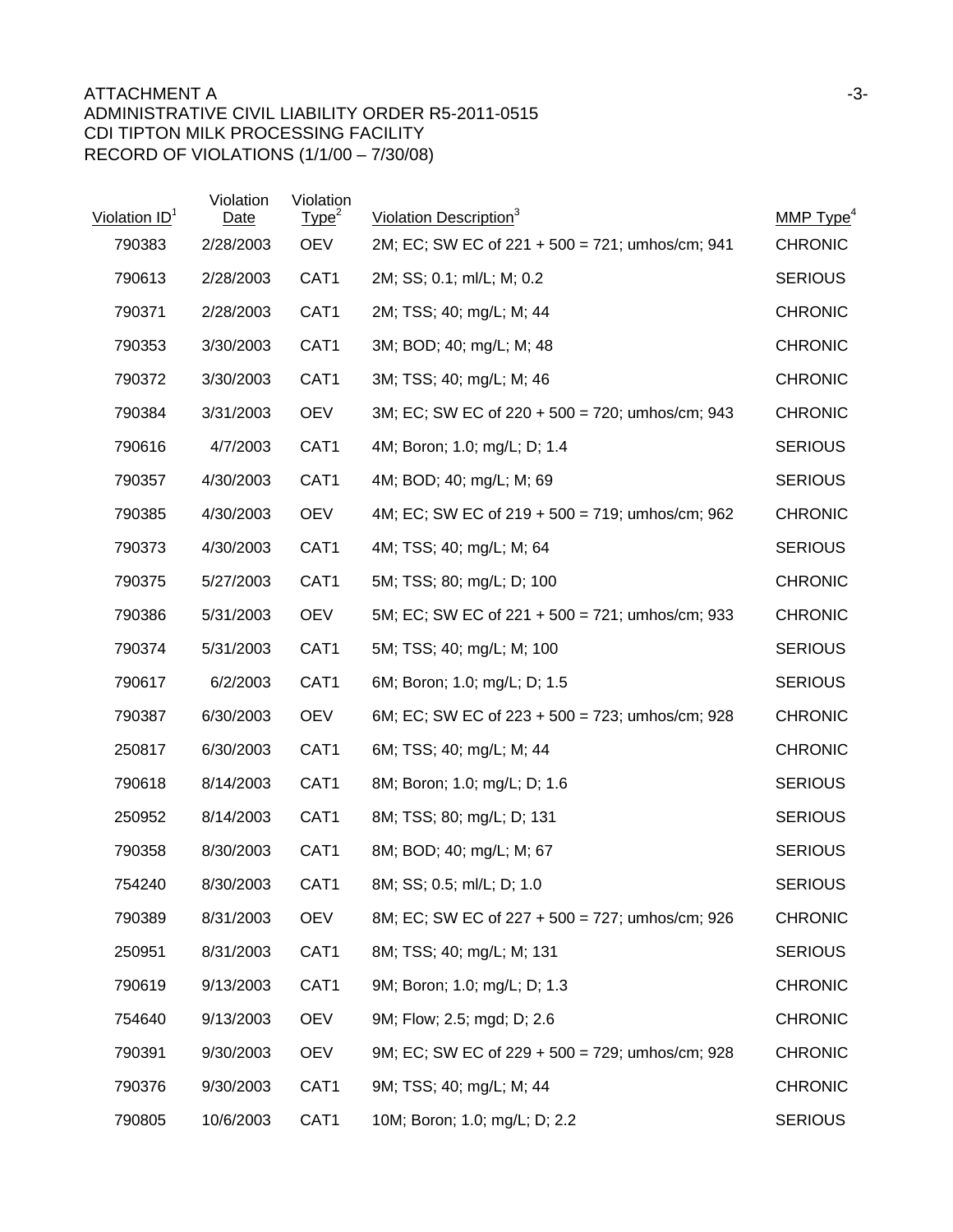| Violation ID <sup>1</sup> | Violation<br>Date | Violation<br>Type <sup>2</sup> | Violation Description <sup>3</sup>                                                 | MMP $Type4$    |
|---------------------------|-------------------|--------------------------------|------------------------------------------------------------------------------------|----------------|
| 790620                    | 11/10/2003        | CAT1                           | 11M; Boron; 1.0; mg/L; D; 1.1                                                      | <b>CHRONIC</b> |
| 754266                    | 11/10/2003        | CAT1                           | 11M; SS; 0.5; ml/L; D; 0.6                                                         | <b>CHRONIC</b> |
| 251110                    | 11/10/2003        | CAT1                           | 11M; TSS; 80; mg/L; D; 224                                                         | <b>SERIOUS</b> |
| 754642                    | 11/23/2003        | <b>OEV</b>                     | 11M; Flow; 2.5; mgd; D; 3.3                                                        | <b>CHRONIC</b> |
| 754641                    | 11/24/2003        | <b>OEV</b>                     | 11M; Flow; 2.5; mgd; D; 3.4                                                        | <b>CHRONIC</b> |
| 754644                    | 11/25/2003        | <b>OEV</b>                     | 11M; Flow; 2.5; mgd; D; 3.0                                                        | <b>CHRONIC</b> |
| 251109                    | 11/30/2003        | CAT <sub>1</sub>               | 11M; BOD; 40; mg/L; M; 51                                                          | <b>CHRONIC</b> |
| 790392                    | 11/30/2003        | <b>OEV</b>                     | 11M; EC; SW EC of 227 + 500 = 727; umhos/cm; 877                                   | <b>CHRONIC</b> |
| 251108                    | 11/30/2003        | CAT1                           | 11M; TSS; 40; mg/L; M; 151                                                         | <b>SERIOUS</b> |
| 790621                    | 12/1/2003         | CAT1                           | 12M; Boron; 1.0; mg/L; D; 1.3                                                      | <b>CHRONIC</b> |
| 251168                    | 12/1/2003         | CAT1                           | 12M; TSS; 80; mg/L; D; 98                                                          | <b>CHRONIC</b> |
| 790393                    | 12/31/2003        | <b>OEV</b>                     | 12M; EC; SW EC of 232 + 500 = 732; umhos/cm; 851                                   | <b>CHRONIC</b> |
| 251169                    | 12/31/2003        | CAT <sub>1</sub>               | 12M; TSS; 40; mg/L; M; 98                                                          | <b>SERIOUS</b> |
| 754645                    | 1/1/2004          | <b>OEV</b>                     | 1M; Flow; 2.5; mgd; D; 3.0                                                         | <b>CHRONIC</b> |
| 754647                    | 1/3/2004          | <b>OEV</b>                     | 1M; Flow; 2.5; mgd; D; 2.8                                                         | <b>CHRONIC</b> |
| 789346                    | 1/4/2004          | <b>OEV</b>                     | 1M-9M; TCO; 23; MPN/100 ml; 7-day Median; 93<br>(7 samples from 1/4/04 to 9/13/04) | <b>CHRONIC</b> |
| 790622                    | 1/5/2004          | CAT1                           | 1M; Boron; 1.0; mg/L; D; 1.6                                                       | <b>SERIOUS</b> |
| 265054                    | 1/21/2004         | LREF <sup>5</sup>              | December 2004 SMR, due 1/20/2005, received<br>2/23/2005 (33 days late)             | <b>SERIOUS</b> |
| 754650                    | 1/23/2004         | <b>OEV</b>                     | 1M; Flow; 2.5; mgd; D; 3.9                                                         | <b>CHRONIC</b> |
| 754651                    | 1/24/2004         | <b>OEV</b>                     | 1M; Flow; 2.5; mgd; D; 3.5                                                         | <b>CHRONIC</b> |
| 754653                    | 1/25/2004         | <b>OEV</b>                     | 1M; Flow; 2.5; mgd; D; 2.7                                                         | <b>CHRONIC</b> |
| 790394                    | 1/31/2004         | <b>OEV</b>                     | 1M; EC; SW EC of 232 + 500 = 732; umhos/cm; 818                                    | <b>CHRONIC</b> |
| 218394                    | 1/31/2004         | CAT1                           | 1M; TSS; 40; mg/L; M; 61                                                           | <b>SERIOUS</b> |
| 790370                    | 2/28/2004         | CAT1                           | 2M; BOD; 40; mg/L; M; 44                                                           | <b>CHRONIC</b> |
| 250107                    | 2/28/2004         | CAT1                           | 2M; TSS; 40; mg/L; M; 45                                                           | <b>CHRONIC</b> |
| 790396                    | 2/29/2004         | <b>OEV</b>                     | 2M; EC; SW EC of 234 + 500 = 734; umhos/cm; 851                                    | <b>CHRONIC</b> |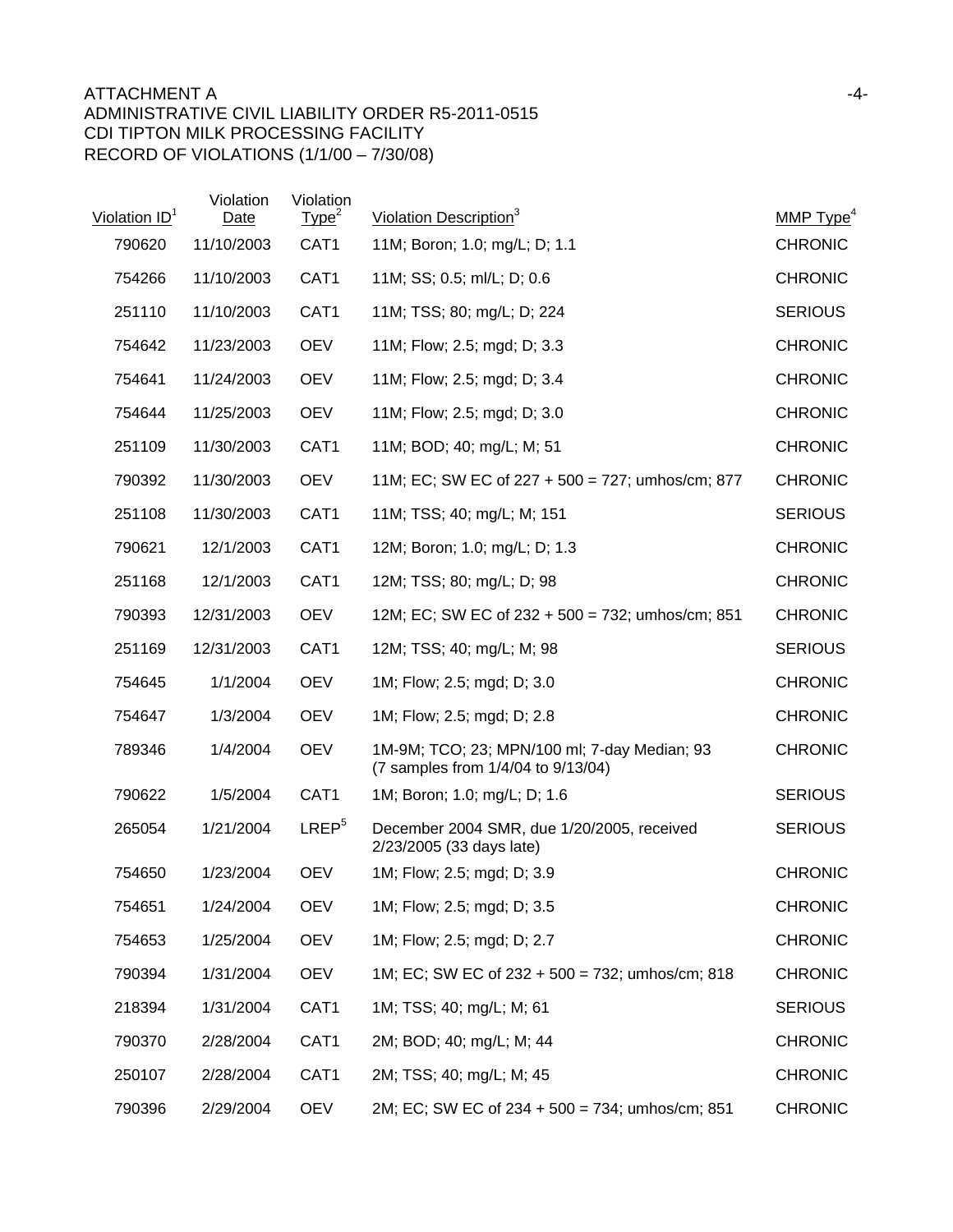| Violation ID <sup>1</sup> | Violation<br>Date | Violation<br>Type <sup>2</sup> | Violation Description <sup>3</sup>                                                    | MMP Type <sup>4</sup> |
|---------------------------|-------------------|--------------------------------|---------------------------------------------------------------------------------------|-----------------------|
| 790388                    | 2/29/2004         | CAT1                           | 2M; TSS; 40; mg/L; M; 45                                                              | <b>CHRONIC</b>        |
| 789347                    | 3/22/2004         | <b>OEV</b>                     | 3M-9M; TCO; 23; MPN/100 ml; 7-day Median; 43<br>(7 samples from 3/22/04 to 9/20/04)   | <b>CHRONIC</b>        |
| 790397                    | 3/29/2004         | <b>OEV</b>                     | 3M; pH; 9; pH units; I; 9.4                                                           | <b>CHRONIC</b>        |
| 250208                    | 3/29/2004         | CAT1                           | 3M; TSS; 80; mg/L; D; 112                                                             | <b>SERIOUS</b>        |
| 790398                    | 3/31/2004         | <b>OEV</b>                     | 3M; EC; SW EC of 234 + 500 = 734; umhos/cm; 901                                       | <b>CHRONIC</b>        |
| 250207                    | 3/31/2004         | CAT1                           | 3M; TSS; 40; mg/L; M; 87                                                              | <b>SERIOUS</b>        |
| 790410                    | 4/19/2004         | <b>OEV</b>                     | 4M; pH; 9; pH units; I; 9.6                                                           | <b>CHRONIC</b>        |
| 790406                    | 4/19/2004         | CAT <sub>1</sub>               | 4M; TSS; 80; mg/L; D; 127                                                             | <b>SERIOUS</b>        |
| 790408                    | 4/26/2004         | CAT1                           | 4M; TSS; 80; mg/L; D; 112                                                             | <b>SERIOUS</b>        |
| 790399                    | 4/30/2004         | <b>OEV</b>                     | 4M; EC; SW EC of 233 + 500 = 733; umhos/cm; 934                                       | <b>CHRONIC</b>        |
| 790624                    | 4/30/2004         | CAT1                           | 4M; SS; 0.5; ml/L; D; 4.0                                                             | <b>SERIOUS</b>        |
| 790402                    | 4/30/2004         | CAT1                           | 4M; TSS; 40; mg/L; M; 120                                                             | <b>SERIOUS</b>        |
| 790428                    | 5/31/2004         | CAT1                           | 5M; BOD; 40; mg/L; M; 53                                                              | <b>CHRONIC</b>        |
| 790400                    | 5/31/2004         | <b>OEV</b>                     | 5M; EC; SW EC of 236 + 500 = 736; umhos/cm; 999                                       | <b>CHRONIC</b>        |
| 789348                    | 6/7/2004          | <b>OEV</b>                     | 6M-9M; TCO; 23; MPN/100 ml; 7-day Median; 43<br>(7 samples from 6/7/04 to 9/27/04)    | <b>CHRONIC</b>        |
| 789349                    | 6/14/2004         | <b>OEV</b>                     | 6M-10M; TCO; 23; MPN/100 ml; 7-day Median; 43<br>(7 samples from 6/14/04 to 10/4/04)  | <b>CHRONIC</b>        |
| 790401                    | 6/30/2004         | <b>OEV</b>                     | 6M; EC; SW EC of $231 + 500 = 731$ ; umhos/cm; 1022                                   | <b>CHRONIC</b>        |
| 790434                    | 6/30/2004         | CAT <sub>1</sub>               | 6M; TSS; 40; mg/L; M; 49                                                              | <b>CHRONIC</b>        |
| 789351                    | 8/28/2004         | <b>OEV</b>                     | 8M-10M; TCO; 23; MPN/100 ml; 7-day Median; 43<br>(7 samples from 8/28/04 to 10/11/04) | <b>CHRONIC</b>        |
| 790404                    | 8/31/2004         | <b>OEV</b>                     | 8M; EC; SW EC of 225 + 500 = 725; umhos/cm; 1018                                      | <b>CHRONIC</b>        |
| 790333                    | 8/31/2004         | CAT1                           | 8M; TSS; 40; mg/L; M; 46                                                              | <b>CHRONIC</b>        |
| 790464                    | 9/7/2004          | <b>OEV</b>                     | 9M; pH; 9; pH units ; I; 10                                                           | <b>CHRONIC</b>        |
| 789353                    | 9/7/2004          | <b>OEV</b>                     | 9M-10M; TCO; 23; MPN/100 ml; 7-day Median; 460<br>(7 samples from 9/7/04 to 10/25/04) | <b>CHRONIC</b>        |
| 790465                    | 9/13/2004         | <b>OEV</b>                     | 9M; pH; 9; pH units ; I; 9.1                                                          | <b>CHRONIC</b>        |
| 789266                    | 9/13/2004         | <b>OEV</b>                     | 9M; TCO; 240; MPN/100 ml; D; >1100                                                    | <b>CHRONIC</b>        |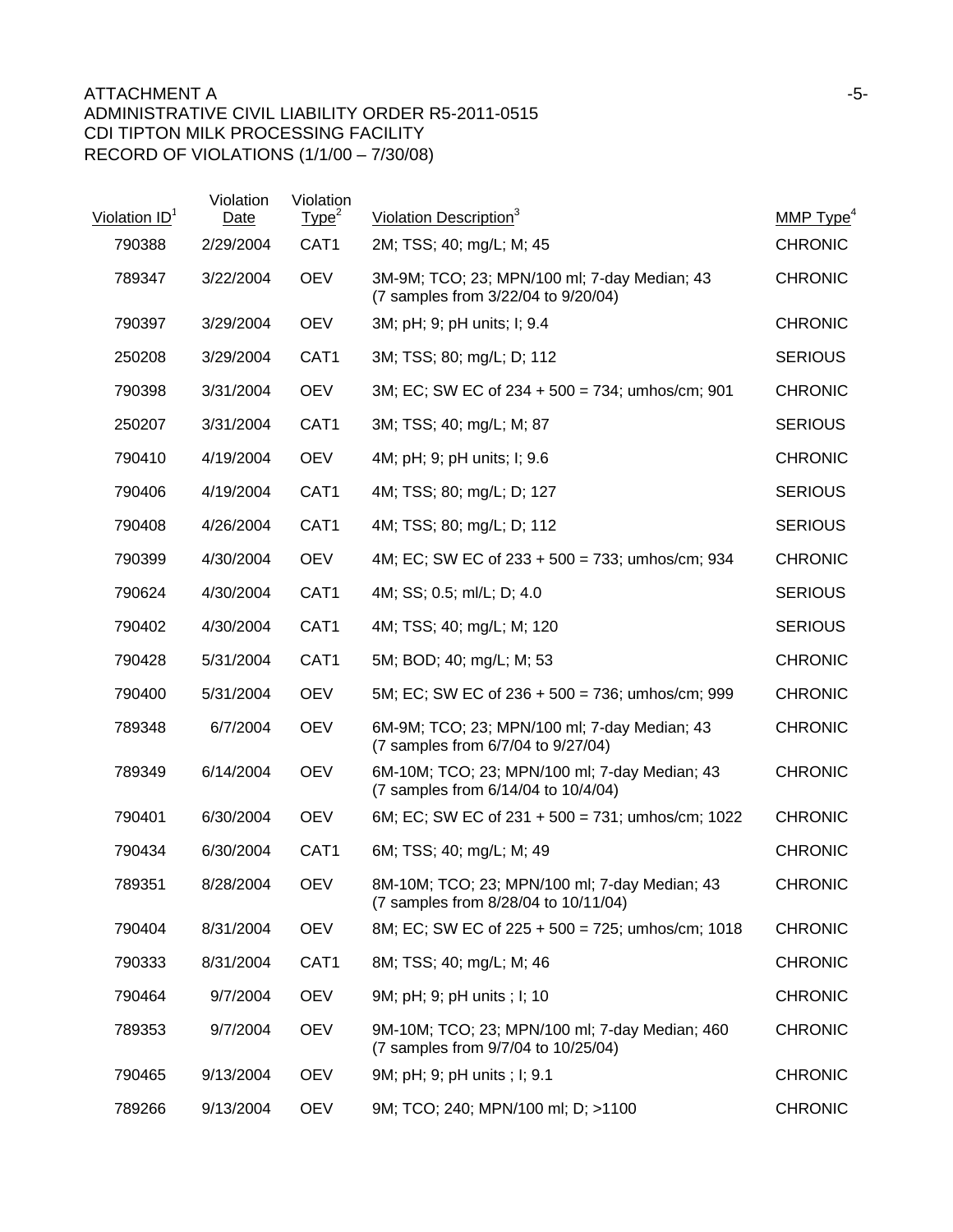| Violation ID <sup>1</sup> | Violation<br>Date | Violation<br>Type <sup>2</sup> | Violation Description <sup>3</sup>                                                     | MMP $Type4$    |
|---------------------------|-------------------|--------------------------------|----------------------------------------------------------------------------------------|----------------|
| 789355                    | 9/13/2004         | <b>OEV</b>                     | 9M-11M; TCO; 23; MPN/100 ml; 7-day Median; 460<br>(7 samples from 9/13/04 to 11/1/04)  | <b>CHRONIC</b> |
| 789356                    | 9/20/2004         | <b>OEV</b>                     | 9M-11M; TCO; 23; MPN/100 ml; 7-day Median; 460<br>(7 samples from 9/20/04 to 11/22/04) | <b>CHRONIC</b> |
| 790466                    | 9/27/2004         | <b>OEV</b>                     | 9M; pH; 9; pH units ; I; 9.1                                                           | <b>CHRONIC</b> |
| 789295                    | 9/27/2004         | <b>OEV</b>                     | 9M; TCO; 240; MPN/100 ml; D; 460                                                       | <b>CHRONIC</b> |
| 789359                    | 9/27/2004         | <b>OEV</b>                     | 9M-11M; TCO; 23; MPN/100 ml; 7-day Median; 460<br>(7 samples from 9/27/04 to 11/29/04) | <b>CHRONIC</b> |
| 790405                    | 9/30/2004         | <b>OEV</b>                     | 9M; EC; SW EC of $227 + 500 = 727$ ; umhos/cm; 1038                                    | <b>CHRONIC</b> |
| 790469                    | 10/4/2004         | <b>OEV</b>                     | 10M; pH; 9; pH units ; I; 9.3                                                          | <b>CHRONIC</b> |
| 789362                    | 10/4/2004         | <b>OEV</b>                     | 10M-12M; TCO; 23; MPN/100 ml; 7-day Median; 460<br>(7 samples from 10/4/04 to 12/6/04) | <b>CHRONIC</b> |
| 790471                    | 10/11/2004        | <b>OEV</b>                     | 10M; pH; 9; pH units ; I; 9.1                                                          | <b>CHRONIC</b> |
| 789299                    | 10/11/2004        | <b>OEV</b>                     | 10M; TCO; 240; MPN/100 ml; D; 1100                                                     | <b>CHRONIC</b> |
| 790468                    | 10/11/2004        | CAT1                           | 10M; TSS; 80; mg/L; D; 112                                                             | <b>SERIOUS</b> |
| 789376                    | 10/11/2004        | <b>OEV</b>                     | 10M-1M; TCO; 23; MPN/100 ml; 7-day Median; 460<br>(7 samples from 10/11/04 to 1/17/05) | <b>CHRONIC</b> |
| 790472                    | 10/25/2004        | <b>OEV</b>                     | 10M; pH; 9; pH units ; I; 9.2                                                          | <b>CHRONIC</b> |
| 789304                    | 10/25/2004        | <b>OEV</b>                     | 10M; TCO; 240; MPN/100 ml; D; >1100                                                    | <b>CHRONIC</b> |
| 789378                    | 10/25/2004        | <b>OEV</b>                     | 10M-2M; TCO; 23; MPN/100 ml; 7-day Median; 460<br>(7 samples from 10/25/04 to 2/7/05)  | <b>CHRONIC</b> |
| 790407                    | 10/31/2004        | <b>OEV</b>                     | 10M; EC; SW EC of 245 + 500 = 745; umhos/cm; 1080                                      | <b>CHRONIC</b> |
| 790467                    | 10/31/2004        | CAT <sub>1</sub>               | 10M; TSS; 40; mg/L; M; 63                                                              | <b>SERIOUS</b> |
| 789382                    | 11/1/2004         | <b>OEV</b>                     | 11M-2M; TCO; 23; MPN/100 ml; 7-day Median; 460<br>(7 samples from 11/1/04 to 2/23/05)  | <b>CHRONIC</b> |
| 258907                    | 11/8/2004         | CAT1                           | 11M; TSS; 80; mg/L; D; 100                                                             | <b>CHRONIC</b> |
| 258908                    | 11/15/2004        | CAT1                           | 11M; TSS; 80; mg/L; D; 83                                                              | <b>CHRONIC</b> |
| 258910                    | 11/17/2004        | <b>OEV</b>                     | 11M; TCO; 240; MPN/100 ml; D; 460                                                      | <b>CHRONIC</b> |
| 790409                    | 11/30/2004        | <b>OEV</b>                     | 11M; EC; SW EC of 220 + 500 = 720; umhos/cm; 1157                                      | <b>CHRONIC</b> |
| 258909                    | 11/30/2004        | CAT1                           | 11M; TSS; 40; mg/L; M; 73                                                              | <b>SERIOUS</b> |
| 789305                    | 12/6/2004         | <b>OEV</b>                     | 12M; TCO; 240; MPN/100 ml; D; >1100                                                    | <b>CHRONIC</b> |
| 265048                    | 12/14/2004        | CAT1                           | 12M; TSS; 80; mg/L; D; 257                                                             | <b>SERIOUS</b> |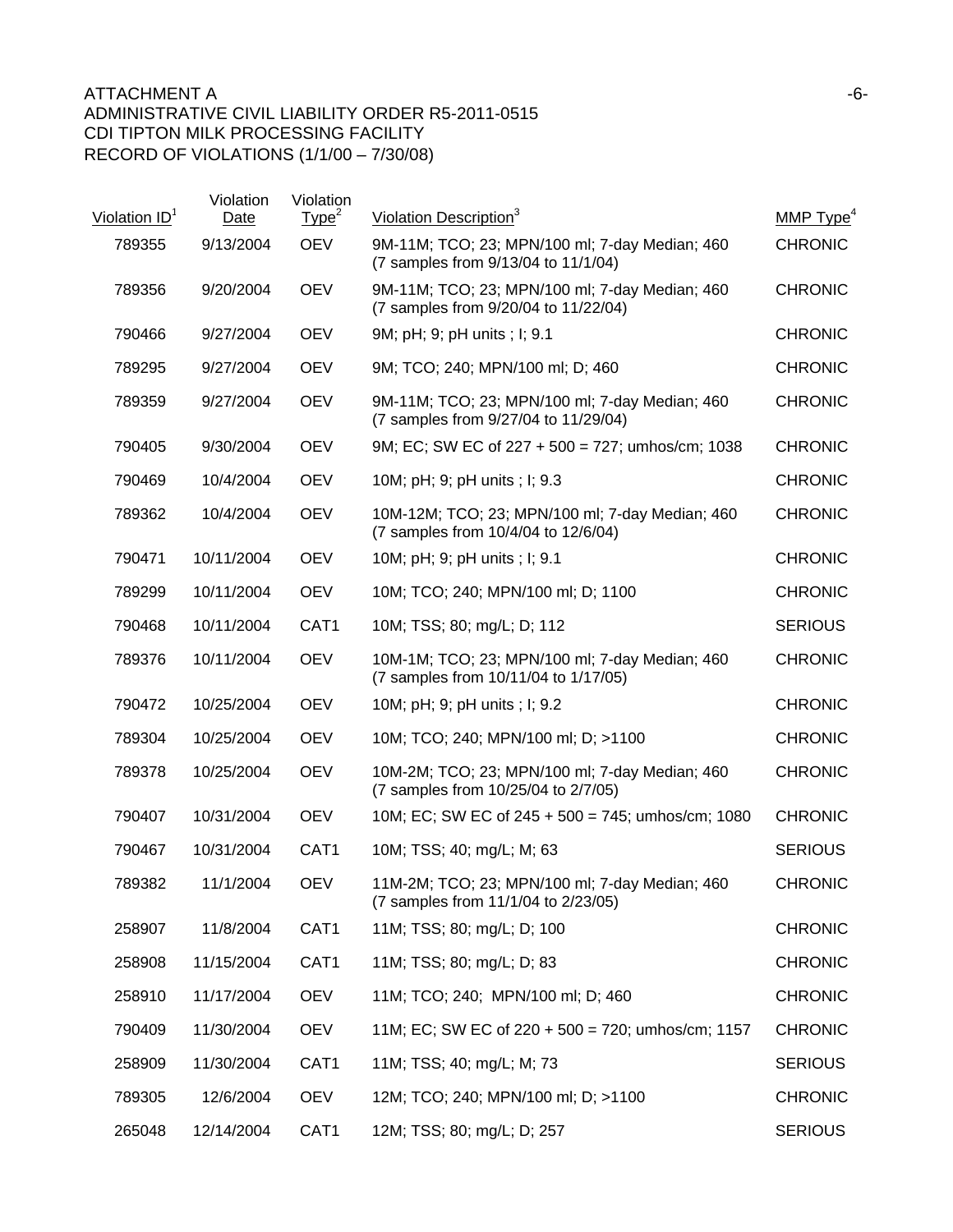## ATTACHMENT A FILE AND THE SERIES OF THE SERIES OF THE SERIES OF THE SERIES OF THE SERIES OF THE SERIES OF THE SERIES OF THE SERIES OF THE SERIES OF THE SERIES OF THE SERIES OF THE SERIES OF THE SERIES OF THE SERIES OF THE ADMINISTRATIVE CIVIL LIABILITY ORDER R5-2011-0515 CDI TIPTON MILK PROCESSING FACILITY RECORD OF VIOLATIONS (1/1/00 – 7/30/08)

| Violation ID <sup>1</sup> | Violation<br>Date | Violation<br>Type <sup>2</sup> | Violation Description <sup>3</sup>                  | MMP $Type4$    |
|---------------------------|-------------------|--------------------------------|-----------------------------------------------------|----------------|
| 790411                    | 12/31/2004        | <b>OEV</b>                     | 12M; EC; SW EC of 217 + 500 = 717; umhos/cm; 1160   | <b>CHRONIC</b> |
| 265049                    | 12/31/2004        | CAT1                           | 12M; TSS; 40; mg/L; M; 68                           | <b>SERIOUS</b> |
| 754655                    | 1/3/2005          | <b>OEV</b>                     | 1M; Flow; 2.5; mgd; D; 2.6                          | <b>CHRONIC</b> |
| 754657                    | 1/29/2005         | <b>OEV</b>                     | 1M; Flow; 2.5; mgd; D; 2.6                          | <b>CHRONIC</b> |
| 754659                    | 1/30/2005         | <b>OEV</b>                     | 1M; Flow; 2.5; mgd; D; 2.7                          | <b>CHRONIC</b> |
| 790479                    | 1/31/2005         | CAT1                           | 1M; BOD; 40; mg/L; M; 52                            | <b>CHRONIC</b> |
| 790412                    | 1/31/2005         | <b>OEV</b>                     | 1M; EC; SW EC of $216 + 500 = 716$ ; umhos/cm; 1163 | <b>CHRONIC</b> |
| 790480                    | 1/31/2005         | CAT <sub>1</sub>               | 1M; TSS; 40; mg/L; M; 56                            | <b>CHRONIC</b> |
| 754662                    | 1/31/2005         | <b>OEV</b>                     | 1M; Flow; 2.5; mgd; D; 6.4                          | <b>CHRONIC</b> |
| 789312                    | 2/7/2005          | <b>OEV</b>                     | 2M; TCO; 240; MPN/100 ml; D; >1600                  | <b>CHRONIC</b> |
| 755193                    | 2/22/2005         | <b>OEV</b>                     | 2M; Flow; 2.5; mgd; D; 3.0                          | <b>CHRONIC</b> |
| 789313                    | 2/23/2005         | <b>OEV</b>                     | 2M; TCO; 240; MPN/100 ml; D; 8000                   | <b>CHRONIC</b> |
| 755194                    | 2/23/2005         | <b>OEV</b>                     | 2M; Flow; 2.5; mgd; D; 3.1                          | <b>CHRONIC</b> |
| 790415                    | 2/28/2005         | <b>OEV</b>                     | 2M; EC; SW EC of $216 + 500 = 716$ ; umhos/cm; 1159 | <b>CHRONIC</b> |
| 755196                    | 3/11/2005         | <b>OEV</b>                     | 3M; Flow; 2.5; mgd; D; 3.1                          | <b>CHRONIC</b> |
| 755197                    | 3/12/2005         | <b>OEV</b>                     | 3M; Flow; 2.5; mgd; D; 2.6                          | <b>CHRONIC</b> |
| 790626                    | 3/30/2005         | CAT <sub>1</sub>               | 3M; SS; 0.5; ml/L; D; 4.0                           | <b>SERIOUS</b> |
| 790416                    | 3/31/2005         | <b>OEV</b>                     | 3M; EC; SW EC of 219 + 500 = 719; umhos/cm; 1148    | <b>CHRONIC</b> |
| 267764                    | 3/31/2005         | CAT1                           | 3M; TSS; 40; mg/L; M; 59                            | <b>SERIOUS</b> |
| 755199                    | 4/1/2005          | <b>OEV</b>                     | 4M; Flow; 2.5; mgd; D; 4.3                          | <b>CHRONIC</b> |
| 755204                    | 4/22/2005         | <b>OEV</b>                     | 4M; Flow; 2.5; mgd; D; 3.5                          | <b>CHRONIC</b> |
| 755208                    | 4/23/2005         | <b>OEV</b>                     | 4M; Flow; 2.5; mgd; D; 2.7                          | <b>CHRONIC</b> |
| 790418                    | 4/30/2005         | <b>OEV</b>                     | 4M; EC; SW EC of $219 + 500 = 719$ ; umhos/cm; 1120 | <b>CHRONIC</b> |
| 790484                    | 5/16/2005         | CAT1                           | 5M; BOD; 80; mg/L; D; 4900                          | <b>SERIOUS</b> |
| 790489                    | 5/16/2005         | CAT1                           | 5M; SS; 0.5; ml/L; D; 38                            | <b>SERIOUS</b> |
| 790485                    | 5/16/2005         | CAT1                           | 5M; TSS; 80; mg/L; D; 530                           | <b>SERIOUS</b> |
| 755236                    | 5/16/2005         | <b>OEV</b>                     | 5M; Flow; 2.5; mgd; D; 3.0                          | <b>CHRONIC</b> |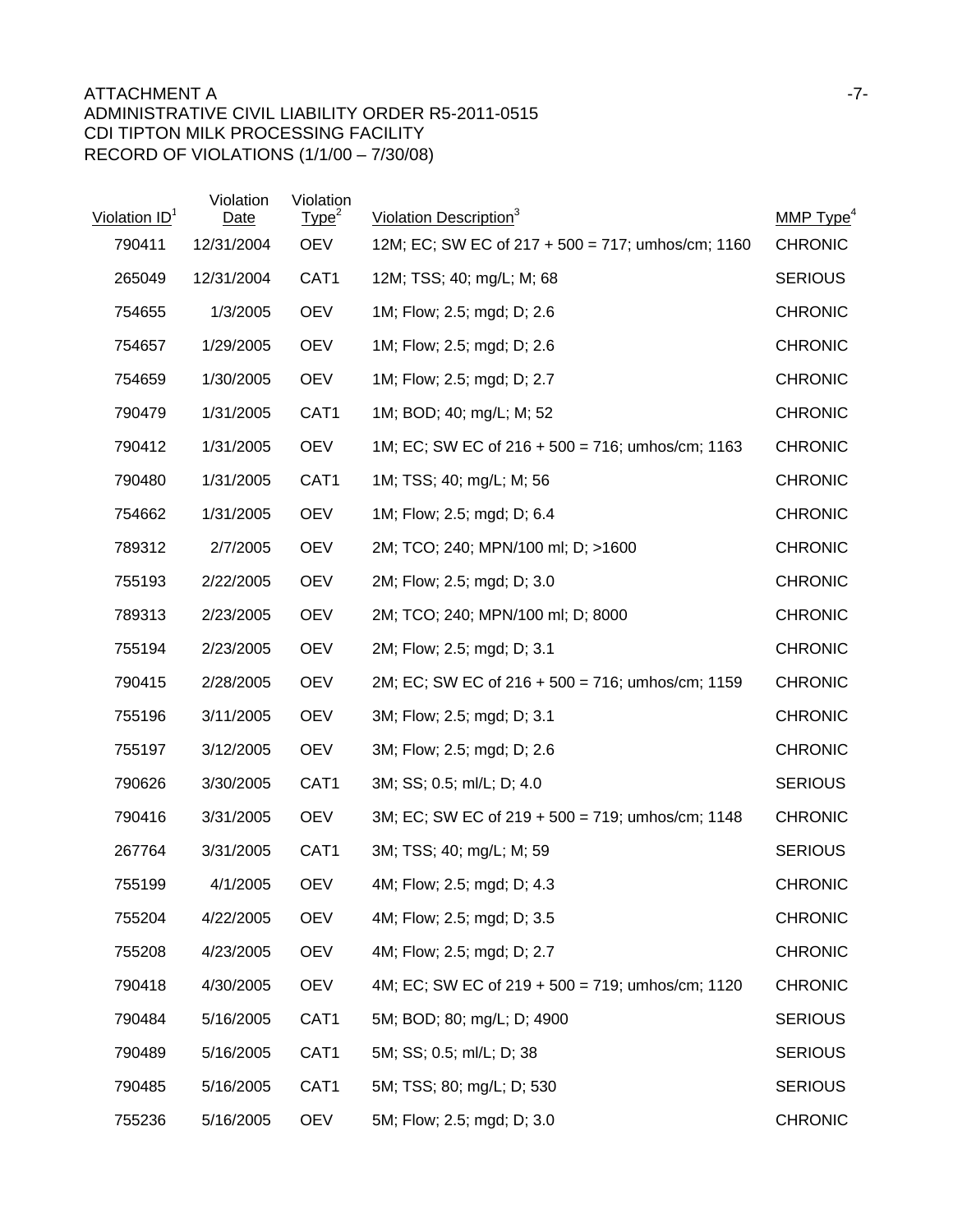## ATTACHMENT A and the set of the set of the set of the set of the set of the set of the set of the set of the set of the set of the set of the set of the set of the set of the set of the set of the set of the set of the set ADMINISTRATIVE CIVIL LIABILITY ORDER R5-2011-0515 CDI TIPTON MILK PROCESSING FACILITY RECORD OF VIOLATIONS (1/1/00 – 7/30/08)

| Violation ID <sup>1</sup> | Violation<br>Date | Violation<br>Type <sup>2</sup> | Violation Description <sup>3</sup>                  | MMP Type <sup>4</sup> |
|---------------------------|-------------------|--------------------------------|-----------------------------------------------------|-----------------------|
| 755239                    | 5/20/2005         | <b>OEV</b>                     | 5M; Flow; 2.5; mgd; D; 2.7                          | <b>CHRONIC</b>        |
| 790483                    | 5/31/2005         | CAT1                           | 5M; BOD; 40; mg/L; M; 4900                          | <b>SERIOUS</b>        |
| 790419                    | 5/31/2005         | <b>OEV</b>                     | 5M; EC; SW EC of $214 + 500 = 714$ ; umhos/cm; 1076 | <b>CHRONIC</b>        |
| 790492                    | 5/31/2005         | CAT1                           | 5M; SS; 0.1; ml/L; M; 38                            | <b>SERIOUS</b>        |
| 790487                    | 5/31/2005         | CAT <sub>1</sub>               | 5M; TSS; 40; mg/L; M; 530                           | <b>SERIOUS</b>        |
| 339421                    | 6/6/2005          | CAT1                           | 6M; TSS; 80; mg/L; D; 410                           | <b>SERIOUS</b>        |
| 755241                    | 6/7/2005          | <b>OEV</b>                     | 6M; Flow; 2.5; mgd; D; 3.9                          | <b>CHRONIC</b>        |
| 755244                    | 6/8/2005          | <b>OEV</b>                     | 6M; Flow; 2.5; mgd; D; 2.9                          | <b>CHRONIC</b>        |
| 755248                    | 6/12/2005         | <b>OEV</b>                     | 6M; Flow; 2.5; mgd; D; 3.4                          | <b>CHRONIC</b>        |
| 755250                    | 6/26/2005         | <b>OEV</b>                     | 6M; Flow; 2.5; mgd; D; 3.7                          | <b>CHRONIC</b>        |
| 755254                    | 6/27/2005         | <b>OEV</b>                     | 6M; Flow; 2.5; mgd; D; 3.1                          | <b>CHRONIC</b>        |
| 755259                    | 6/28/2005         | <b>OEV</b>                     | 6M; Flow; 2.5; mgd; D; 2.6                          | <b>CHRONIC</b>        |
| 790421                    | 6/30/2005         | <b>OEV</b>                     | 6M; EC; SW EC of $200 + 500 = 700$ ; umhos/cm; 1063 | <b>CHRONIC</b>        |
| 790493                    | 6/30/2005         | CAT1                           | 6M; SS; 0.1; ml/L; M; 0.233                         | <b>SERIOUS</b>        |
| 755304                    | 7/13/2005         | <b>OEV</b>                     | 7M; Flow; 2.5; mgd; D; 3.5                          | <b>CHRONIC</b>        |
| 755514                    | 7/14/2005         | <b>OEV</b>                     | 7M; Flow; 2.5; mgd; D; 3.6                          | <b>CHRONIC</b>        |
| 755515                    | 7/15/2005         | <b>OEV</b>                     | 7M; Flow; 2.5; mgd; D; 2.9                          | <b>CHRONIC</b>        |
| 755516                    | 7/16/2005         | <b>OEV</b>                     | 7M; Flow; 2.5; mgd; D; 2.8                          | <b>CHRONIC</b>        |
| 755517                    | 7/17/2005         | <b>OEV</b>                     | 7M; Flow; 2.5; mgd; D; 2.7                          | <b>CHRONIC</b>        |
| 755518                    | 7/19/2005         | <b>OEV</b>                     | 7M; Flow; 2.5; mgd; D; 2.7                          | <b>CHRONIC</b>        |
| 790422                    | 7/31/2005         | <b>OEV</b>                     | 7M; EC; SW EC of 213 + 500 = 713; umhos/cm; 1044    | <b>CHRONIC</b>        |
| 790496                    | 7/31/2005         | CAT1                           | 7M; TSS; 40; mg/L; M; 46                            | <b>CHRONIC</b>        |
| 790499                    | 8/8/2005          | CAT1                           | 8M; BOD; 80; mg/L; D; 120                           | <b>SERIOUS</b>        |
| 790503                    | 8/8/2005          | <b>OEV</b>                     | 8M; pH; 9; pH units; I; 9.6                         | <b>CHRONIC</b>        |
| 790502                    | 8/8/2005          | CAT1                           | 8M; SS; 0.5; ml/L; M; 0.8                           | <b>SERIOUS</b>        |
| 790498                    | 8/8/2005          | CAT1                           | 8M; TSS; 80; mg/L; D; 1040                          | <b>SERIOUS</b>        |
| 755520                    | 8/9/2005          | <b>OEV</b>                     | 8M; Flow; 2.5; mgd; D; 3.0                          | <b>CHRONIC</b>        |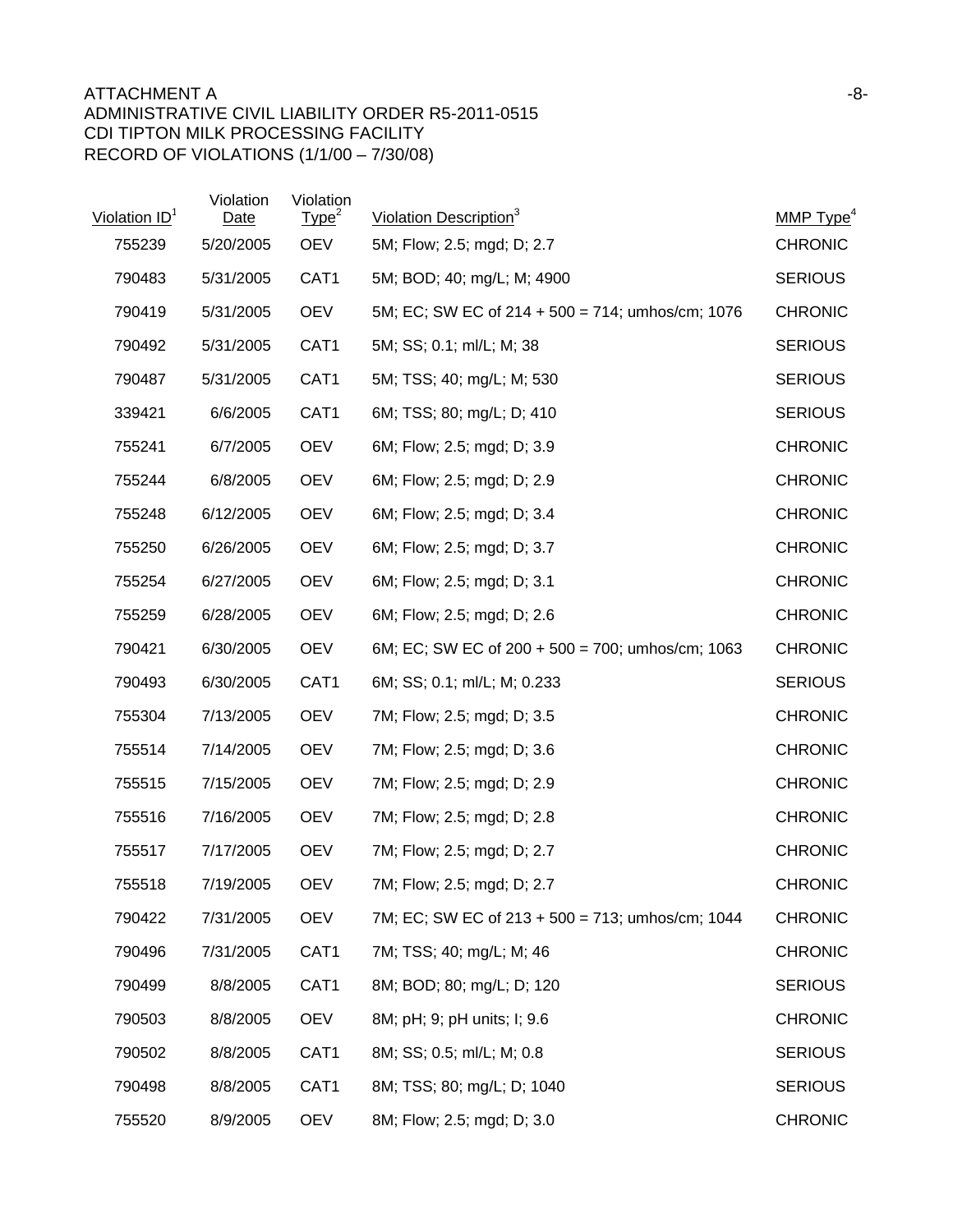## ATTACHMENT A and the set of the set of the set of the set of the set of the set of the set of the set of the set of the set of the set of the set of the set of the set of the set of the set of the set of the set of the set ADMINISTRATIVE CIVIL LIABILITY ORDER R5-2011-0515 CDI TIPTON MILK PROCESSING FACILITY RECORD OF VIOLATIONS (1/1/00 – 7/30/08)

| Violation ID <sup>1</sup> | Violation<br><b>Date</b> | Violation<br>Type <sup>2</sup> | Violation Description <sup>3</sup>                  | MMP $Type4$    |
|---------------------------|--------------------------|--------------------------------|-----------------------------------------------------|----------------|
| 755522                    | 8/10/2005                | <b>OEV</b>                     | 8M; Flow; 2.5; mgd; D; 2.9                          | <b>CHRONIC</b> |
| 755523                    | 8/11/2005                | <b>OEV</b>                     | 8M; Flow; 2.5; mgd; D; 4.0                          | <b>CHRONIC</b> |
| 755526                    | 8/12/2005                | <b>OEV</b>                     | 8M; Flow; 2.5; mgd; D; 3.9                          | <b>CHRONIC</b> |
| 755527                    | 8/13/2005                | <b>OEV</b>                     | 8M; Flow; 2.5; mgd; D; 3.0                          | <b>CHRONIC</b> |
| 755529                    | 8/14/2005                | <b>OEV</b>                     | 8M; Flow; 2.5; mgd; D; 2.6                          | <b>CHRONIC</b> |
| 790504                    | 8/22/2005                | <b>OEV</b>                     | 8M; pH; 9; pH units; I; 9.1                         | <b>CHRONIC</b> |
| 790423                    | 8/30/2005                | <b>OEV</b>                     | 8M; EC; SW EC of 215 + 500 = 715; umhos/cm; 1048    | <b>CHRONIC</b> |
| 790501                    | 8/31/2005                | CAT1                           | 8M; SS; 0.1; ml/L; M; 0.4                           | <b>SERIOUS</b> |
| 790497                    | 8/31/2005                | CAT1                           | 8M; TSS; 40; mg/L; M; 388                           | <b>SERIOUS</b> |
| 755531                    | 9/4/2005                 | <b>OEV</b>                     | 9M; Flow; 2.5; mgd; D; 4.0                          | <b>CHRONIC</b> |
| 755532                    | 9/5/2005                 | <b>OEV</b>                     | 9M; Flow; 2.5; mgd; D; 2.9                          | <b>CHRONIC</b> |
| 790505                    | 9/6/2005                 | CAT1                           | 9M; TSS; 80; mg/L; D; 86                            | <b>CHRONIC</b> |
| 755533                    | 9/6/2005                 | <b>OEV</b>                     | 9M; Flow; 2.5; mgd; D; 2.7                          | <b>CHRONIC</b> |
| 790506                    | 9/13/2005                | CAT1                           | 9M; TSS; 80; mg/L; D; 100                           | <b>CHRONIC</b> |
| 790424                    | 9/30/2005                | <b>OEV</b>                     | 9M; EC; SW EC of $216 + 500 = 716$ ; umhos/cm; 1051 | <b>CHRONIC</b> |
| 790507                    | 9/30/2005                | CAT1                           | 9M; TSS; 40; mg/L; M; 93                            | <b>SERIOUS</b> |
| 790510                    | 10/4/2005                | CAT1                           | 10M; TSS; 80; mg/L; D; 640                          | <b>SERIOUS</b> |
| 755563                    | 10/4/2005                | <b>OEV</b>                     | 10M; Flow; 2.5; mgd; D; 3.5                         | <b>CHRONIC</b> |
| 755566                    | 10/5/2005                | <b>OEV</b>                     | 10M; Flow; 2.5; mgd; D; 3.9                         | <b>CHRONIC</b> |
| 755568                    | 10/7/2005                | <b>OEV</b>                     | 10M; Flow; 2.5; mgd; D; 2.7                         | <b>CHRONIC</b> |
| 755570                    | 10/8/2005                | <b>OEV</b>                     | 10M; Flow; 2.5; mgd; D; 2.6                         | <b>CHRONIC</b> |
| 790425                    | 10/31/2005               | <b>OEV</b>                     | 10M; EC; SW EC of 218 + 500 = 718; umhos/cm; 1017   | <b>CHRONIC</b> |
| 790511                    | 10/31/2005               | CAT1                           | 10M; TSS; 40; mg/L; M; 352                          | <b>SERIOUS</b> |
| 790514                    | 11/1/2005                | CAT1                           | 11M; TSS; 80; mg/L; D; 124                          | <b>SERIOUS</b> |
| 755572                    | 11/3/2005                | <b>OEV</b>                     | 11M; Flow; 2.5; mgd; D; 3.4                         | <b>CHRONIC</b> |
| 755573                    | 11/4/2005                | <b>OEV</b>                     | 11M; Flow; 2.5; mgd; D; 2.9                         | <b>CHRONIC</b> |
| 755576                    | 11/5/2005                | <b>OEV</b>                     | 11M; Flow; 2.5; mgd; D; 2.8                         | <b>CHRONIC</b> |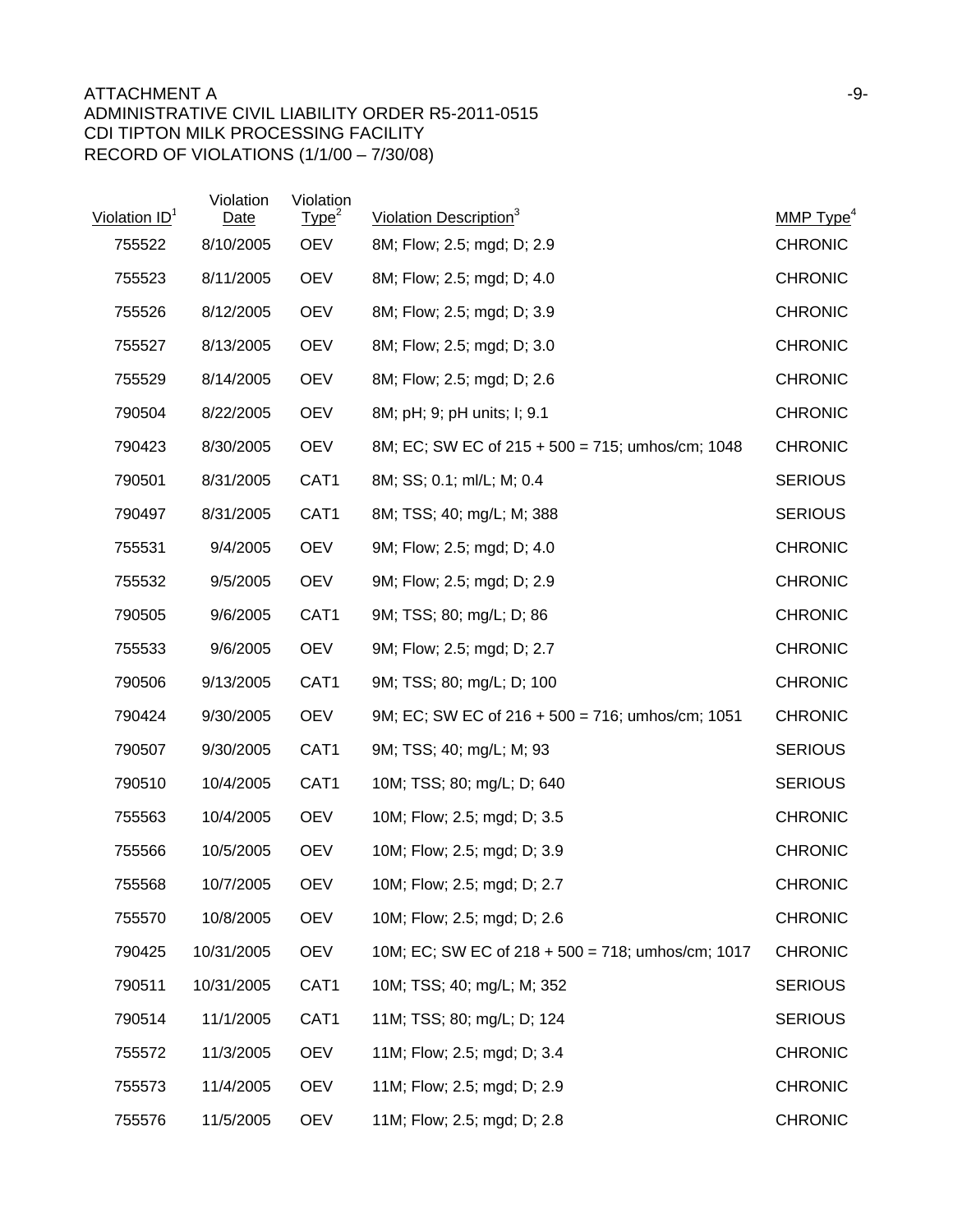| Violation $ID1$ | Violation<br><b>Date</b> | Violation<br>Type <sup>2</sup> | Violation Description <sup>3</sup>                  | MMP $Type4$    |
|-----------------|--------------------------|--------------------------------|-----------------------------------------------------|----------------|
| 755580          | 11/6/2005                | <b>OEV</b>                     | 11M; Flow; 2.5; mgd; D; 2.7                         | <b>CHRONIC</b> |
| 755582          | 11/7/2005                | <b>OEV</b>                     | 11M; Flow; 2.5; mgd; D; 2.6                         | <b>CHRONIC</b> |
| 790515          | 11/8/2005                | CAT1                           | 11M; TSS; 80; mg/L; D; 96                           | <b>CHRONIC</b> |
| 790513          | 11/29/2005               | CAT1                           | 11M; BOD 80; mg/L; D; 130                           | <b>SERIOUS</b> |
| 755595          | 11/29/2005               | <b>OEV</b>                     | 11M; Flow; 2.5; mgd; D; 3.7                         | <b>CHRONIC</b> |
| 790512          | 11/30/2005               | CAT1                           | 11M; BOD 40; mg/L; M; 67                            | <b>SERIOUS</b> |
| 790426          | 11/30/2005               | <b>OEV</b>                     | 11M; EC; SW EC of $223 + 500 = 723$ ; umhos/cm; 969 | <b>CHRONIC</b> |
| 790516          | 11/30/2005               | CAT <sub>1</sub>               | 11M; TSS; 40; mg/L; M; 90                           | <b>SERIOUS</b> |
| 755596          | 11/30/2005               | <b>OEV</b>                     | 11M; Flow; 2.5; mgd; D; 3.2                         | <b>CHRONIC</b> |
| 755598          | 12/1/2005                | <b>OEV</b>                     | 12M; Flow; 2.5; mgd; D; 2.6                         | <b>CHRONIC</b> |
| 755601          | 12/2/2005                | <b>OEV</b>                     | 12M; Flow; 2.5; mgd; D; 2.6                         | <b>CHRONIC</b> |
| 755621          | 12/26/2005               | <b>OEV</b>                     | 12M; Flow; 2.5; mgd; D; 3.4                         | <b>CHRONIC</b> |
| 755622          | 12/27/2005               | <b>OEV</b>                     | 12M; Flow; 2.5; mgd; D; 3.0                         | <b>CHRONIC</b> |
| 790519          | 12/31/2005               | CAT1                           | 12M; BOD; 40; mg/L; M; 49                           | <b>SERIOUS</b> |
| 790427          | 12/31/2005               | <b>OEV</b>                     | 12M; EC; SW EC of $223 + 500 = 723$ ; umhos/cm; 945 | <b>CHRONIC</b> |
| 790518          | 12/31/2005               | CAT1                           | 12M; TSS; 40; mg/L; M; 62                           | <b>SERIOUS</b> |
| 755625          | 1/1/2006                 | <b>OEV</b>                     | 1M; Flow; 2.5; mgd; D; 2.6                          | <b>CHRONIC</b> |
| 790520          | 1/3/2006                 | CAT <sub>1</sub>               | 1M; BOD; 80; mg/L; D; 90                            | <b>CHRONIC</b> |
| 790568          | 1/3/2006                 | CAT <sub>1</sub>               | 1M; TSS; 80; mg/L; D; 96                            | <b>CHRONIC</b> |
| 755626          | 1/3/2006                 | <b>OEV</b>                     | 1M; Flow; 2.5; mgd; D; 2.7                          | <b>CHRONIC</b> |
| 755627          | 1/21/2006                | <b>OEV</b>                     | 1M; Flow; 2.5; mgd; D; 3.9                          | <b>CHRONIC</b> |
| 755630          | 1/23/2006                | <b>OEV</b>                     | 1M; Flow; 2.5; mgd; D; 2.8                          | <b>CHRONIC</b> |
| 790564          | 1/24/2006                | CAT1                           | 1M; BOD; 80; mg/L; D; 97                            | <b>CHRONIC</b> |
| 755631          | 1/24/2006                | <b>OEV</b>                     | 1M; Flow; 2.5; mgd; D; 3.0                          | <b>CHRONIC</b> |
| 755632          | 1/25/2006                | <b>OEV</b>                     | 1M; Flow; 2.5; mgd; D; 2.7                          | <b>CHRONIC</b> |
| 755635          | 1/28/2006                | <b>OEV</b>                     | 1M; Flow; 2.5; mgd; D; 2.8                          | <b>CHRONIC</b> |
| 755636          | 1/30/2006                | <b>OEV</b>                     | 1M; Flow; 2.5; mgd; D; 3.2                          | <b>CHRONIC</b> |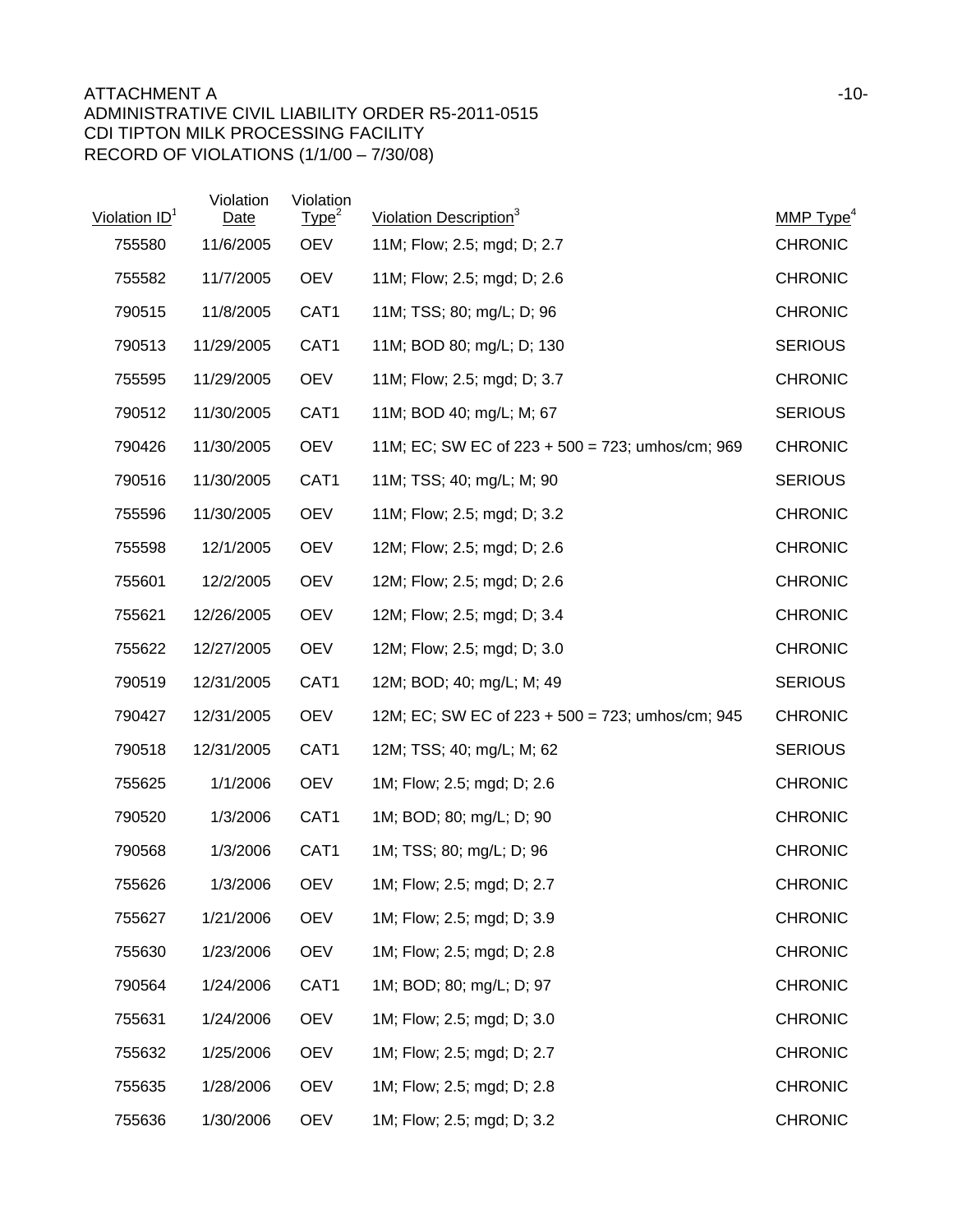| Violation ID <sup>1</sup> | Violation<br>Date | Violation<br>Type <sup>2</sup> | Violation Description <sup>3</sup>              | MMP Type <sup>4</sup> |
|---------------------------|-------------------|--------------------------------|-------------------------------------------------|-----------------------|
| 790565                    | 1/31/2006         | CAT1                           | 1M; BOD; 40; mg/L; M; 82                        | <b>SERIOUS</b>        |
| 790429                    | 1/31/2006         | <b>OEV</b>                     | 1M; EC; SW EC of 225 + 500 = 725; umhos/cm; 922 | <b>CHRONIC</b>        |
| 790572                    | 1/31/2006         | CAT1                           | 1M; SS; 0.1; ml/L; M; 17                        | <b>SERIOUS</b>        |
| 790576                    | 1/31/2006         | CAT1                           | 1M; SS; 0.5; ml/L; D; 50                        | <b>SERIOUS</b>        |
| 790566                    | 1/31/2006         | CAT1                           | 1M; TSS; 40; mg/L; M; 3055                      | <b>SERIOUS</b>        |
| 790571                    | 1/31/2006         | CAT1                           | 1M; TSS; 80; mg/L; D; 9010                      | <b>SERIOUS</b>        |
| 755637                    | 2/17/2006         | <b>OEV</b>                     | 2M; Flow; 2.5; mgd; D; 3.7                      | <b>CHRONIC</b>        |
| 755638                    | 2/19/2006         | <b>OEV</b>                     | 2M; Flow; 2.5; mgd; D; 5.3                      | <b>CHRONIC</b>        |
| 755639                    | 2/20/2006         | <b>OEV</b>                     | 2M; Flow; 2.5; mgd; D; 2.6                      | <b>CHRONIC</b>        |
| 755640                    | 2/21/2006         | <b>OEV</b>                     | 2M; Flow; 2.5; mgd; D; 2.7                      | <b>CHRONIC</b>        |
| 755641                    | 2/22/2006         | <b>OEV</b>                     | 2M; Flow; 2.5; mgd; D; 3.1                      | <b>CHRONIC</b>        |
| 755642                    | 2/26/2006         | <b>OEV</b>                     | 2M; Flow; 2.5; mgd; D; 2.8                      | <b>CHRONIC</b>        |
| 790578                    | 2/28/2006         | CAT <sub>1</sub>               | 2M; BOD; 40; mg/L; M; 60                        | <b>SERIOUS</b>        |
| 790430                    | 2/28/2006         | <b>OEV</b>                     | 2M; EC; SW EC of 225 + 500 = 725; umhos/cm; 897 | <b>CHRONIC</b>        |
| 790582                    | 2/28/2006         | CAT <sub>1</sub>               | 2M; TSS; 40; mg/L; M; 56                        | <b>CHRONIC</b>        |
| 755825                    | 3/20/2006         | <b>OEV</b>                     | 3M; Flow; 2.5; mgd; D; 3.7                      | <b>CHRONIC</b>        |
| 755826                    | 3/21/2006         | <b>OEV</b>                     | 3M; Flow; 2.5; mgd; D; 3.4                      | <b>CHRONIC</b>        |
| 755827                    | 3/22/2006         | <b>OEV</b>                     | 3M; Flow; 2.5; mgd; D; 3.2                      | <b>CHRONIC</b>        |
| 755828                    | 3/23/2006         | <b>OEV</b>                     | 3M; Flow; 2.5; mgd; D; 3.1                      | <b>CHRONIC</b>        |
| 755829                    | 3/24/2006         | <b>OEV</b>                     | 3M; Flow; 2.5; mgd; D; 2.6                      | <b>CHRONIC</b>        |
| 755832                    | 3/30/2006         | <b>OEV</b>                     | 3M; Flow; 2.5; mgd; D; 2.9                      | <b>CHRONIC</b>        |
| 790586                    | 3/31/2006         | CAT1                           | 3M; BOD; 40; mg/L; M; 63                        | <b>SERIOUS</b>        |
| 790431                    | 3/31/2006         | <b>OEV</b>                     | 3M; EC; SW EC of 222 + 500 = 722; umhos/cm; 889 | <b>CHRONIC</b>        |
| 790585                    | 3/31/2006         | CAT1                           | 3M; TSS; 40; mg/L; M; 43                        | <b>CHRONIC</b>        |
| 755833                    | 3/31/2006         | <b>OEV</b>                     | 3M; Flow; 2.5; mgd; D; 2.9                      | <b>CHRONIC</b>        |
| 755834                    | 4/1/2006          | <b>OEV</b>                     | 4M; Flow; 2.5; mgd; D; 2.6                      | <b>CHRONIC</b>        |
| 755837                    | 4/4/2006          | <b>OEV</b>                     | 4M; Flow; 2.5; mgd; D; 2.8                      | <b>CHRONIC</b>        |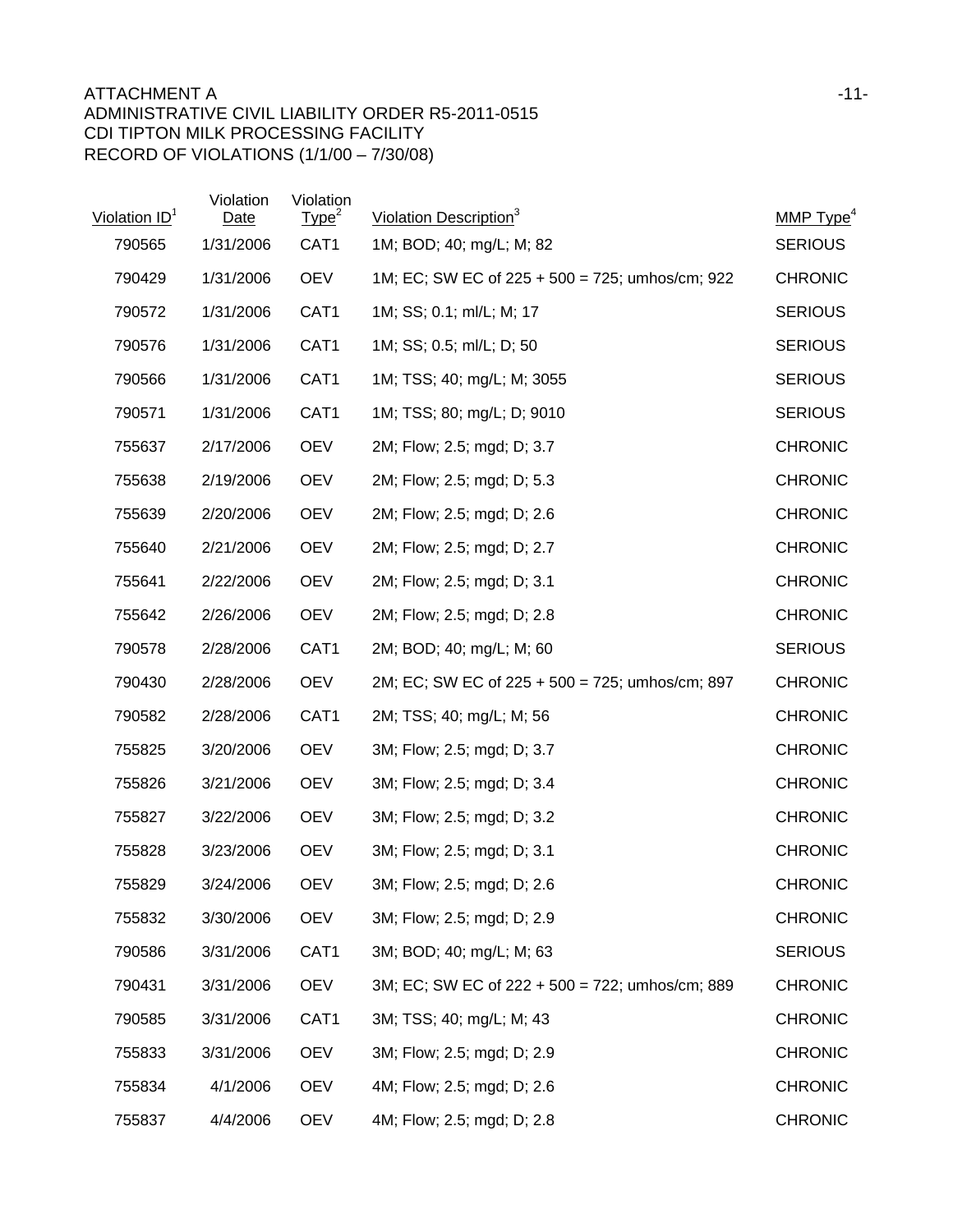| Violation ID <sup>1</sup> | Violation<br>Date | Violation<br>Type <sup>2</sup> | Violation Description <sup>3</sup>              | MMP $Type4$    |
|---------------------------|-------------------|--------------------------------|-------------------------------------------------|----------------|
| 755847                    | 4/14/2006         | <b>OEV</b>                     | 4M; Flow; 2.5; mgd; D; 3.5                      | <b>CHRONIC</b> |
| 755848                    | 4/15/2006         | <b>OEV</b>                     | 4M; Flow; 2.5; mgd; D; 3.5                      | <b>CHRONIC</b> |
| 755849                    | 4/16/2006         | <b>OEV</b>                     | 4M; Flow; 2.5; mgd; D; 3.3                      | <b>CHRONIC</b> |
| 755850                    | 4/17/2006         | <b>OEV</b>                     | 4M; Flow; 2.5; mgd; D; 2.9                      | <b>CHRONIC</b> |
| 790591                    | 4/18/2006         | CAT1                           | 4M; BOD; 80; mg/L; D; 140                       | <b>SERIOUS</b> |
| 755854                    | 4/18/2006         | <b>OEV</b>                     | 4M; Flow; 2.5; mgd; D; 2.9                      | <b>CHRONIC</b> |
| 755855                    | 4/19/2006         | <b>OEV</b>                     | 4M; Flow; 2.5; mgd; D; 2.7                      | <b>CHRONIC</b> |
| 755856                    | 4/20/2006         | <b>OEV</b>                     | 4M; Flow; 2.5; mgd; D; 2.6                      | <b>CHRONIC</b> |
| 755857                    | 4/23/2006         | <b>OEV</b>                     | 4M; Flow; 2.5; mgd; D; 4.3                      | <b>CHRONIC</b> |
| 790592                    | 4/30/2006         | CAT1                           | 4M; BOD; 40; mg/L; M; 90                        | <b>SERIOUS</b> |
| 790432                    | 4/30/2006         | <b>OEV</b>                     | 4M; EC; SW EC of 226 + 500 = 726; umhos/cm; 884 | <b>CHRONIC</b> |
| 755859                    | 5/4/2006          | <b>OEV</b>                     | 5M; Flow; 2.5; mgd; D; 3.2                      | <b>CHRONIC</b> |
| 755860                    | 5/5/2006          | <b>OEV</b>                     | 5M; Flow; 2.5; mgd; D; 2.8                      | <b>CHRONIC</b> |
| 755861                    | 5/6/2006          | <b>OEV</b>                     | 5M; Flow; 2.5; mgd; D; 2.6                      | <b>CHRONIC</b> |
| 755862                    | 5/13/2006         | <b>OEV</b>                     | 5M; Flow; 2.5; mgd; D; 3.7                      | <b>CHRONIC</b> |
| 755863                    | 5/21/2006         | <b>OEV</b>                     | 5M; Flow; 2.5; mgd; D; 3.6                      | <b>CHRONIC</b> |
| 755864                    | 5/26/2006         | <b>OEV</b>                     | 5M; Flow; 2.5; mgd; D; 3.0                      | <b>CHRONIC</b> |
| 755865                    | 5/27/2006         | <b>OEV</b>                     | 5M; Flow; 2.5; mgd; D; 2.9                      | <b>CHRONIC</b> |
| 755866                    | 5/28/2006         | <b>OEV</b>                     | 5M; Flow; 2.5; mgd; D; 2.7                      | <b>CHRONIC</b> |
| 755868                    | 5/30/2006         | <b>OEV</b>                     | 5M; Flow; 2.5; mgd; D; 3.0                      | <b>CHRONIC</b> |
| 790594                    | 5/31/2006         | CAT1                           | 5M; BOD; 40; mg/L; M; 48.5                      | <b>CHRONIC</b> |
| 790435                    | 5/31/2006         | <b>OEV</b>                     | 5M; EC; SW EC of 227 + 500 = 727; umhos/cm; 877 | <b>CHRONIC</b> |
| 790595                    | 5/31/2006         | CAT1                           | 5M; TSS; 40; mg/L; M; 60                        | <b>SERIOUS</b> |
| 755880                    | 6/15/2006         | <b>OEV</b>                     | 6M; Flow; 2.5; mgd; D; 3.2                      | <b>CHRONIC</b> |
| 755881                    | 6/16/2006         | <b>OEV</b>                     | 6M; Flow; 2.5; mgd; D; 2.9                      | <b>CHRONIC</b> |
| 755882                    | 6/17/2006         | <b>OEV</b>                     | 6M; Flow; 2.5; mgd; D; 3.0                      | <b>CHRONIC</b> |
| 755883                    | 6/18/2006         | <b>OEV</b>                     | 6M; Flow; 2.5; mgd; D; 2.9                      | <b>CHRONIC</b> |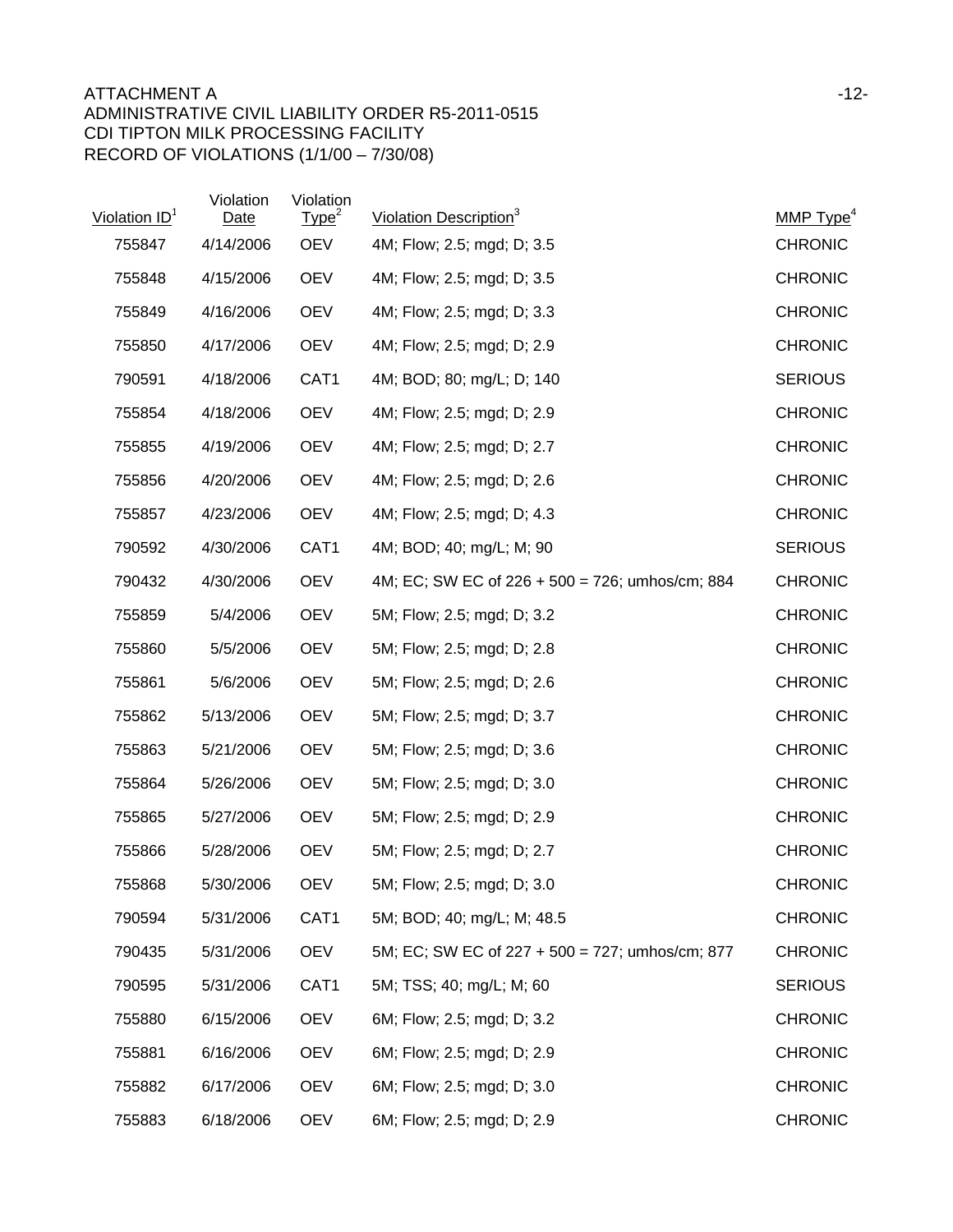## ATTACHMENT A and the state of the state of the state of the state of the state of the state of the state of the state of the state of the state of the state of the state of the state of the state of the state of the state ADMINISTRATIVE CIVIL LIABILITY ORDER R5-2011-0515 CDI TIPTON MILK PROCESSING FACILITY RECORD OF VIOLATIONS (1/1/00 – 7/30/08)

| Violation ID <sup>1</sup> | Violation<br><b>Date</b> | Violation<br>Type <sup>2</sup> | Violation Description <sup>3</sup>              | MMP Type <sup>4</sup> |
|---------------------------|--------------------------|--------------------------------|-------------------------------------------------|-----------------------|
| 759411                    | 6/19/2006                | <b>OEV</b>                     | 6M; Flow; 2.5; mgd; D; 2.7                      | <b>CHRONIC</b>        |
| 790436                    | 6/30/2006                | <b>OEV</b>                     | 6M; EC; SW EC of 227 + 500 = 727; umhos/cm; 851 | <b>CHRONIC</b>        |
| 790597                    | 6/30/2006                | CAT1                           | 6M; TSS; 40; mg/L; M; 52                        | <b>CHRONIC</b>        |
| 759413                    | 7/8/2006                 | <b>OEV</b>                     | 7M; Flow; 2.5; mgd; D; 3.6                      | <b>CHRONIC</b>        |
| 759427                    | 7/9/2006                 | <b>OEV</b>                     | 7M; Flow; 2.5; mgd; D; 3.1                      | <b>CHRONIC</b>        |
| 759428                    | 7/10/2006                | <b>OEV</b>                     | 7M; Flow; 2.5; mgd; D; 2.7                      | <b>CHRONIC</b>        |
| 759694                    | 7/11/2006                | <b>OEV</b>                     | 7M; Flow; 2.5; mgd; D; 2.6                      | <b>CHRONIC</b>        |
| 759695                    | 7/12/2006                | <b>OEV</b>                     | 7M; Flow; 2.5; mgd; D; 2.7                      | <b>CHRONIC</b>        |
| 759696                    | 7/13/2006                | <b>OEV</b>                     | 7M; Flow; 2.5; mgd; D; 2.8                      | <b>CHRONIC</b>        |
| 759699                    | 7/29/2006                | <b>OEV</b>                     | 7M; Flow; 2.5; mgd; D; 3.3                      | <b>CHRONIC</b>        |
| 759700                    | 7/30/2006                | <b>OEV</b>                     | 7M; Flow; 2.5; mgd; D; 2.7                      | <b>CHRONIC</b>        |
| 790437                    | 7/31/2006                | <b>OEV</b>                     | 7M; EC; SW EC of 227 + 500 = 727; umhos/cm; 844 | <b>CHRONIC</b>        |
| 790604                    | 7/31/2006                | CAT <sub>1</sub>               | 7M; TSS; 40; mg/L; M; 70                        | <b>SERIOUS</b>        |
| 759701                    | 7/31/2006                | <b>OEV</b>                     | 7M; Flow; 2.5; mgd; D; 2.7                      | <b>CHRONIC</b>        |
| 759702                    | 8/1/2006                 | <b>OEV</b>                     | 8M; Flow; 2.5; mgd; D; 2.6                      | <b>CHRONIC</b>        |
| 759703                    | 8/4/2006                 | <b>OEV</b>                     | 8M; Flow; 2.5; mgd; D; 2.6                      | <b>CHRONIC</b>        |
| 759704                    | 8/21/2006                | <b>OEV</b>                     | 8M; Flow; 2.5; mgd; D; 3.4                      | <b>CHRONIC</b>        |
| 759705                    | 8/22/2006                | <b>OEV</b>                     | 8M; Flow; 2.5; mgd; D; 3.1                      | <b>CHRONIC</b>        |
| 759706                    | 8/23/2006                | <b>OEV</b>                     | 8M; Flow; 2.5; mgd; D; 2.6                      | <b>CHRONIC</b>        |
| 759707                    | 8/25/2006                | <b>OEV</b>                     | 8M; Flow; 2.5; mgd; D; 2.6                      | <b>CHRONIC</b>        |
| 759725                    | 8/30/2006                | <b>OEV</b>                     | 8M; Flow; 2.5; mgd; D; 2.7                      | <b>CHRONIC</b>        |
| 790438                    | 8/31/2006                | <b>OEV</b>                     | 8M; EC; SW EC of 210 + 500 = 710; umhos/cm; 815 | <b>CHRONIC</b>        |
| 790606                    | 8/31/2006                | CAT1                           | 8M; SS; 0.1; ml/L; M; 0.2                       | <b>SERIOUS</b>        |
| 759708                    | 9/18/2006                | <b>OEV</b>                     | 9M; Flow; 2.5; mgd; D; 3.7                      | <b>CHRONIC</b>        |
| 759726                    | 9/19/2006                | <b>OEV</b>                     | 9M; Flow; 2.5; mgd; D; 3.3                      | <b>CHRONIC</b>        |
| 759727                    | 9/21/2006                | <b>OEV</b>                     | 9M; Flow; 2.5; mgd; D; 4.2                      | <b>CHRONIC</b>        |
| 759728                    | 9/22/2006                | <b>OEV</b>                     | 9M; Flow; 2.5; mgd; D; 2.9                      | <b>CHRONIC</b>        |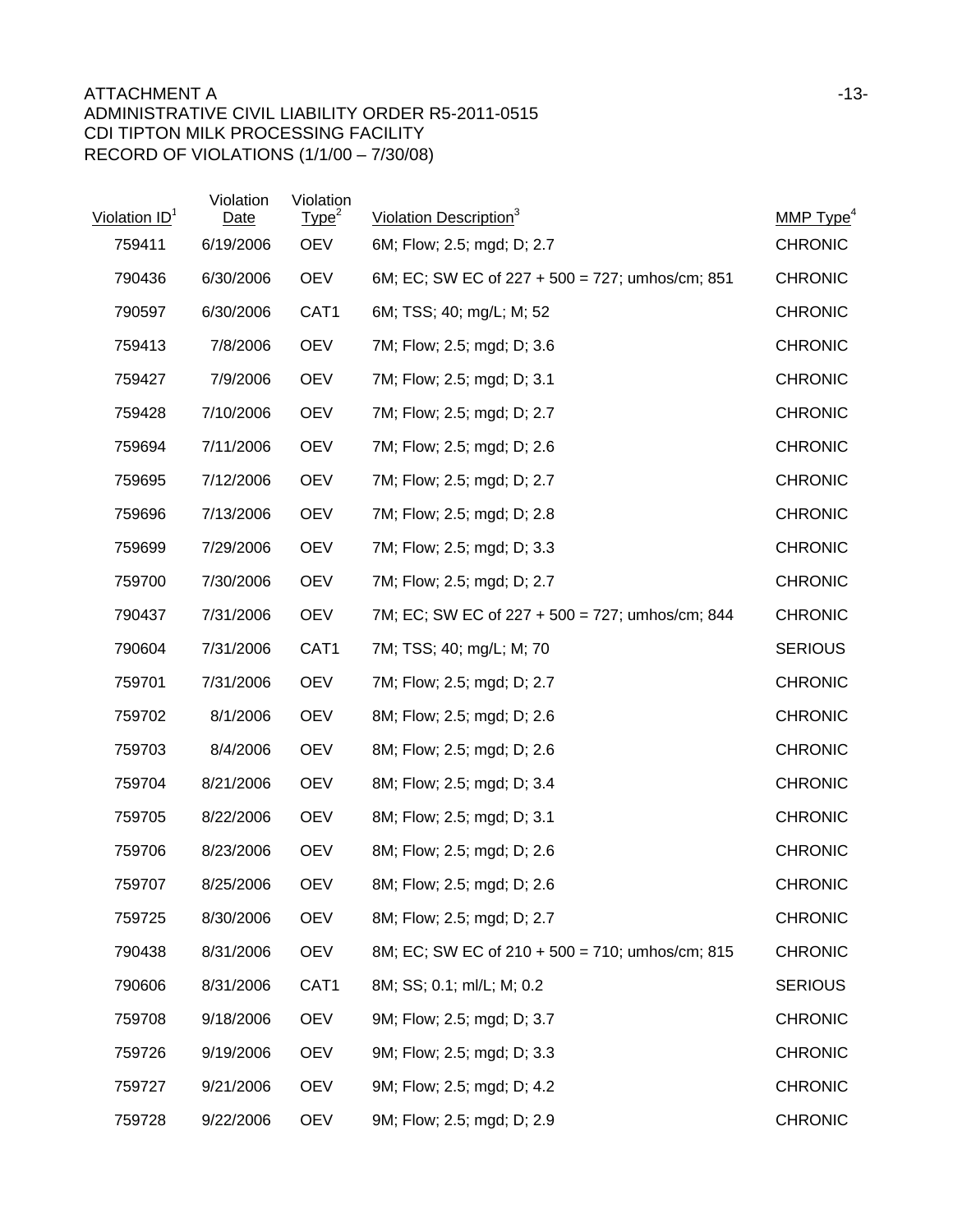| Violation ID <sup>1</sup> | Violation<br><b>Date</b> | Violation<br>Type <sup>2</sup> | Violation Description <sup>3</sup>                  | MMP $Type4$    |
|---------------------------|--------------------------|--------------------------------|-----------------------------------------------------|----------------|
| 759730                    | 9/23/2006                | <b>OEV</b>                     | 9M; Flow; 2.5; mgd; D; 3.5                          | <b>CHRONIC</b> |
| 759731                    | 9/25/2006                | <b>OEV</b>                     | 9M; Flow; 2.5; mgd; D; 2.6                          | <b>CHRONIC</b> |
| 759985                    | 9/28/2006                | <b>OEV</b>                     | 9M; Flow; 2.5; mgd; D; 2.6                          | <b>CHRONIC</b> |
| 790440                    | 9/30/2006                | <b>OEV</b>                     | 9M; EC; SW EC of $222 + 500 = 722$ ; umhos/cm; 802  | <b>CHRONIC</b> |
| 759986                    | 10/18/2006               | <b>OEV</b>                     | 10M; Flow; 2.5; mgd; D; 3.7                         | <b>CHRONIC</b> |
| 759988                    | 10/19/2006               | <b>OEV</b>                     | 10M; Flow; 2.5; mgd; D; 3.3                         | <b>CHRONIC</b> |
| 759989                    | 10/20/2006               | <b>OEV</b>                     | 10M; Flow; 2.5; mgd; D; 3.3                         | <b>CHRONIC</b> |
| 759990                    | 10/21/2006               | <b>OEV</b>                     | 10M; Flow; 2.5; mgd; D; 3.3                         | <b>CHRONIC</b> |
| 759991                    | 10/22/2006               | <b>OEV</b>                     | 10M; Flow; 2.5; mgd; D; 3.1                         | <b>CHRONIC</b> |
| 759992                    | 10/23/2006               | <b>OEV</b>                     | 3M; Flow; 2.5; mgd; D; 2.8                          | <b>CHRONIC</b> |
| 759994                    | 10/24/2006               | <b>OEV</b>                     | 10M; Flow; 2.5; mgd; D; 2.7                         | <b>CHRONIC</b> |
| 759996                    | 10/25/2006               | <b>OEV</b>                     | 10M; Flow; 2.5; mgd; D; 2.7                         | <b>CHRONIC</b> |
| 759997                    | 10/29/2006               | <b>OEV</b>                     | 10M; Flow; 2.5; mgd; D; 3.6                         | <b>CHRONIC</b> |
| 790441                    | 10/31/2006               | <b>OEV</b>                     | 10M; EC; SW EC of 220 + 500 = 720; umhos/cm; 797    | <b>CHRONIC</b> |
| 790701                    | 10/31/2006               | CAT1                           | 10M; TSS; 40; mg/L; M; 102                          | <b>SERIOUS</b> |
| 790702                    | 10/31/2006               | CAT1                           | 10M; TSS; 80; mg/L; D; 144                          | <b>SERIOUS</b> |
| 760030                    | 11/1/2006                | <b>OEV</b>                     | 11M; Flow; 2.5; mgd; D; 3.2                         | <b>CHRONIC</b> |
| 760031                    | 11/21/2006               | <b>OEV</b>                     | 11M; Flow; 2.5; mgd; D; 3.6                         | <b>CHRONIC</b> |
| 760032                    | 11/22/2006               | <b>OEV</b>                     | 11M; Flow; 2.5; mgd; D; 3.0                         | <b>CHRONIC</b> |
| 760033                    | 11/23/2006               | <b>OEV</b>                     | 11M; Flow; 2.5; mgd; D; 2.9                         | <b>CHRONIC</b> |
| 760034                    | 11/25/2006               | <b>OEV</b>                     | 11M; Flow; 2.5; mgd; D; 3.6                         | <b>CHRONIC</b> |
| 760035                    | 11/27/2006               | <b>OEV</b>                     | 11M; Flow; 2.5; mgd; D; 2.6                         | <b>CHRONIC</b> |
| 760037                    | 11/28/2006               | <b>OEV</b>                     | 11M; Flow; 2.5; mgd; D; 2.8                         | <b>CHRONIC</b> |
| 346881                    | 11/30/2006               | CAT1                           | 11M; BOD; 40; mg/L; M; 43                           | <b>CHRONIC</b> |
| 790390                    | 11/30/2006               | <b>OEV</b>                     | 11M; EC; SW EC of $215 + 500 = 715$ ; umhos/cm; 781 | <b>CHRONIC</b> |
| 790710                    | 11/30/2006               | CAT1                           | 11M; SS; 0.1; ml/L; M; 0.2                          | <b>SERIOUS</b> |
| 447699                    | 11/30/2006               | CAT1                           | 11M; TSS; 40; mg/L; M; 52                           | <b>CHRONIC</b> |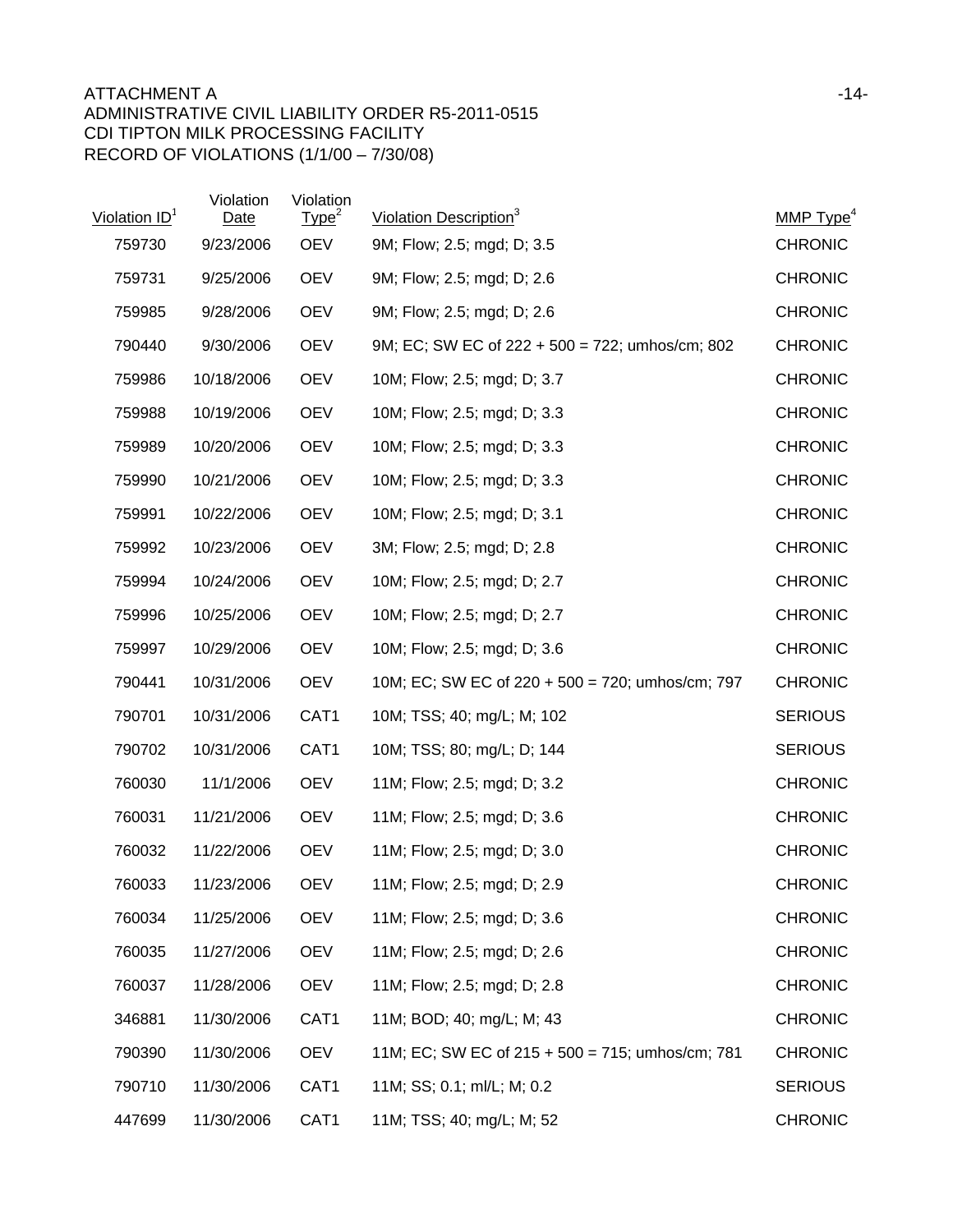## ATTACHMENT A FILE AND THE SERIES OF THE SERIES OF THE SERIES OF THE SERIES OF THE SERIES OF THE SERIES OF THE SERIES OF THE SERIES OF THE SERIES OF THE SERIES OF THE SERIES OF THE SERIES OF THE SERIES OF THE SERIES OF THE ADMINISTRATIVE CIVIL LIABILITY ORDER R5-2011-0515 CDI TIPTON MILK PROCESSING FACILITY RECORD OF VIOLATIONS (1/1/00 – 7/30/08)

| Violation ID <sup>1</sup> | Violation<br><b>Date</b> | Violation<br>Type <sup>2</sup> | Violation Description <sup>3</sup>                 | MMP $Type4$    |
|---------------------------|--------------------------|--------------------------------|----------------------------------------------------|----------------|
| 760039                    | 11/30/2006               | <b>OEV</b>                     | 11M; Flow; 2.5; mgd; D; 2.6                        | <b>CHRONIC</b> |
| 760040                    | 12/20/2006               | <b>OEV</b>                     | 12M; Flow; 2.5; mgd; D; 4.2                        | <b>CHRONIC</b> |
| 760041                    | 12/21/2006               | <b>OEV</b>                     | 12M; Flow; 2.5; mgd; D; 3.9                        | <b>CHRONIC</b> |
| 760042                    | 12/22/2006               | <b>OEV</b>                     | 12M; Flow; 2.5; mgd; D; 3.0                        | <b>CHRONIC</b> |
| 760043                    | 12/23/2006               | <b>OEV</b>                     | 12M; Flow; 2.5; mgd; D; 3.7                        | <b>CHRONIC</b> |
| 760044                    | 12/25/2006               | <b>OEV</b>                     | 12M; Flow; 2.5; mgd; D; 4.5                        | <b>CHRONIC</b> |
| 790712                    | 12/26/2006               | CAT <sub>1</sub>               | 12M; BOD; 80; mg/L; D; 90                          | <b>CHRONIC</b> |
| 760045                    | 12/27/2006               | <b>OEV</b>                     | 12M; Flow; 2.5; mgd; D; 2.9                        | <b>CHRONIC</b> |
| 760046                    | 12/28/2006               | <b>OEV</b>                     | 12M; Flow; 2.5; mgd; D; 2.7                        | <b>CHRONIC</b> |
| 760047                    | 12/29/2006               | <b>OEV</b>                     | 12M; Flow; 2.5; mgd; D; 2.6                        | <b>CHRONIC</b> |
| 790717                    | 12/31/2006               | CAT1                           | 12; SS; 0.1; ml/L; M; 0.2                          | <b>SERIOUS</b> |
| 790714                    | 12/31/2006               | CAT1                           | 12M; BOD; 40; mg/L; M; 66                          | <b>SERIOUS</b> |
| 790447                    | 12/31/2006               | <b>OEV</b>                     | 12M; EC; SW EC of 216 + 500 = 716; umhos/cm; 781   | <b>CHRONIC</b> |
| 790716                    | 12/31/2006               | CAT1                           | 12M; TSS; 40; mg/L; M; 48                          | <b>CHRONIC</b> |
| 760048                    | 1/1/2007                 | <b>OEV</b>                     | 1M; Flow; 2.5; mgd; D; 3.2                         | <b>CHRONIC</b> |
| 790449                    | 1/31/2007                | <b>OEV</b>                     | 1M; EC; SW EC of $213 + 500 = 713$ ; umhos/cm; 791 | <b>CHRONIC</b> |
| 790633                    | 1/31/2007                | CAT <sub>1</sub>               | 1M; TSS; 40; mg/L; M; 44                           | <b>CHRONIC</b> |
| 790635                    | 2/20/2007                | CAT <sub>1</sub>               | 2M; BOD; 80; mg/L; D; 108                          | <b>SERIOUS</b> |
| 790634                    | 2/28/2007                | CAT1                           | 2M; BOD; 40; mg/L; M; 52                           | <b>CHRONIC</b> |
| 790450                    | 2/28/2007                | <b>OEV</b>                     | 2M; EC; SW EC of 213 + 500 = 713; umhos/cm; 803    | <b>CHRONIC</b> |
| 790638                    | 2/28/2007                | CAT1                           | 2M; SS; 0.1; ml/L; M; 0.21                         | <b>SERIOUS</b> |
| 790641                    | 3/20/2007                | CAT1                           | 3M; BOD; 80; mg/L; D; 1840                         | <b>SERIOUS</b> |
| 790640                    | 3/31/2007                | CAT1                           | 3M; BOD; 40; mg/L; M; 940                          | <b>SERIOUS</b> |
| 790451                    | 3/31/2007                | <b>OEV</b>                     | 3M; EC; SW EC of 214 + 500 = 714; umhos/cm; 810    | <b>CHRONIC</b> |
| 790643                    | 3/31/2007                | CAT1                           | 3M; TSS; 40; mg/L; M; 44                           | <b>CHRONIC</b> |
| 790650                    | 4/3/2007                 | CAT1                           | 4M; SS; 0.5; ml/L; D; 58.5                         | <b>SERIOUS</b> |
| 790648                    | 4/13/2007                | CAT1                           | 4M; TSS; 80; mg/L; D; 12300                        | <b>SERIOUS</b> |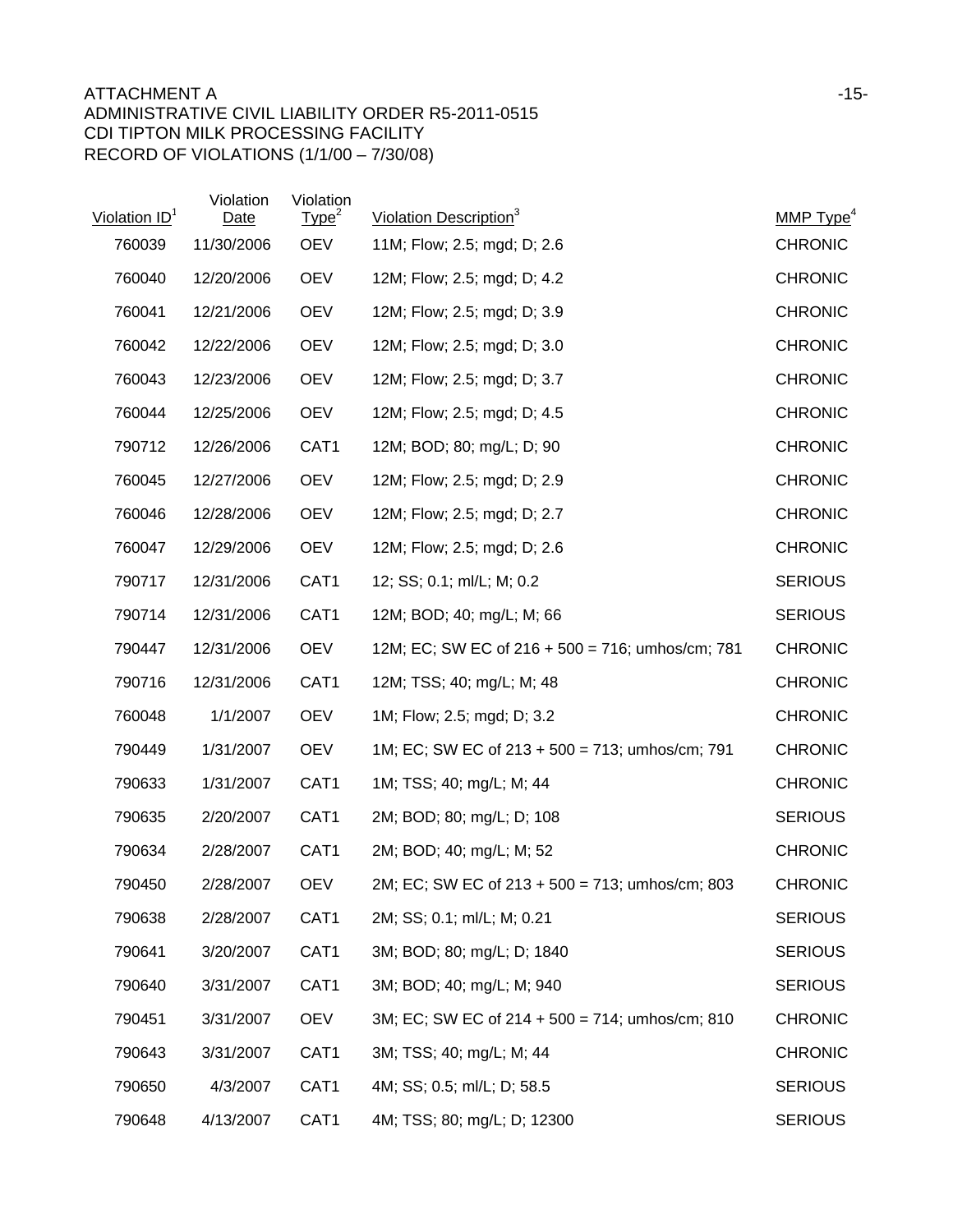## ATTACHMENT A and the state of the state of the state of the state of the state of the state of the state of the state of the state of the state of the state of the state of the state of the state of the state of the state ADMINISTRATIVE CIVIL LIABILITY ORDER R5-2011-0515 CDI TIPTON MILK PROCESSING FACILITY RECORD OF VIOLATIONS (1/1/00 – 7/30/08)

| Violation ID <sup>1</sup> | Violation<br>Date | Violation<br>Type <sup>2</sup> | Violation Description <sup>3</sup>                  | MMP $Type4$    |
|---------------------------|-------------------|--------------------------------|-----------------------------------------------------|----------------|
| 790644                    | 4/24/2007         | CAT1                           | 4M; BOD; 80; mg/L; D; 160                           | <b>SERIOUS</b> |
| 790646                    | 4/30/2007         | CAT1                           | 4M; BOD; 40; mg/L; M; 104                           | <b>SERIOUS</b> |
| 790452                    | 4/30/2007         | <b>OEV</b>                     | 4M; EC; SW EC of $210 + 500 = 710$ ; umhos/cm; 811  | <b>CHRONIC</b> |
| 790651                    | 4/30/2007         | CAT1                           | 4M; SS; 0.1; ml/L; M; 5.9                           | <b>SERIOUS</b> |
| 790647                    | 4/30/2007         | CAT1                           | 4M; TSS; 40; mg/L; M; 6250                          | <b>SERIOUS</b> |
| 790454                    | 5/31/2007         | <b>OEV</b>                     | 5M; EC; SW EC of 210 + 500 = 710; umhos/cm; 812     | <b>CHRONIC</b> |
| 790691                    | 5/31/2007         | CAT1                           | 5M; TSS; 40; mg/L; M; 49                            | <b>CHRONIC</b> |
| 790693                    | 6/5/2007          | CAT1                           | 6M; TSS; 80; mg/L; D; 108                           | <b>SERIOUS</b> |
| 790455                    | 6/30/2007         | <b>OEV</b>                     | 6M; EC; SW EC of $211 + 500 = 711$ ; umhos/cm; 826  | <b>CHRONIC</b> |
| 790697                    | 6/30/2007         | CAT1                           | 6M; TSS; 40; mg/L; M; 90                            | <b>SERIOUS</b> |
| 790706                    | 7/3/2007          | CAT1                           | 7M; TSS; 80; mg/L; D; 93                            | <b>CHRONIC</b> |
| 790456                    | 7/31/2007         | <b>OEV</b>                     | 7M; EC; SW EC of 212 + 500 = 712; umhos/cm; 828     | <b>CHRONIC</b> |
| 790708                    | 7/31/2007         | CAT <sub>1</sub>               | 7M; TSS; 40; mg/L; M; 80.5                          | <b>SERIOUS</b> |
| 790709                    | 8/7/2007          | CAT1                           | 8M; TSS; 80; mg/L; D; 90                            | <b>CHRONIC</b> |
| 790457                    | 8/31/2007         | <b>OEV</b>                     | 8M; EC; SW EC of 212 + 500 = 712; umhos/cm; 836     | <b>CHRONIC</b> |
| 790711                    | 8/31/2007         | CAT1                           | 8M; TSS; 40; mg/L; M; 78                            | <b>SERIOUS</b> |
| 790458                    | 9/30/2007         | <b>OEV</b>                     | 9M; EC; SW EC of $212 + 500 = 712$ ; umhos/cm; 838  | <b>CHRONIC</b> |
| 790719                    | 9/30/2007         | CAT1                           | 9M; TSS; 40 mg/L; M; 57                             | <b>SERIOUS</b> |
| 790724                    | 10/31/2007        | CAT1                           | 10M; BOD; 40; mg/L; M; 89                           | <b>SERIOUS</b> |
| 790725                    | 10/31/2007        | CAT1                           | 10M; BOD; 80; mg/L; D; 98                           | <b>CHRONIC</b> |
| 790459                    | 10/31/2007        | <b>OEV</b>                     | 10M; EC; SW EC of 215 + 500 = 715; umhos/cm; 833    | <b>CHRONIC</b> |
| 790720                    | 10/31/2007        | CAT1                           | 10M; TSS; 40 mg/L; M; 54                            | <b>CHRONIC</b> |
| 790723                    | 10/31/2007        | CAT1                           | 10M; TSS; 40; mg/L; M; 60                           | <b>SERIOUS</b> |
| 790460                    | 11/30/2007        | <b>OEV</b>                     | 11M; EC; SW EC of $215 + 500 = 715$ ; umhos/cm; 836 | <b>CHRONIC</b> |
| 790727                    | 12/18/2007        | CAT1                           | 12M; BOD; 80; mg/L; D; 100                          | <b>CHRONIC</b> |
| 760972                    | 12/22/2007        | <b>OEV</b>                     | 12M; Flow; 2.5; mgd; D; 3.7                         | <b>CHRONIC</b> |
| 790728                    | 12/31/2007        | CAT1                           | 12M; BOD; 40; mg/L; M; 100                          | <b>CHRONIC</b> |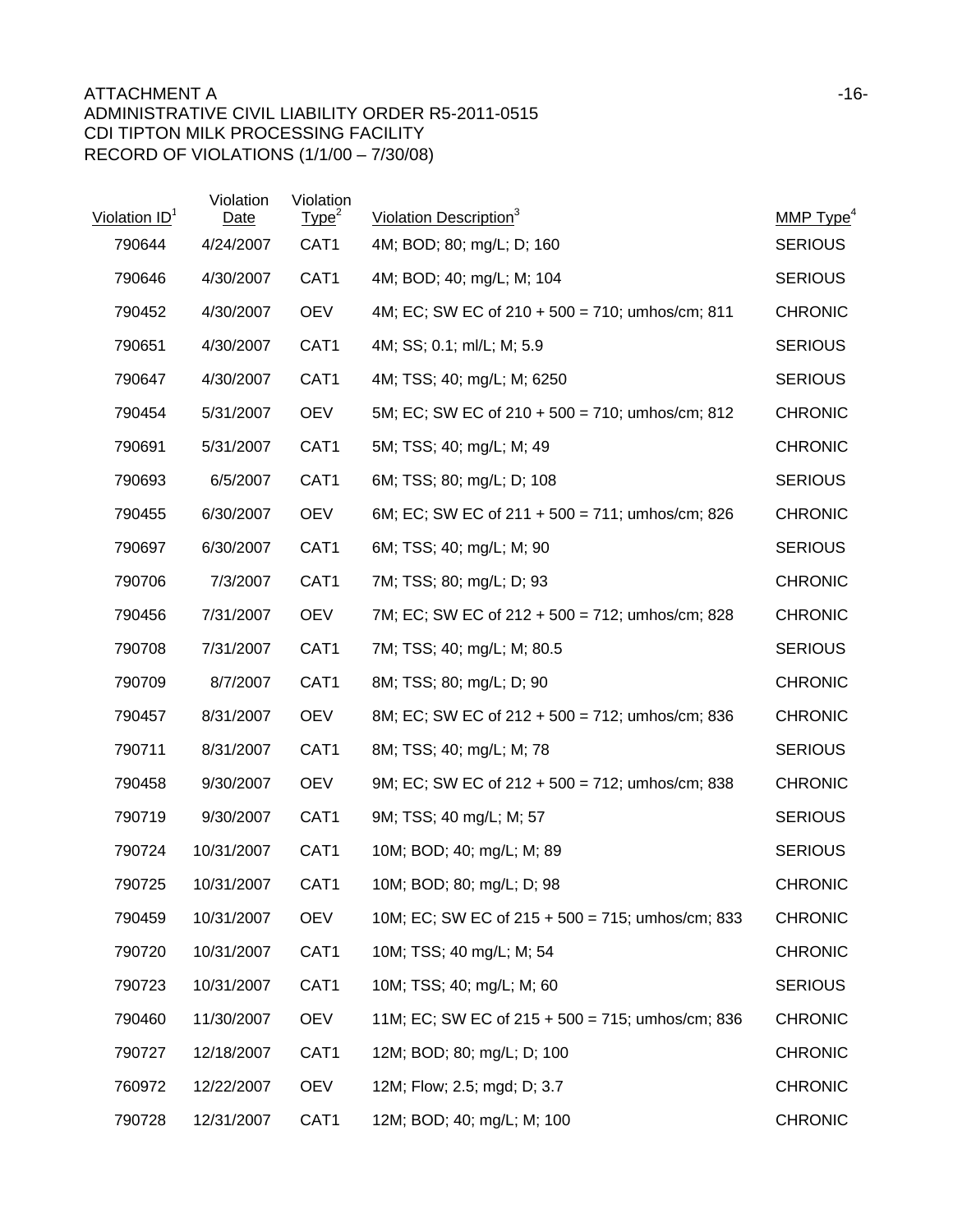| Violation ID <sup>1</sup> | Violation<br>Date | Violation<br>Type <sup>2</sup> | Violation Description <sup>3</sup>                 | MMP Type <sup>4</sup> |
|---------------------------|-------------------|--------------------------------|----------------------------------------------------|-----------------------|
| 790461                    | 12/31/2007        | <b>OEV</b>                     | 12M; EC; SW EC of 215 + 500 = 715; umhos/cm; 826   | <b>CHRONIC</b>        |
| 790730                    | 12/31/2007        | CAT1                           | 12M; TSS; 40; mg/L; M; 50                          | <b>CHRONIC</b>        |
| 755629                    | 1/22/2008         | <b>OEV</b>                     | 1M; Flow; 2.5; mgd; D; 3.2                         | <b>CHRONIC</b>        |
| 790462                    | 1/31/2008         | <b>OEV</b>                     | 1M; EC; SW EC of $215 + 500 = 715$ ; umhos/cm; 822 | <b>CHRONIC</b>        |
| 790463                    | 2/29/2008         | <b>OEV</b>                     | 2M; EC; SW EC of 216 + 500 = 716; umhos/cm; 812    | <b>CHRONIC</b>        |
| 791017                    | 3/1/2008          | <b>OEV</b>                     | 3M; Flow; 2.5; mgd; D; 3.9                         | <b>CHRONIC</b>        |
| 791063                    | 3/3/2008          | CAT1                           | 3M; BOD; 80; mg/L; D; 120                          | <b>SERIOUS</b>        |
| 791059                    | 3/3/2008          | CAT <sub>1</sub>               | 3M; TSS; 80; mg/L; D; 160                          | <b>SERIOUS</b>        |
| 790875                    | 3/4/2008          | <b>OEV</b>                     | 3M; Flow; 2.5; mgd; D; 3.4                         | <b>CHRONIC</b>        |
| 791019                    | 3/18/2008         | <b>OEV</b>                     | 3M; Flow; 2.5; mgd; D; 3.2                         | <b>CHRONIC</b>        |
| 791021                    | 3/19/2008         | <b>OEV</b>                     | 3M; Flow; 2.5; mgd; D; 3.2                         | <b>CHRONIC</b>        |
| 791022                    | 3/20/2008         | <b>OEV</b>                     | 3M; Flow; 2.5; mgd; D; 2.7                         | <b>CHRONIC</b>        |
| 791023                    | 3/21/2008         | <b>OEV</b>                     | 3M; Flow; 2.5; mgd; D; 3.7                         | <b>CHRONIC</b>        |
| 791024                    | 3/22/2008         | <b>OEV</b>                     | 3M; Flow; 2.5; mgd; D; 2.9                         | <b>CHRONIC</b>        |
| 791025                    | 3/23/2008         | <b>OEV</b>                     | 3M; Flow; 2.5; mgd; D; 2.8                         | <b>CHRONIC</b>        |
| 791061                    | 3/25/2008         | CAT1                           | 3M; BOD; 80; mg/L; D; 210                          | <b>SERIOUS</b>        |
| 791026                    | 3/25/2008         | <b>OEV</b>                     | 3M; Flow; 2.5; mgd; D; 2.9                         | <b>CHRONIC</b>        |
| 791060                    | 3/31/2008         | CAT <sub>1</sub>               | 3M; BOD; 40; mg/L; M; 134                          | <b>SERIOUS</b>        |
| 791058                    | 3/31/2008         | CAT <sub>1</sub>               | 3M; TSS; 40; mg/L; M; 102                          | <b>SERIOUS</b>        |
| 791064                    | 4/8/2008          | CAT <sub>1</sub>               | 4M; BOD; 80; mg/L; D; 300                          | <b>SERIOUS</b>        |
| 791027                    | 4/8/2008          | <b>OEV</b>                     | 4M; Flow; 2.5; mgd; D; 4.9                         | <b>CHRONIC</b>        |
| 791028                    | 4/9/2008          | <b>OEV</b>                     | 4M; Flow; 2.5; mgd; D; 2.8                         | <b>CHRONIC</b>        |
| 791029                    | 4/11/2008         | <b>OEV</b>                     | 4M; Flow; 2.5; mgd; D; 4.0                         | <b>CHRONIC</b>        |
| 791030                    | 4/13/2008         | <b>OEV</b>                     | 4M; Flow; 2.5; mgd; D; 3.1                         | <b>CHRONIC</b>        |
| 791065                    | 4/15/2008         | CAT1                           | 4M; BOD; 80; mg/L; D; 93                           | <b>CHRONIC</b>        |
| 790649                    | 4/24/2008         | CAT1                           | 4M; TSS; 80; mg/L; D; 200                          | <b>SERIOUS</b>        |
| 791031                    | 4/28/2008         | <b>OEV</b>                     | 4M; Flow; 2.5; mgd; D; 3.5                         | <b>CHRONIC</b>        |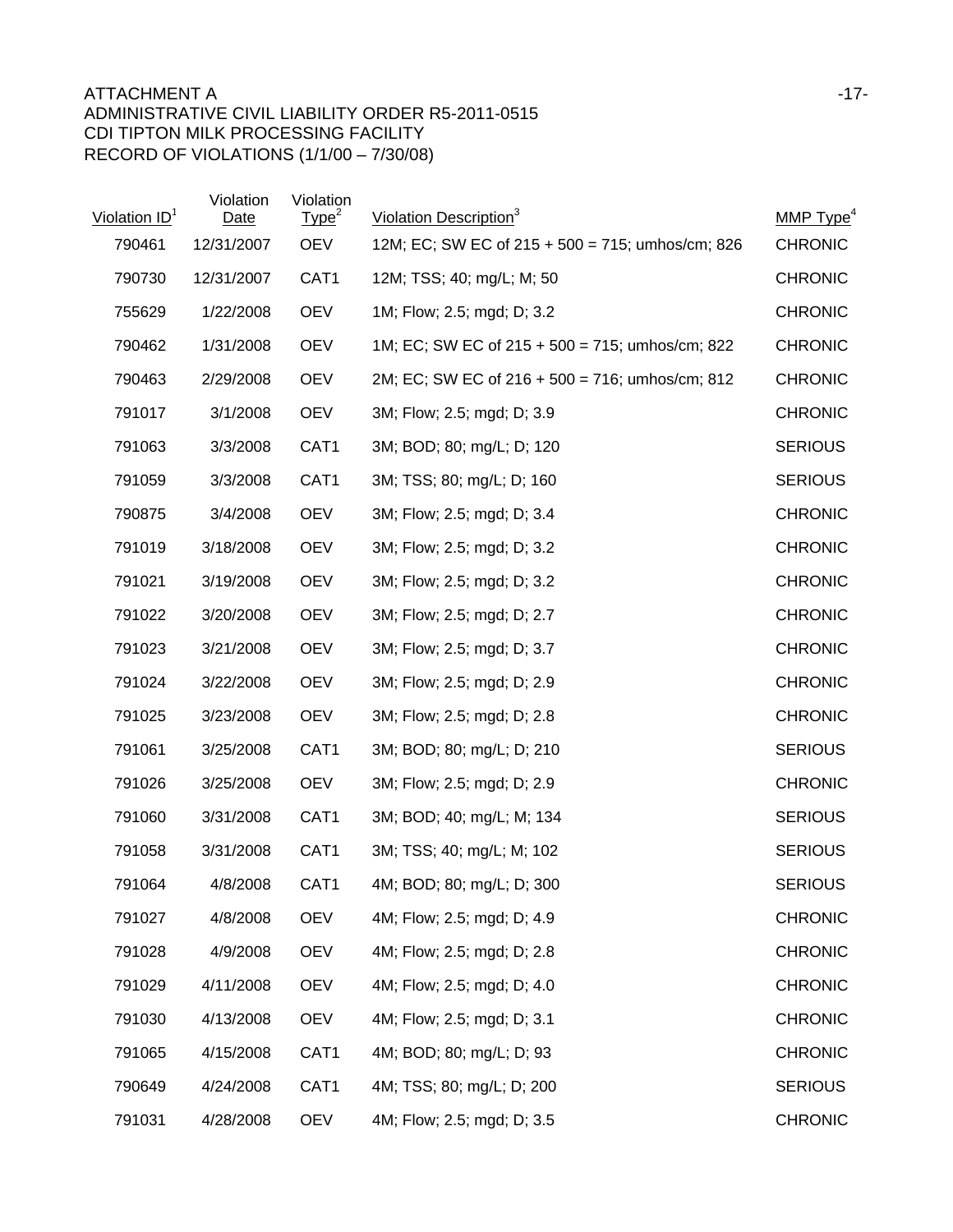## ATTACHMENT A and the state of the state of the state of the state of the state of the state of the state of the state of the state of the state of the state of the state of the state of the state of the state of the state ADMINISTRATIVE CIVIL LIABILITY ORDER R5-2011-0515 CDI TIPTON MILK PROCESSING FACILITY RECORD OF VIOLATIONS (1/1/00 – 7/30/08)

| Violation ID <sup>1</sup> | Violation<br>Date | Violation<br>Type <sup>2</sup> | Violation Description <sup>3</sup> | MMP $Type4$    |
|---------------------------|-------------------|--------------------------------|------------------------------------|----------------|
| 791056                    | 4/29/2008         | CAT1                           | 4M; TSS; 80; mg/L; D; 110          | <b>SERIOUS</b> |
| 791066                    | 4/30/2008         | CAT1                           | 4M; BOD; 40; mg/L; M; 154          | <b>SERIOUS</b> |
| 791057                    | 4/30/2008         | CAT1                           | 4M; TSS; 40; mg/L; M; 87           | <b>SERIOUS</b> |
| 791032                    | 4/30/2008         | <b>OEV</b>                     | 4M; Flow; 2.5; mgd; D; 4.3         | <b>CHRONIC</b> |
| 791033                    | 5/1/2008          | <b>OEV</b>                     | 5M; Flow; 2.5; mgd; D; 2.8         | <b>CHRONIC</b> |
| 791034                    | 5/2/2008          | <b>OEV</b>                     | 5M; Flow; 2.5; mgd; D; 2.9         | <b>CHRONIC</b> |
| 791035                    | 5/3/2008          | <b>OEV</b>                     | 5M; Flow; 2.5; mgd; D; 2.6         | <b>CHRONIC</b> |
| 791036                    | 5/4/2008          | <b>OEV</b>                     | 5M; Flow; 2.5; mgd; D; 2.6         | <b>CHRONIC</b> |
| 791037                    | 5/5/2008          | <b>OEV</b>                     | 5M; Flow; 2.5; mgd; D; 2.6         | <b>CHRONIC</b> |
| 791054                    | 5/6/2008          | CAT1                           | 5M; TSS; 80; mg/L; D; 120          | <b>SERIOUS</b> |
| 791038                    | 5/7/2008          | <b>OEV</b>                     | 5M; Flow; 2.5; mgd; D; 4.7         | <b>CHRONIC</b> |
| 791069                    | 5/21/2008         | CAT1                           | 5M; BOD; 80; mg/L; D; 240          | <b>SERIOUS</b> |
| 791055                    | 5/21/2008         | CAT1                           | 5M; TSS; 80; mg/L; D; 130          | <b>SERIOUS</b> |
| 791039                    | 5/21/2008         | <b>OEV</b>                     | 5M; Flow; 2.5; mgd; D; 3.8         | <b>CHRONIC</b> |
| 791041                    | 5/23/2008         | <b>OEV</b>                     | 5M; Flow; 2.5; mgd; D; 2.8         | <b>CHRONIC</b> |
| 791042                    | 5/24/2008         | <b>OEV</b>                     | 5M; Flow; 2.5; mgd; D; 2.8         | <b>CHRONIC</b> |
| 791043                    | 5/25/2008         | <b>OEV</b>                     | 5M; Flow; 2.5; mgd; D; 3.4         | <b>CHRONIC</b> |
| 791044                    | 5/26/2008         | <b>OEV</b>                     | 5M; Flow; 2.5; mgd; D; 2.7         | <b>CHRONIC</b> |
| 791068                    | 5/27/2008         | CAT1                           | 5M; BOD; 80; mg/L; D; 134          | <b>SERIOUS</b> |
| 791045                    | 5/27/2008         | <b>OEV</b>                     | 5M; Flow; 2.5; mgd; D; 2.8         | <b>CHRONIC</b> |
| 791046                    | 5/29/2008         | <b>OEV</b>                     | 5M; Flow; 2.5; mgd; D; 3.2         | <b>CHRONIC</b> |
| 791067                    | 5/31/2008         | CAT1                           | 5M; BOD; 40; mg/L; M; 125          | <b>SERIOUS</b> |
| 791053                    | 5/31/2008         | CAT1                           | 5M; TSS; 40; mg/L; M; 110          | <b>SERIOUS</b> |
| 791047                    | 6/12/2008         | <b>OEV</b>                     | 6M; Flow; 2.5; mgd; D; 3.0         | <b>CHRONIC</b> |
| 791048                    | 6/15/2008         | <b>OEV</b>                     | 6M; Flow; 2.5; mgd; D; 3.6         | <b>CHRONIC</b> |
| 791049                    | 6/18/2008         | <b>OEV</b>                     | 6M; Flow; 2.5; mgd; D; 2.8         | <b>CHRONIC</b> |
| 791050                    | 6/21/2008         | <b>OEV</b>                     | 6M; Flow; 2.5; mgd; D; 3.5         | <b>CHRONIC</b> |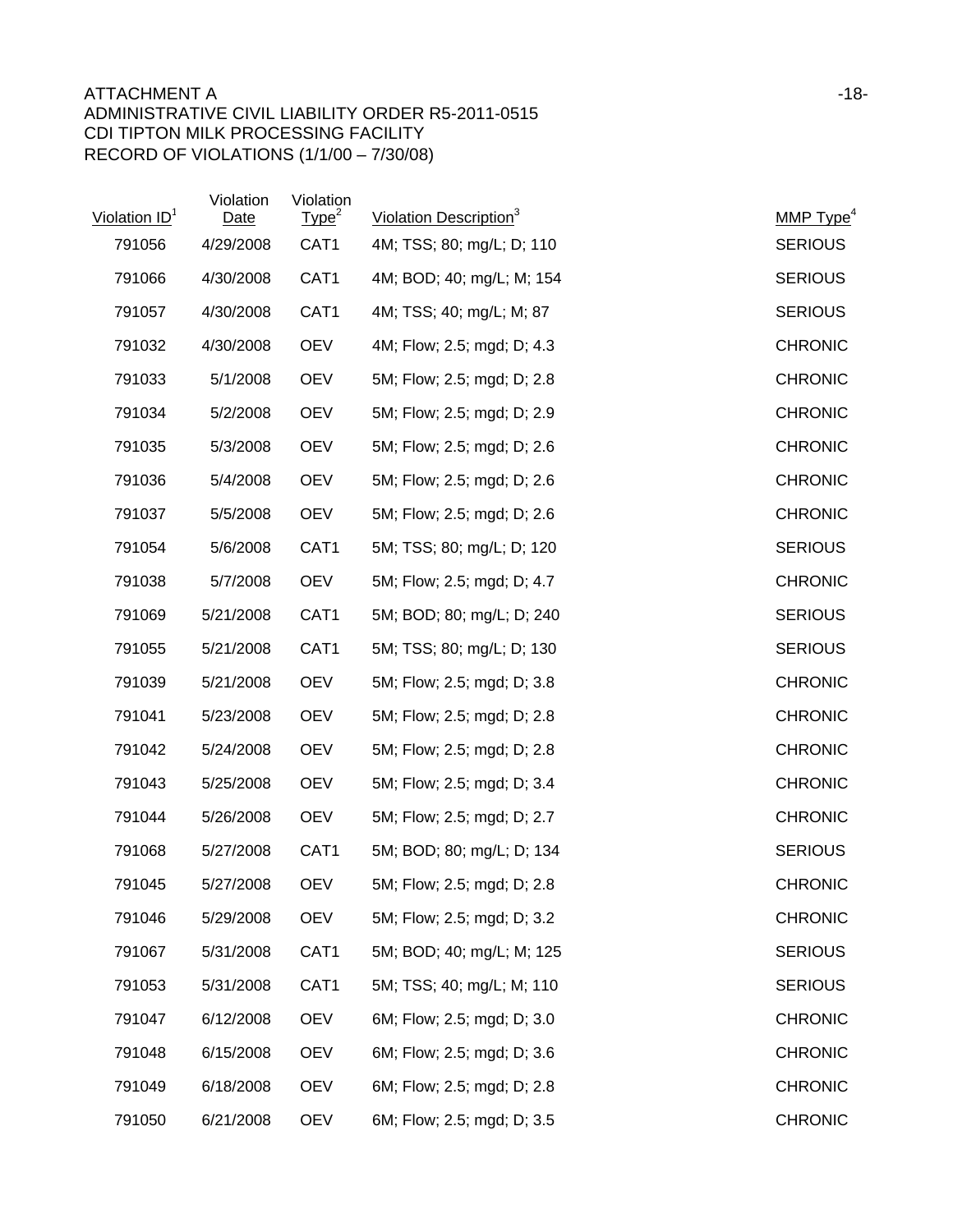|                 | Violation | Violation         |                                                                                            |                |
|-----------------|-----------|-------------------|--------------------------------------------------------------------------------------------|----------------|
| Violation $ID1$ | Date      | Type <sup>2</sup> | Violation Description <sup>3</sup>                                                         | MMP $Type4$    |
| 791052          | 6/30/2008 | CAT <sub>1</sub>  | 6M; TSS; 40; mg/L; M; 63.5                                                                 | <b>SERIOUS</b> |
| 791799          | 7/30/2008 | CAT <sub>1</sub>  | 7M; TSS; 40; mg/L; M; 65                                                                   | <b>SERIOUS</b> |
| 791797          | 8/21/2008 | LREF <sup>5</sup> | July 2008 SMR, due 8/20/2008, received 10/24/2008<br>(64 days late) (1st 30-day violation) | <b>SERIOUS</b> |
| 791798          | 8/21/2008 | LREF <sup>5</sup> | July 2008 SMR, due 8/20/2008, received 10/24/2008<br>(64 days late) (2nd 30-day violation) | <b>SERIOUS</b> |

 $\frac{1}{2}$  Violation ID in CIWQS

<sup>2</sup> Table of Abbreviations below defines abbreviations used in this table.

<sup>3</sup> Violation Descriptions are coded as follows: Reporting period(s) (e.g., 2M = February, 9M-11M September through November); constituent or parameter (e.g., pH, BOD); effluent limitation; units; limitation period (where applicable); and reported result.

Exempt non-serious violations fall within the first three violations in a six-month period, thus are exempt. Serious and chronic violations are subject to MMPs

<sup>5</sup> California Water Code Section 13385.1(a)(1) defines a serious late report violation subject to MMP as follows: "failure to file a discharge monitoring report required pursuant to Section 13383 for each complete period of 30 days following the deadline for submitting the report, if the report is designed to ensure compliance with limitations contained in waste discharge requirements that contain effluent limits."

| Abbreviation | Definition                                                                              |
|--------------|-----------------------------------------------------------------------------------------|
| <b>BOD</b>   | 5-day biochemical oxygen demand                                                         |
| CAT1         | Violation of effluent limitation for Group 1 pollutant as defined in Enforcement Policy |
| <b>CIWQS</b> | California Integrated Water Quality System database                                     |
| D            | Daily limitation period                                                                 |
| EC           | <b>Electrical conductivity</b>                                                          |
| L            | Instantaneous limitation period                                                         |
| <b>LREP</b>  | Late Report violation                                                                   |
| м            | Monthly limitation period                                                               |
| mgd          | Million gallons per day                                                                 |
| <b>MMP</b>   | <b>Mandatory Minimum Penalty</b>                                                        |
| <b>OEV</b>   | <b>Other Effluent Violation</b>                                                         |
| <b>SMR</b>   | Self-Monitoring Report                                                                  |
| SS           | Settleable solids                                                                       |
| SW           | Source water                                                                            |
| <b>TCO</b>   | Total coliform organisms                                                                |
| <b>TSS</b>   | Total suspended solids                                                                  |
| umhos/cm     | Micromhos per centimeter                                                                |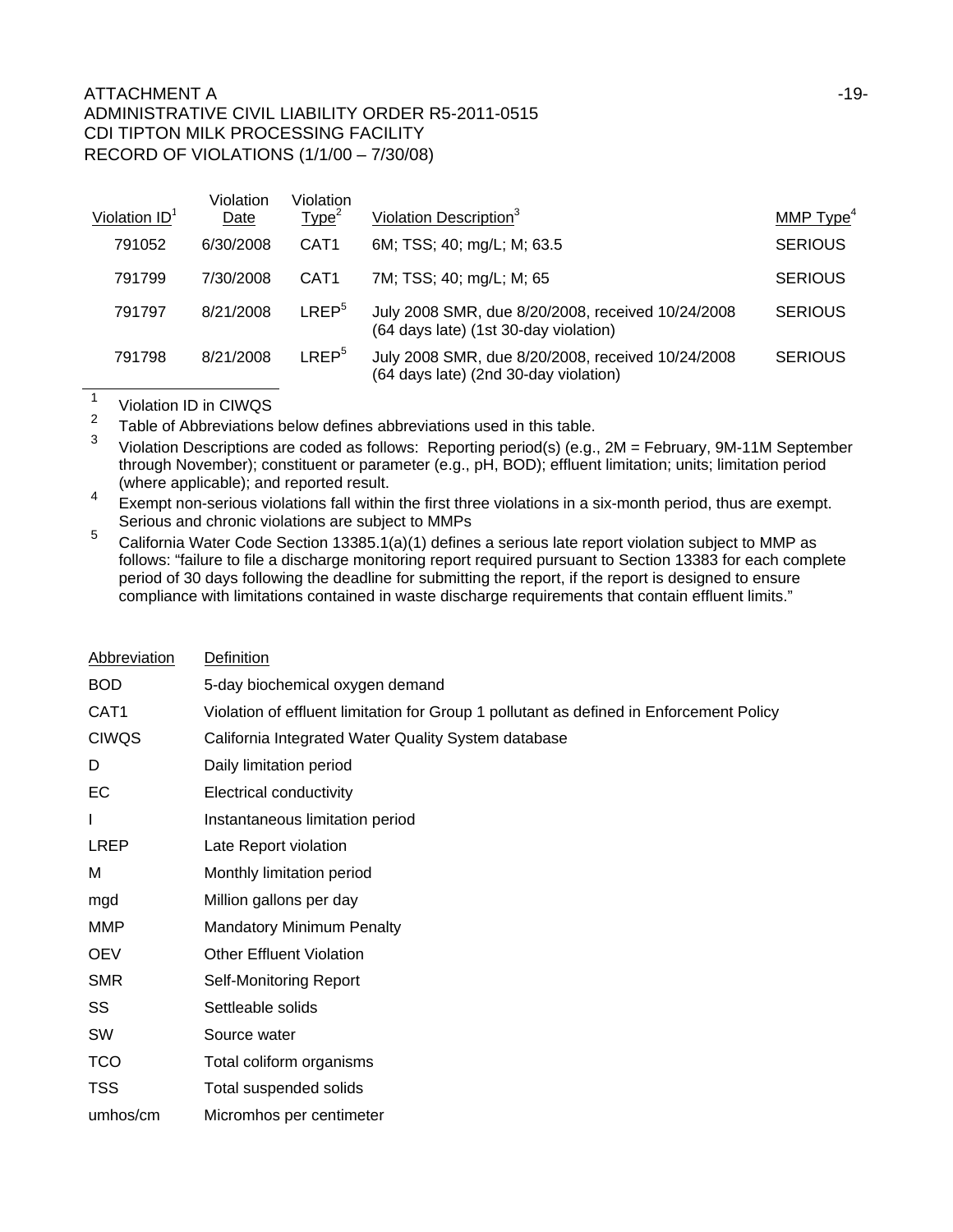| <b>MMP VIOLATION TYPE</b>                            | <b>VIOLATION PERIOD</b><br>1/1/2000 TO 7/30/2008 |
|------------------------------------------------------|--------------------------------------------------|
| <b>Serious Late Report Violations</b>                | 3 <sup>1</sup>                                   |
| Serious CAT1 Violations Subject to MMPs              | 112                                              |
| <b>Chronic CAT1 Violations Subject to MMPs</b>       | 54                                               |
| Chronic (non-serious) OEV Violations Subject to MMPs | 307                                              |
| <b>Total Violations Subject to MMPs</b>              | 476                                              |
| <b>Non-serious OEV Violations Exempt from MMPs</b>   | 3                                                |

1 Includes two serious late reporting violations that occurred 21 August 2008 for the late July 2008 self-monitoring report

*Mandatory Minimum Penalty = 476 MMP Violations x \$3,000 = \$1,428,000*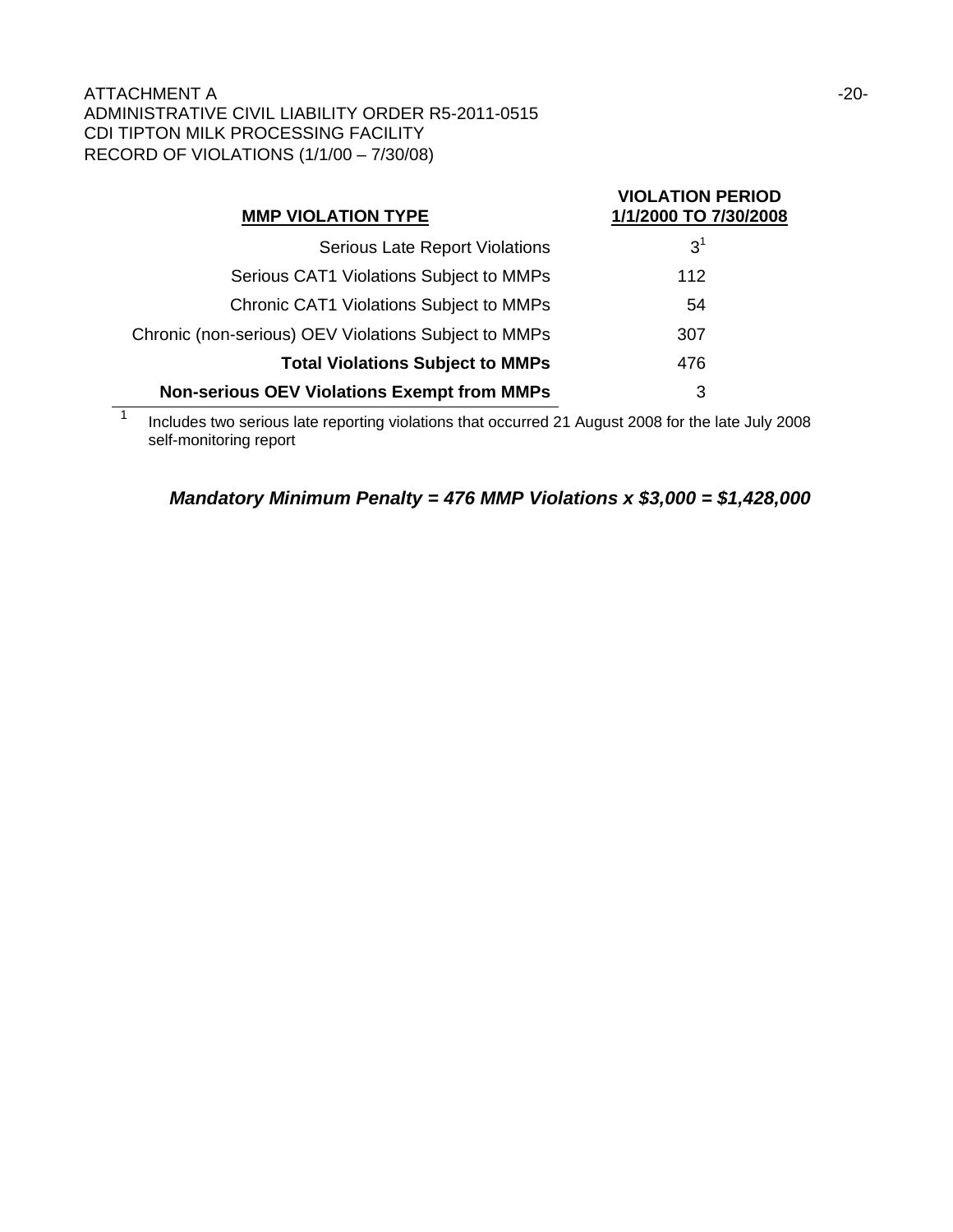## **ATTACHMENT B ADMINISTRATIVE CIVIL LIABILITY ORDER R5-2011-0515 MANDATORY PENALTY CALIFORNIA DAIRIES, INC. TIPTON MILK PROCESSING FACILITY**

RECORD OF VIOLATIONS ADDENDUM (29 January 2007 – 30 July 2008) MANDATORY PENALTIES (Data reported under Monitoring and Reporting Program 94-295)

| Violation ID <sup>1</sup> | Violation<br>Date | Violation<br>Type <sup>2</sup> | Violation Description <sup>3</sup> | MMP Type <sup>4</sup> |
|---------------------------|-------------------|--------------------------------|------------------------------------|-----------------------|
| 784895                    | 1/29/2007         | <b>OEV</b>                     | 1M; Flow; 2.5; mgd; D; 3.842       | <b>CHRONIC</b>        |
| 784896                    | 1/30/2007         | <b>OEV</b>                     | 1M; Flow; 2.5; mgd; D; 3.386       | <b>CHRONIC</b>        |
| 784897                    | 2/1/2007          | <b>OEV</b>                     | 2M; Flow; 2.5; mgd; D; 4.061       | <b>CHRONIC</b>        |
| 784899                    | 2/2/2007          | <b>OEV</b>                     | 2M; Flow; 2.5; mgd; D; 3.547       | <b>CHRONIC</b>        |
| 784902                    | 2/4/2007          | <b>OEV</b>                     | 2M; Flow; 2.5; mgd; D; 3.147       | <b>CHRONIC</b>        |
| 784903                    | 2/6/2007          | <b>OEV</b>                     | 2M; Flow; 2.5; mgd; D; 3.461       | <b>CHRONIC</b>        |
| 784904                    | 2/14/2007         | <b>OEV</b>                     | 2M; Flow; 2.5; mgd; D; 2.548       | <b>CHRONIC</b>        |
| 784907                    | 2/16/2007         | <b>OEV</b>                     | 2M; Flow; 2.5; mgd; D; 2.644       | <b>CHRONIC</b>        |
| 784908                    | 3/17/2007         | <b>OEV</b>                     | 3M; Flow; 2.5; mgd; D; 4.090       | <b>CHRONIC</b>        |
| 784909                    | 3/18/2007         | <b>OEV</b>                     | 3M; Flow; 2.5; mgd; D; 3.304       | <b>CHRONIC</b>        |
| 784910                    | 3/19/2007         | <b>OEV</b>                     | 3M; Flow; 2.5; mgd; D; 3.218       | <b>CHRONIC</b>        |
| 784912                    | 3/20/2007         | <b>OEV</b>                     | 3M; Flow; 2.5; mgd; D; 3.256       | <b>CHRONIC</b>        |
| 784913                    | 3/21/2007         | <b>OEV</b>                     | 3M; Flow; 2.5; mgd; D; 2.898       | <b>CHRONIC</b>        |
| 784920                    | 3/22/2007         | <b>OEV</b>                     | 3M; Flow; 2.5; mgd; D; 2.861       | <b>CHRONIC</b>        |
| 784923                    | 3/25/2007         | <b>OEV</b>                     | 3M; Flow; 2.5; mgd; D; 2.615       | <b>CHRONIC</b>        |
| 784925                    | 3/28/2007         | <b>OEV</b>                     | 3M; Flow; 2.5; mgd; D; 2.724       | <b>CHRONIC</b>        |
| 784926                    | 3/31/2007         | <b>OEV</b>                     | 3M; Flow; 2.5; mgd; D; 3.22        | <b>CHRONIC</b>        |
| 784865                    | 4/25/2007         | <b>OEV</b>                     | 4M; Flow; 2.5; mgd; D; 4.976       | <b>CHRONIC</b>        |
| 784867                    | 4/26/2007         | <b>OEV</b>                     | 4M; Flow; 2.5; mgd; D; 3.746       | <b>CHRONIC</b>        |
| 784868                    | 4/27/2007         | <b>OEV</b>                     | 4M; Flow; 2.5; mgd; D; 3.310       | <b>CHRONIC</b>        |
| 784869                    | 4/28/2007         | <b>OEV</b>                     | 4M; Flow; 2.5; mgd; D; 3.141       | <b>CHRONIC</b>        |
| 784870                    | 4/29/2007         | <b>OEV</b>                     | 4M; Flow; 2.5; mgd; D; 2.841       | <b>CHRONIC</b>        |
| 784871                    | 4/30/2007         | <b>OEV</b>                     | 4M; Flow; 2.5; mgd; D; 2.870       | <b>CHRONIC</b>        |
| 784873                    | 5/1/2007          | <b>OEV</b>                     | 5M; Flow; 2.5; mgd; D; 2.682       | <b>CHRONIC</b>        |
| 784874                    | 5/2/2007          | <b>OEV</b>                     | 5M; Flow; 2.5; mgd; D; 2.581       | <b>CHRONIC</b>        |
| 784876                    | 5/4/2007          | <b>OEV</b>                     | 5M; Flow; 2.5; mgd; D; 2.656       | <b>CHRONIC</b>        |
| 784877                    | 5/23/2007         | <b>OEV</b>                     | 5M; Flow; 2.5; mgd; D; 3.204       | <b>CHRONIC</b>        |
| 784878                    | 5/24/2007         | <b>OEV</b>                     | 5M; Flow; 2.5; mgd; D; 5.135       | <b>CHRONIC</b>        |
| 784879                    | 5/25/2007         | <b>OEV</b>                     | 5M; Flow; 2.5; mgd; D; 3.393       | <b>CHRONIC</b>        |
| 784880                    | 5/26/2007         | <b>OEV</b>                     | 5M; Flow; 2.5; mgd; D; 3.229       | <b>CHRONIC</b>        |
| 784881                    | 5/27/2007         | <b>OEV</b>                     | 5M; Flow; 2.5; mgd; D; 3.284       | <b>CHRONIC</b>        |
| 784883                    | 5/28/2007         | <b>OEV</b>                     | 5M; Flow; 2.5; mgd; D; 2.943       | <b>CHRONIC</b>        |
| 784884                    | 5/29/2007         | <b>OEV</b>                     | 5M; Flow; 2.5; mgd; D; 2.831       | <b>CHRONIC</b>        |
| 784888                    | 6/25/2007         | <b>OEV</b>                     | 6M; Flow; 2.5; mgd; D; 3.932       | <b>CHRONIC</b>        |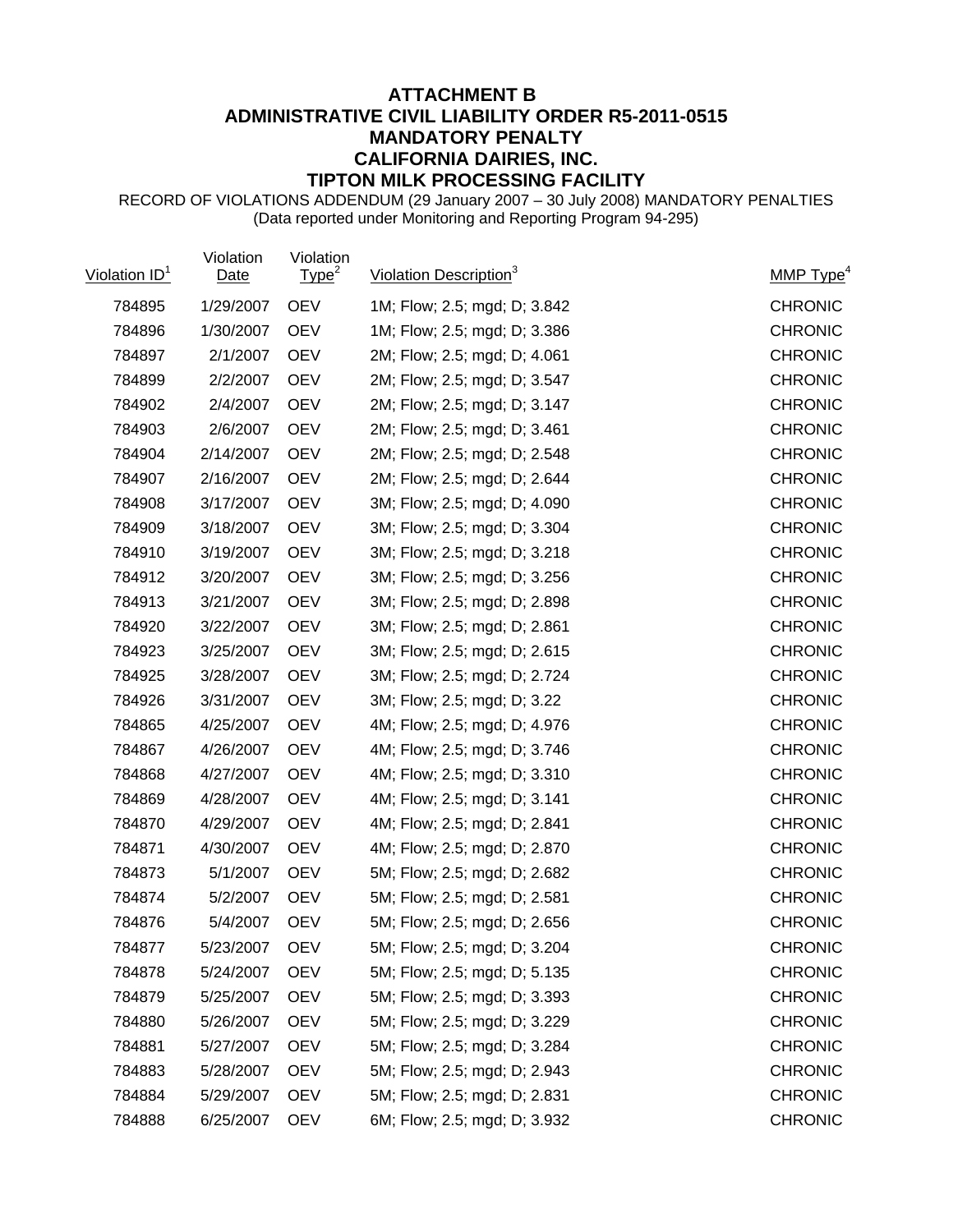| Violation ID <sup>1</sup> | Violation<br>Date | Violation<br>Type <sup>2</sup> | Violation Description <sup>3</sup> | MMP Type <sup>4</sup> |
|---------------------------|-------------------|--------------------------------|------------------------------------|-----------------------|
| 784889                    | 6/26/2007         | <b>OEV</b>                     | 6M; Flow; 2.5; mgd; D; 2.966       | <b>CHRONIC</b>        |
| 784890                    | 6/27/2007         | <b>OEV</b>                     | 6M; Flow; 2.5; mgd; D; 3.252       | <b>CHRONIC</b>        |
| 784891                    | 6/28/2007         | <b>OEV</b>                     | 6M; Flow; 2.5; mgd; D; 2.996       | <b>CHRONIC</b>        |
| 784821                    | 7/26/2007         | <b>OEV</b>                     | 7M; Flow; 2.5; mgd; D; 3.953       | <b>CHRONIC</b>        |
| 784822                    | 7/27/2007         | <b>OEV</b>                     | 7M; Flow; 2.5; mgd; D; 2.734       | <b>CHRONIC</b>        |
| 784825                    | 7/28/2007         | <b>OEV</b>                     | 7M; Flow; 2.5; mgd; D; 2.837       | <b>CHRONIC</b>        |
| 784826                    | 7/29/2007         | <b>OEV</b>                     | 7M; Flow; 2.5; mgd; D; 2.753       | <b>CHRONIC</b>        |
| 784827                    | 7/30/2007         | <b>OEV</b>                     | 7M; Flow; 2.5; mgd; D; 3.082       | <b>CHRONIC</b>        |
| 784828                    | 7/31/2007         | <b>OEV</b>                     | 7M; Flow; 2.5; mgd; D; 2.647       | <b>CHRONIC</b>        |
| 784848                    | 8/3/2007          | <b>OEV</b>                     | 8M; Flow; 2.5; mgd; D; 2.676       | <b>CHRONIC</b>        |
| 784850                    | 8/5/2007          | <b>OEV</b>                     | 8M; Flow; 2.5; mgd; D; 3.949       | <b>CHRONIC</b>        |
| 784853                    | 8/22/2007         | <b>OEV</b>                     | 8M; Flow; 2.5; mgd; D; 4.146       | <b>CHRONIC</b>        |
| 784855                    | 8/23/2007         | <b>OEV</b>                     | 8M; Flow; 2.5; mgd; D; 3.578       | <b>CHRONIC</b>        |
| 784856                    | 8/25/2007         | <b>OEV</b>                     | 8M; Flow; 2.5; mgd; D; 3.162       | <b>CHRONIC</b>        |
| 784857                    | 8/30/2007         | <b>OEV</b>                     | 8M; Flow; 2.5; mgd; D; 3.438       | <b>CHRONIC</b>        |
| 784859                    | 9/20/2007         | <b>OEV</b>                     | 9M; Flow; 2.5; mgd; D; 4.098       | <b>CHRONIC</b>        |
| 784860                    | 9/21/2007         | <b>OEV</b>                     | 9M; Flow; 2.5; mgd; D; 2.846       | <b>CHRONIC</b>        |
| 784861                    | 9/22/2007         | <b>OEV</b>                     | 9M; Flow; 2.5; mgd; D; 2.761       | <b>CHRONIC</b>        |
| 784862                    | 9/24/2007         | <b>OEV</b>                     | 9M; Flow; 2.5; mgd; D; 2.706       | <b>CHRONIC</b>        |
| 784863                    | 9/26/2007         | <b>OEV</b>                     | 9M; Flow; 2.5; mgd; D; 3.269       | <b>CHRONIC</b>        |
| 784124                    | 10/18/2007        | <b>OEV</b>                     | 10M; Flow; 2.5; mgd; D; 4.057      | <b>CHRONIC</b>        |
| 784126                    | 10/19/2007        | <b>OEV</b>                     | 10M; Flow; 2.5; mgd; D; 2.839      | <b>CHRONIC</b>        |
| 784127                    | 10/20/2007        | <b>OEV</b>                     | 10M; Flow; 2.5; mgd; D; 2.849      | <b>CHRONIC</b>        |
| 784128                    | 10/22/2007        | <b>OEV</b>                     | 10M; Flow; 2.5; mgd; D; 3.628      | <b>CHRONIC</b>        |
| 784130                    | 10/24/2007        | <b>OEV</b>                     | 10M; Flow; 2.5; mgd; D; 2.623      | <b>CHRONIC</b>        |
| 784131                    | 10/26/2007        | <b>OEV</b>                     | 10M; Flow; 2.5; mgd; D; 3.065      | <b>CHRONIC</b>        |
| 784809                    | 10/27/2007        | <b>OEV</b>                     | 10M; Flow; 2.5; mgd; D; 3.145      | <b>CHRONIC</b>        |
| 784812                    | 10/28/2007        | <b>OEV</b>                     | 10M; Flow; 2.5; mgd; D; 2.777      | <b>CHRONIC</b>        |
| 784813                    | 11/15/2007        | <b>OEV</b>                     | 11M; Flow; 2.5; mgd; D; 4.371      | <b>CHRONIC</b>        |
| 784814                    | 11/16/2007        | <b>OEV</b>                     | 11M; Flow; 2.5; mgd; D; 2.761      | <b>CHRONIC</b>        |
| 784815                    | 11/17/2007        | <b>OEV</b>                     | 11M; Flow; 2.5; mgd; D; 2.913      | <b>CHRONIC</b>        |
| 784816                    | 11/18/2007        | <b>OEV</b>                     | 11M; Flow; 2.5; mgd; D; 2.709      | <b>CHRONIC</b>        |
| 784817                    | 11/19/2007        | <b>OEV</b>                     | 11M; Flow; 2.5; mgd; D; 3.047      | <b>CHRONIC</b>        |
| 784818                    | 11/22/2007        | <b>OEV</b>                     | 11M; Flow; 2.5; mgd; D; 5.54       | <b>CHRONIC</b>        |
| 784820                    | 11/24/2007        | <b>OEV</b>                     | 11M; Flow; 2.5; mgd; D; 3.111      | <b>CHRONIC</b>        |
| 784077                    | 12/13/2007        | <b>OEV</b>                     | 12M; Flow; 2.5; mgd; D; 5.250      | <b>CHRONIC</b>        |
| 784081                    | 12/14/2007        | <b>OEV</b>                     | 12M; Flow; 2.5; mgd; D; 4.050      | <b>CHRONIC</b>        |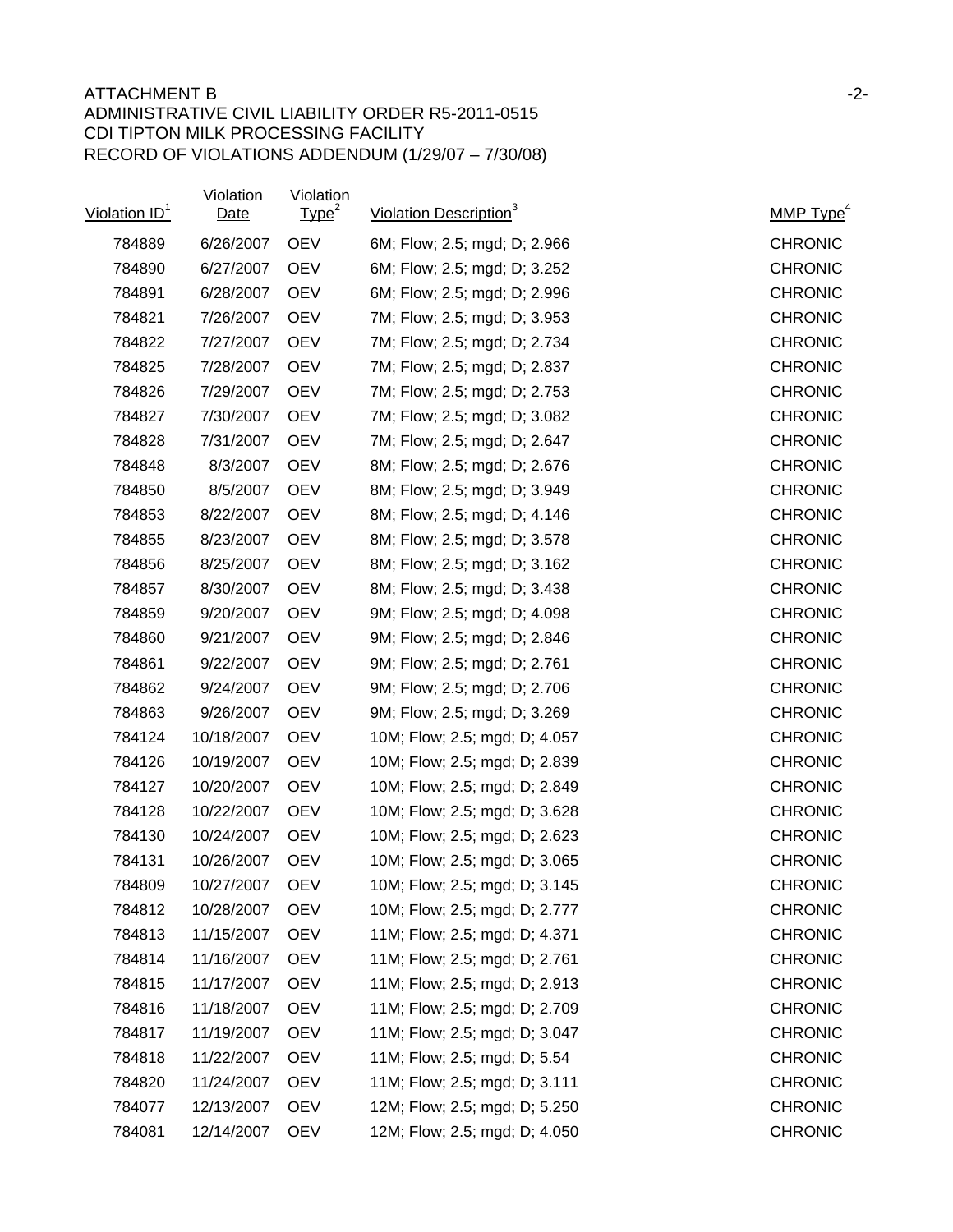| Violation ID <sup>1</sup> | Violation<br>Date | Violation<br>Type <sup>2</sup> | Violation Description <sup>3</sup> | MMP Type <sup>4</sup> |
|---------------------------|-------------------|--------------------------------|------------------------------------|-----------------------|
| 784083                    | 12/15/2007        | <b>OEV</b>                     | 12M; Flow; 2.5; mgd; D; 3.737      | <b>CHRONIC</b>        |
| 784084                    | 12/16/2007        | <b>OEV</b>                     | 12M; Flow; 2.5; mgd; D; 3.962      | <b>CHRONIC</b>        |
| 784085                    | 12/17/2007        | <b>OEV</b>                     | 12M; Flow; 2.5; mgd; D; 3.358      | <b>CHRONIC</b>        |
| 784087                    | 12/18/2007        | <b>OEV</b>                     | 12M; Flow; 2.5; mgd; D; 3.180      | <b>CHRONIC</b>        |
| 784105                    | 12/19/2007        | <b>OEV</b>                     | 12M; Flow; 2.5; mgd; D; 3.178      | <b>CHRONIC</b>        |
| 784106                    | 12/20/2007        | <b>OEV</b>                     | 12M; Flow; 2.5; mgd; D; 2.878      | <b>CHRONIC</b>        |
| 784108                    | 1/8/2008          | <b>OEV</b>                     | 1M; Flow; 2.5; mgd; D; 4.801       | <b>CHRONIC</b>        |
| 784110                    | 1/9/2008          | <b>OEV</b>                     | 1M; Flow; 2.5; mgd; D; 4.269       | <b>CHRONIC</b>        |
| 784111                    | 1/10/2008         | <b>OEV</b>                     | 1M; Flow; 2.5; mgd; D; 3.806       | <b>CHRONIC</b>        |
| 784113                    | 1/11/2008         | <b>OEV</b>                     | 1M; Flow; 2.5; mgd; D; 3.647       | <b>CHRONIC</b>        |
| 784115                    | 1/12/2008         | <b>OEV</b>                     | 1M; Flow; 2.5; mgd; D; 2.741       | <b>CHRONIC</b>        |
| 784116                    | 1/13/2008         | <b>OEV</b>                     | 1M; Flow; 2.5; mgd; D; 2.772       | <b>CHRONIC</b>        |
| 784117                    | 1/14/2008         | <b>OEV</b>                     | 1M; Flow; 2.5; mgd; D; 2.937       | <b>CHRONIC</b>        |
| 784119                    | 1/28/2008         | <b>OEV</b>                     | 1M; Flow; 2.5; mgd; D; 4.042       | <b>CHRONIC</b>        |
| 784120                    | 1/29/2008         | <b>OEV</b>                     | 1M; Flow; 2.5; mgd; D; 3.554       | <b>CHRONIC</b>        |
| 784122                    | 1/30/2008         | <b>OEV</b>                     | 1M; Flow; 2.5; mgd; D; 3.220       | <b>CHRONIC</b>        |
| 784123                    | 1/31/2008         | <b>OEV</b>                     | 1M; Flow; 2.5; mgd; D; 3.135       | <b>CHRONIC</b>        |

 $\frac{1}{2}$  Violation ID in CIWQS

<sup>2</sup> Table of Abbreviations below defines abbreviations used in this table.<br><sup>3</sup> Miclotian Descriptions are saded as follows: Penertian pariad(a) (e.g.

<sup>3</sup> Violation Descriptions are coded as follows: Reporting period(s) (e.g., 2M = February, 9M-11M September through November); constituent or parameter (e.g., Flow); effluent limitation; units; limitation period (where applicable); and reported result.

<sup>4</sup> Exempt non-serious violations fall within the first three violations in a six-month period, thus are exempt. Serious and chronic violations are subject to MMPs

| Abbreviation | Definition                                          |
|--------------|-----------------------------------------------------|
| <b>CIWQS</b> | California Integrated Water Quality System database |
| D            | Daily                                               |
| mgd          | Million gallons per day                             |
| MMP          | <b>Mandatory Minimum Penalty</b>                    |
| <b>OEV</b>   | <b>Other Effluent Violation</b>                     |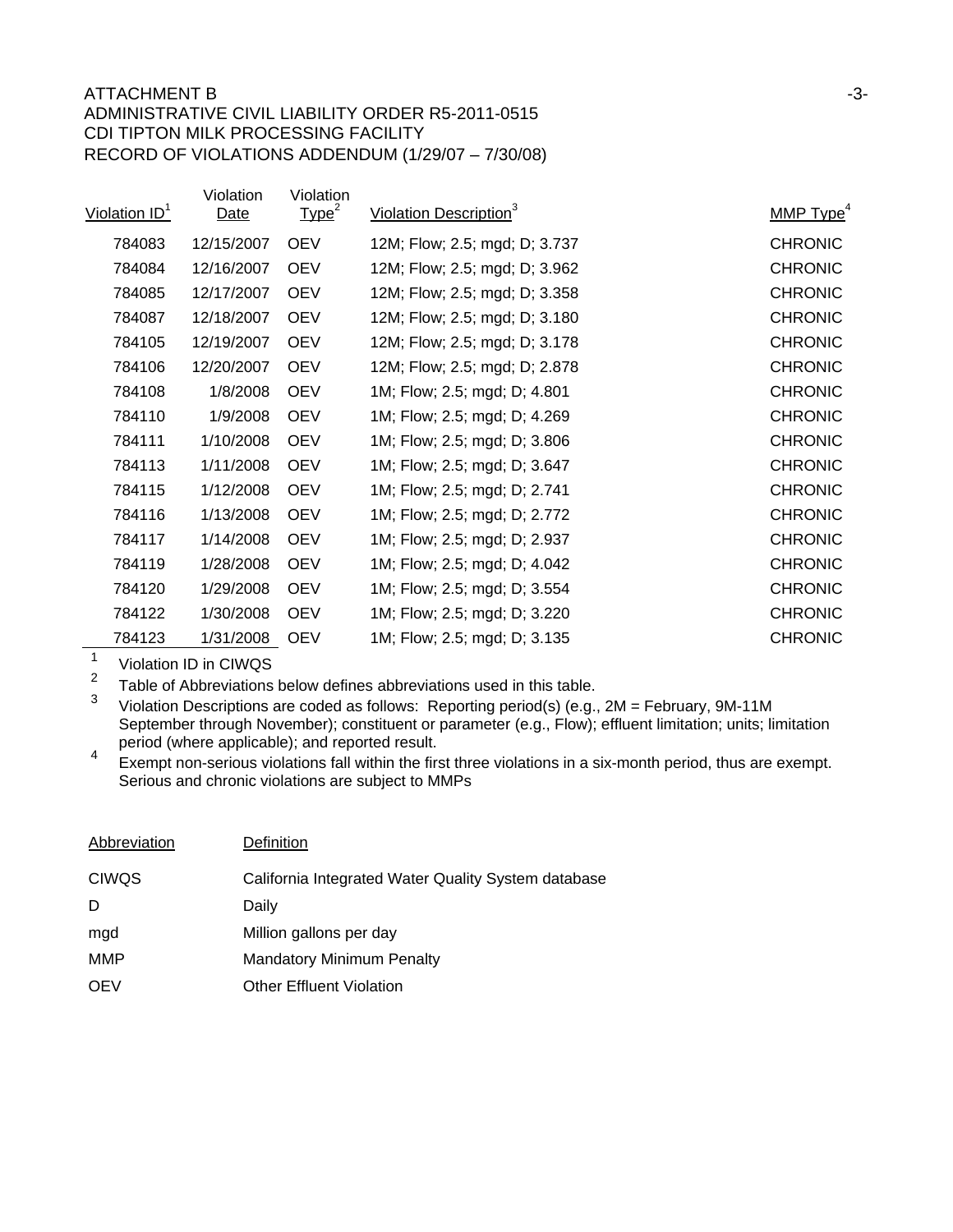| <b>MMP VIOLATION TYPE</b>                             | <b>VIOLATION PERIOD</b><br>1/29/2007 TO 7/30/2008 |
|-------------------------------------------------------|---------------------------------------------------|
| Chronic (non-serious) OEV Violations Subject to MMPs: | 88                                                |
| Non-serious OEV Violations Exempt from MMPs:          | 0                                                 |
| <b>Total Additional Violations Subject to MMPs:</b>   | 88                                                |

*Mandatory Minimum Penalty = 88 MMP Violations x \$3,000 = \$264,000*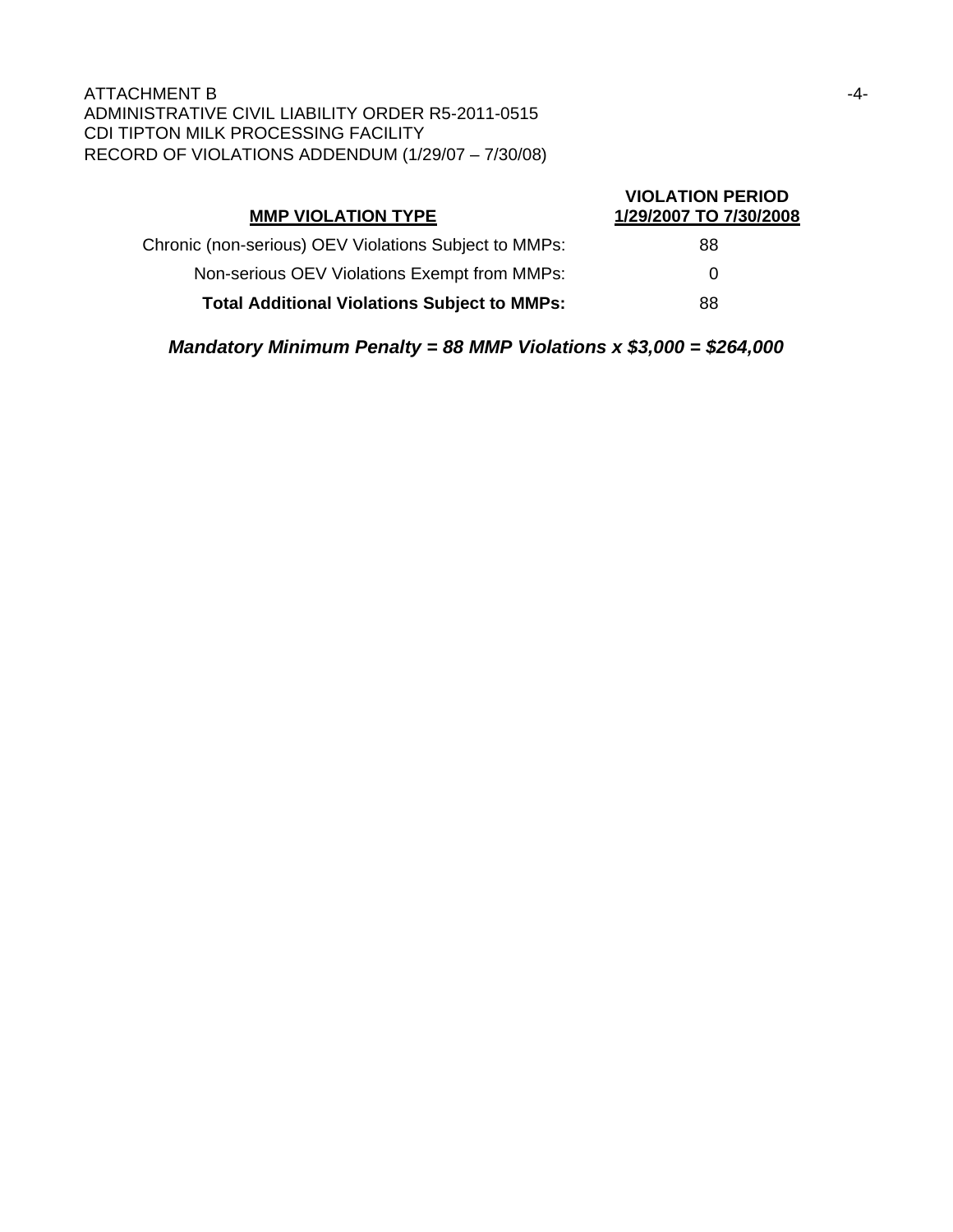# **ATTACHMENT C ADMINISTRATIVE CIVIL LIABILITY ORDER R5-2011-0515 MANDATORY PENALTY CALIFORNIA DAIRIES, INC. TIPTON MILK PROCESSING FACILITY**

SUMMARY OF VIOLATIONS SUBJECT TO MANDATORY PENALTIES (31 July 2008 – 31 July 2010) (Data reported under Monitoring and Reporting Program R5-2008-0114)

| Violation $ID^1$ | Violation<br>Date | Violation<br>Type <sup>2</sup> | <b>Violation Description</b> <sup>3</sup>                                                                                 | MMP Type <sup>4</sup> |
|------------------|-------------------|--------------------------------|---------------------------------------------------------------------------------------------------------------------------|-----------------------|
| 881754           | 8/4/2008          | CAT <sub>1</sub>               | Total Suspended Solids (TSS) Daily Maximum limit is<br>80 mg/L and reported value was 395 mg/L.                           | <b>SERIOUS</b>        |
| 838650           | 8/4/2008          | CAT1                           | Total Suspended Solids (TSS) Daily Maximum limit is<br>1004 lb/day and reported value was 1984 lb/day.                    | <b>SERIOUS</b>        |
| 838651           | 8/19/2008         | CAT <sub>1</sub>               | 8M; TSS; 1004; lb/day; D; 8851                                                                                            | <b>SERIOUS</b>        |
| 838623           | 8/20/2008         | CAT1                           | 8M; TSS; 80; mg/L; D; 1640                                                                                                | <b>SERIOUS</b>        |
| 838607           | 8/31/2008         | CAT1                           | <b>Total Suspended Solids (TSS) Monthly Average</b><br>(Mean) limit is 40 mg/L and reported value was<br>1018 mg/L.       | <b>SERIOUS</b>        |
| 838679           | 8/31/2008         | CAT1                           | <b>Total Suspended Solids (TSS) Monthly Average</b><br>(Mean) limit is 499 lb/day and reported value was<br>5417 lb/day.  | <b>SERIOUS</b>        |
| 882026           | 8/31/2008         | <b>OEV</b>                     | Electrical Conductivity @ 25 Deg. C 12-Month<br>Average limit is 718 umhos/cm and reported value<br>was 868 umhos/cm.     | <b>CHRONIC</b>        |
| 838628           | 9/2/2008          | CAT1                           | 9M; TSS; 80; mg/L; D; 560                                                                                                 | <b>SERIOUS</b>        |
| 838653           | 9/2/2008          | CAT <sub>1</sub>               | 9M; TSS; 1004; lb/day; D; 3726                                                                                            | <b>SERIOUS</b>        |
| 838555           | 9/10/2008         | <b>OEV</b>                     | 9M; Flow; 4.32; mgd; D; 5.14                                                                                              | <b>CHRONIC</b>        |
| 838553           | 9/15/2008         | <b>OEV</b>                     | 9M; Flow; 4.32; mgd; D; 6.83                                                                                              | <b>CHRONIC</b>        |
| 838626           | 9/15/2008         | CAT1                           | 9M; TSS; 80; mg/L; D; 900                                                                                                 | <b>SERIOUS</b>        |
| 838656           | 9/15/2008         | CAT1                           | 9M; TSS; 1004; lb/day; D; 14257                                                                                           | <b>SERIOUS</b>        |
| 838624           | 9/29/2008         | CAT1                           | 9M; TSS; 80; mg/L; D; 7700                                                                                                | <b>SERIOUS</b>        |
| 838658           | 9/29/2008         | CAT1                           | 9M; TSS; 1004; lb/day; D; 37292                                                                                           | <b>SERIOUS</b>        |
| 838551           | 9/30/2008         | <b>OEV</b>                     | 9M; Flow; 40; MG; Monthly Total; 45                                                                                       | <b>CHRONIC</b>        |
| 838608           | 9/30/2008         | CAT1                           | <b>Total Suspended Solids (TSS) Monthly Average</b><br>(Mean) limit is 40 mg/L and reported value was<br>3053 mg/L.       | <b>SERIOUS</b>        |
| 838678           | 9/30/2008         | CAT1                           | <b>Total Suspended Solids (TSS) Monthly Average</b><br>(Mean) limit is 499 lb/day and reported value was<br>18425 lb/day. | <b>SERIOUS</b>        |
| 882027           | 9/30/2008         | <b>OEV</b>                     | Electrical Conductivity @ 25 Deg. C 12-Month<br>Average limit is 718 umhos/cm and reported value<br>was 879 umhos/cm.     | <b>CHRONIC</b>        |
| 838633           | 10/6/2008         | CAT1                           | 10M; TSS; 80; mg/L; D; 700                                                                                                | <b>SERIOUS</b>        |
| 838659           | 10/6/2008         | CAT1                           | 10M; TSS; 1004; lb/day; D; 3253                                                                                           | <b>SERIOUS</b>        |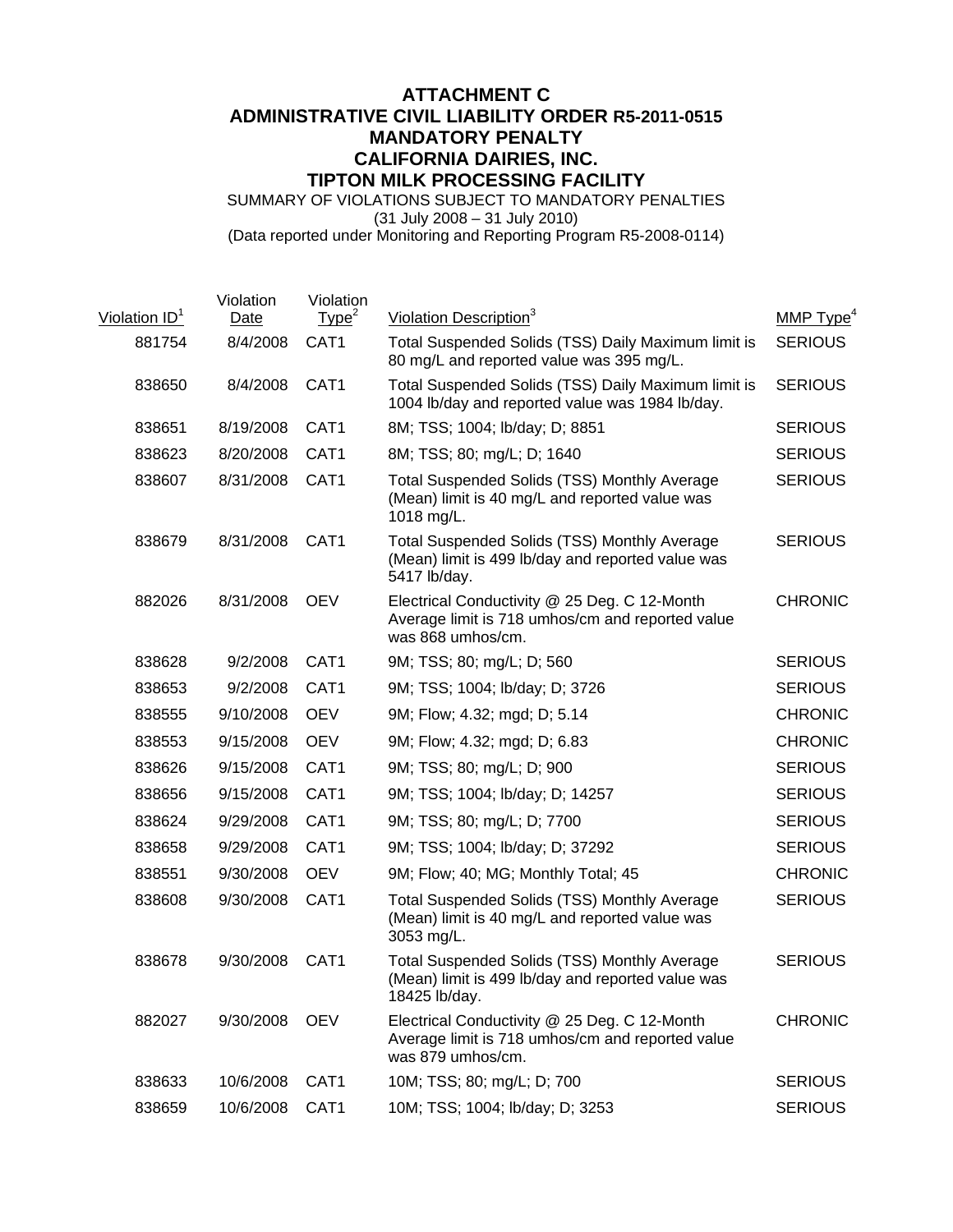| Violation ID <sup>1</sup> | Violation<br>Date | Violation<br>Type <sup>2</sup> | Violation Description <sup>3</sup>                                                                                    | MMP $Type4$          |
|---------------------------|-------------------|--------------------------------|-----------------------------------------------------------------------------------------------------------------------|----------------------|
| 838631                    | 10/20/2008        | CAT1                           | 10M; TSS; 80; mg/L; D; 520                                                                                            | <b>SERIOUS</b>       |
| 838662                    | 10/20/2008        | CAT1                           | 10M; TSS; 1004; lb/day; D; 3197                                                                                       | <b>SERIOUS</b>       |
| 838550                    | 10/31/2008        | <b>OEV</b>                     | 10M; Flow; 40; MG; Monthly Total; 42                                                                                  | <b>CHRONIC</b>       |
| 838648                    | 10/31/2008        | CAT1                           | <b>Total Suspended Solids (TSS) Monthly Average</b><br>(Mean) limit is 40 mg/L and reported value was<br>610 mg/L.    | <b>SERIOUS</b>       |
| 838677                    | 10/31/2008        | CAT1                           | Total Suspended Solids (TSS) Monthly Average limit<br>is 499 lb/day and reported value was 3225 lb/day.               | <b>SERIOUS</b>       |
| 882028                    | 10/31/2008        | <b>OEV</b>                     | Electrical Conductivity @ 25 Deg. C 12-Month<br>Average limit is 716 umhos/cm and reported value<br>was 899 uhos/cm.  | <b>CHRONIC</b>       |
| 838636                    | 11/10/2008        | CAT1                           | 11M; TSS; 80; mg/L; D; 380                                                                                            | <b>SERIOUS</b>       |
| 838665                    | 11/10/2008        | CAT1                           | 11M; TSS; 1004; lb/day; D; 1842                                                                                       | <b>SERIOUS</b>       |
| 838634                    | 11/24/2008        | CAT <sub>1</sub>               | 11M; TSS; 80; mg/L; D; 280                                                                                            | <b>SERIOUS</b>       |
| 838668                    | 11/24/2008        | CAT1                           | 11M; TSS; 1004; lb/day; D; 1324                                                                                       | <b>SERIOUS</b>       |
| 838647                    | 11/30/2008        | CAT1                           | Total Suspended Solids (TSS) Monthly Average limit<br>is 40 mg/L and reported value was 330 mg/L.                     | <b>SERIOUS</b>       |
| 838675                    | 11/30/2008        | CAT1                           | Total Suspended Solids (TSS) Monthly Average limit<br>is 499 lb/day and reported value was 1583 lb/day.               | <b>SERIOUS</b>       |
| 882029                    | 11/30/2008        | <b>OEV</b>                     | Electrical Conductivity @ 25 Deg. C 12-Month<br>Average limit is 716 umhos/cm and reported value<br>was 873 umhos/cm. | <b>CHRONIC</b>       |
| 838641                    | 12/1/2008         | CAT1                           | 12M; TSS; 80; mg/L; D; 530                                                                                            | <b>SERIOUS</b>       |
| 838669                    | 12/1/2008         | CAT <sub>1</sub>               | 12M; TSS; 1004; lb/day; D; 2529                                                                                       | <b>SERIOUS</b>       |
| 838640                    | 12/9/2008         | CAT1                           | 12M; TSS; 80; mg/L; D; 82                                                                                             | <b>CHRONIC</b>       |
| 838639                    | 12/15/2008        | CAT <sub>1</sub>               | 12M; TSS; 80; mg/L; D; 440                                                                                            | <b>SERIOUS</b>       |
| 838671                    | 12/15/2008        | CAT <sub>1</sub>               | 12M; TSS; 1004; lb/day; D; 1710                                                                                       | <b>SERIOUS</b>       |
| 838638                    | 12/22/2008        | CAT <sub>1</sub>               | 12M; TSS; 80; mg/L; D; 360                                                                                            | <b>SERIOUS</b>       |
| 838672                    | 12/22/2008        | CAT <sub>1</sub>               | 12M; TSS; 1004; lb/day; D; 2021                                                                                       | <b>SERIOUS</b>       |
| 838549                    | 12/26/2008        | <b>OEV</b>                     | 12M; Flow; 4.32; mgd; D; 4.35                                                                                         | <b>CHRONIC</b>       |
| 838645                    | 12/31/2008        | CAT1                           | Total Suspended Solids (TSS) Monthly Average limit<br>is 40 mg/L and reported value was 353 mg/L.                     | <b>SERIOUS</b>       |
| 838673                    | 12/31/2008        | CAT <sub>1</sub>               | Total Suspended Solids (TSS) Monthly Average limit<br>is 499 lb/day and reported value was 1697 lb/day.               | <b>SERIOUS</b>       |
| 882030                    | 12/31/2008        | <b>OEV</b>                     | Electrical Conductivity @ 25 Deg. C 12-Month<br>Average limit is 716 umhos/cm and reported value<br>was 856 umhos/cm. | <b>CHRONIC</b><br>bn |
| 838542                    | 1/8/2009          | <b>OEV</b>                     | 1M; Flow; 4.32; mgd; D; 4.55                                                                                          | <b>CHRONIC</b>       |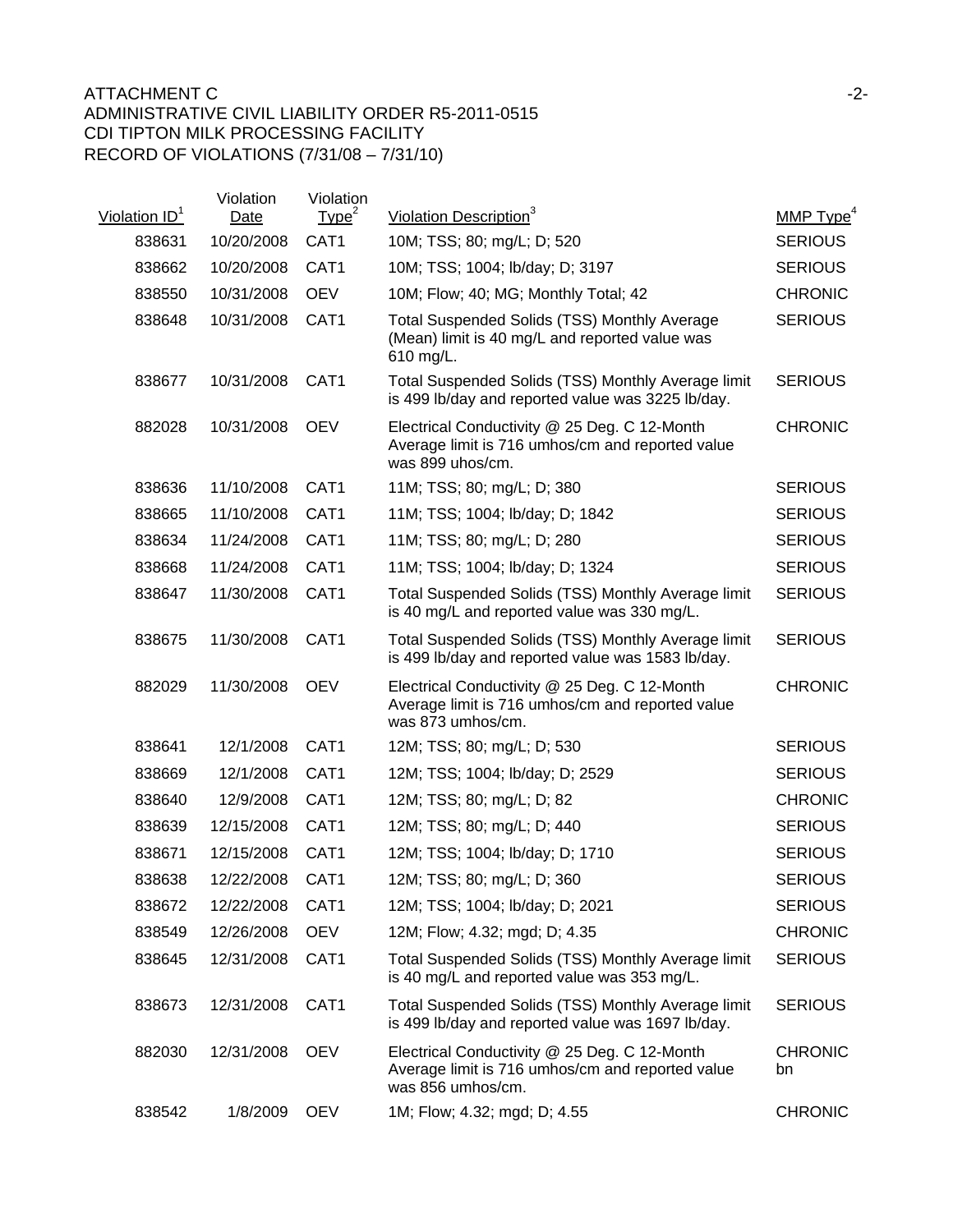| Violation ID <sup>1</sup> | Violation<br>Date | Violation<br>Type <sup>2</sup> | Violation Description <sup>3</sup>                                                                                       | MMP Type <sup>4</sup> |
|---------------------------|-------------------|--------------------------------|--------------------------------------------------------------------------------------------------------------------------|-----------------------|
| 838567                    | 1/8/2009          | <b>OEV</b>                     | 1M; TCO; 240; MPN/100 mL; I; 1600                                                                                        | <b>CHRONIC</b>        |
| 838544                    | 1/10/2009         | <b>OEV</b>                     | 1M; Flow; 4.32; mgd; D; 5.58                                                                                             | <b>CHRONIC</b>        |
| 838573                    | 1/12/2009         | <b>OEV</b>                     | 1M; TCO; 240; MPN/100 mL; I; 2420                                                                                        | <b>CHRONIC</b>        |
| 838545                    | 1/18/2009         | <b>OEV</b>                     | 1M; Flow; 4.32; mgd; D; 4.82                                                                                             | <b>CHRONIC</b>        |
| 838563                    | 1/19/2009         | CAT <sub>1</sub>               | 1M; SS; 0.5; ml/L; D; 0.6                                                                                                | <b>CHRONIC</b>        |
| 838569                    | 1/19/2009         | <b>OEV</b>                     | 1M; TCO; 240; MPN/100 mL; I; 2420                                                                                        | <b>CHRONIC</b>        |
| 838618                    | 1/19/2009         | CAT1                           | Total Suspended Solids (TSS) Daily Maximum limit is<br>1004 lb/day and reported value was 1138 lb/day.                   | <b>CHRONIC</b>        |
| 838643                    | 1/19/2009         | CAT <sub>1</sub>               | 1M; TSS; 80; mg/L; D; 130                                                                                                | <b>SERIOUS</b>        |
| 838561                    | 1/20/2009         | CAT1                           | 1M; BOD; 800; lb/day; D; 1007                                                                                            | <b>CHRONIC</b>        |
| 838570                    | 1/20/2009         | <b>OEV</b>                     | 1M; TCO; 240; MPN/100 mL; I; 2420                                                                                        | <b>CHRONIC</b>        |
| 838572                    | 1/21/2009         | <b>OEV</b>                     | 1M; TCO; 240; MPN/100 mL; I; 2420                                                                                        | <b>CHRONIC</b>        |
| 838546                    | 1/25/2009         | <b>OEV</b>                     | 1M; Flow; 4.32; mgd; D; 5.08                                                                                             | <b>CHRONIC</b>        |
| 838620                    | 1/26/2009         | CAT1                           | Total Suspended Solids (TSS) Daily Maximum limit is<br>1004 lb/day and reported value was 1359 lb/day.                   | <b>CHRONIC</b>        |
| 838642                    | 1/26/2009         | CAT <sub>1</sub>               | 1M; TSS; 80; mg/L; D; 185                                                                                                | <b>SERIOUS</b>        |
| 838547                    | 1/31/2009         | <b>OEV</b>                     | 1M; Flow; 40; MG; Monthly Total; 42                                                                                      | <b>CHRONIC</b>        |
| 838560                    | 1/31/2009         | CAT1                           | 1M; BOD; 400; lb/day; M; 418                                                                                             | <b>CHRONIC</b>        |
| 838606                    | 1/31/2009         | CAT1                           | <b>Total Suspended Solids (TSS) Monthly Average</b><br>(Mean) limit is 499 lb/day and reported value was<br>1549 lb/day. | <b>SERIOUS</b>        |
| 838644                    | 1/31/2009         | CAT <sub>1</sub>               | 1M; TSS; 40; mg/L; M; 158                                                                                                | <b>SERIOUS</b>        |
| 882031                    | 1/31/2009         | <b>OEV</b>                     | Electrical Conductivity @ 25 Deg. C 12-Month<br>Average limit is 711 umhos/cm and reported value<br>was 828 umhos/cm.    | <b>CHRONIC</b>        |
| 821573                    | 2/2/2009          | <b>OEV</b>                     | 2M; TCO; 240; MPN/100 mL; I; 300                                                                                         | <b>CHRONIC</b>        |
| 838579                    | 2/2/2009          | <b>OEV</b>                     | 1M; TCO; 23; MPN/100 ml; 7-day Median; 2420                                                                              | <b>CHRONIC</b>        |
| 838580                    | 2/3/2009          | <b>OEV</b>                     | 2M; TCO; 23; MPN/100 ml; 7-day Median; 2420                                                                              | <b>CHRONIC</b>        |
| 838581                    | 2/4/2009          | <b>OEV</b>                     | 2M; TCO; 23; MPN/100 ml; 7-day Median; 300                                                                               | <b>CHRONIC</b>        |
| 821576                    | 2/9/2009          | <b>OEV</b>                     | 2M; TCO; 240; MPN/100 mL; I; 2420                                                                                        | <b>CHRONIC</b>        |
| 838582                    | 2/9/2009          | <b>OEV</b>                     | 2M; TCO; 23; MPN/100 ml; 7-day Median; 300                                                                               | <b>CHRONIC</b>        |
| 821575                    | 2/10/2009         | <b>OEV</b>                     | 2M; TCO; 240; MPN/100 mL; I; 500                                                                                         | <b>CHRONIC</b>        |
| 838586                    | 2/11/2009         | <b>OEV</b>                     | 2M; TCO; 23; MPN/100 ml; 7-day Median; 170                                                                               | <b>CHRONIC</b>        |
| 821577                    | 2/17/2009         | CAT <sub>1</sub>               | 2M; TSS; 80; mg/L; D; 110                                                                                                | <b>CHRONIC</b>        |
| 838540                    | 2/22/2009         | <b>OEV</b>                     | 2M; Flow; 4.32; mgd; D; 4.76                                                                                             | <b>CHRONIC</b>        |
| 821572                    | 2/28/2009         | <b>OEV</b>                     | 2M; Flow; 40; MG; Monthly Total; 42                                                                                      | <b>CHRONIC</b>        |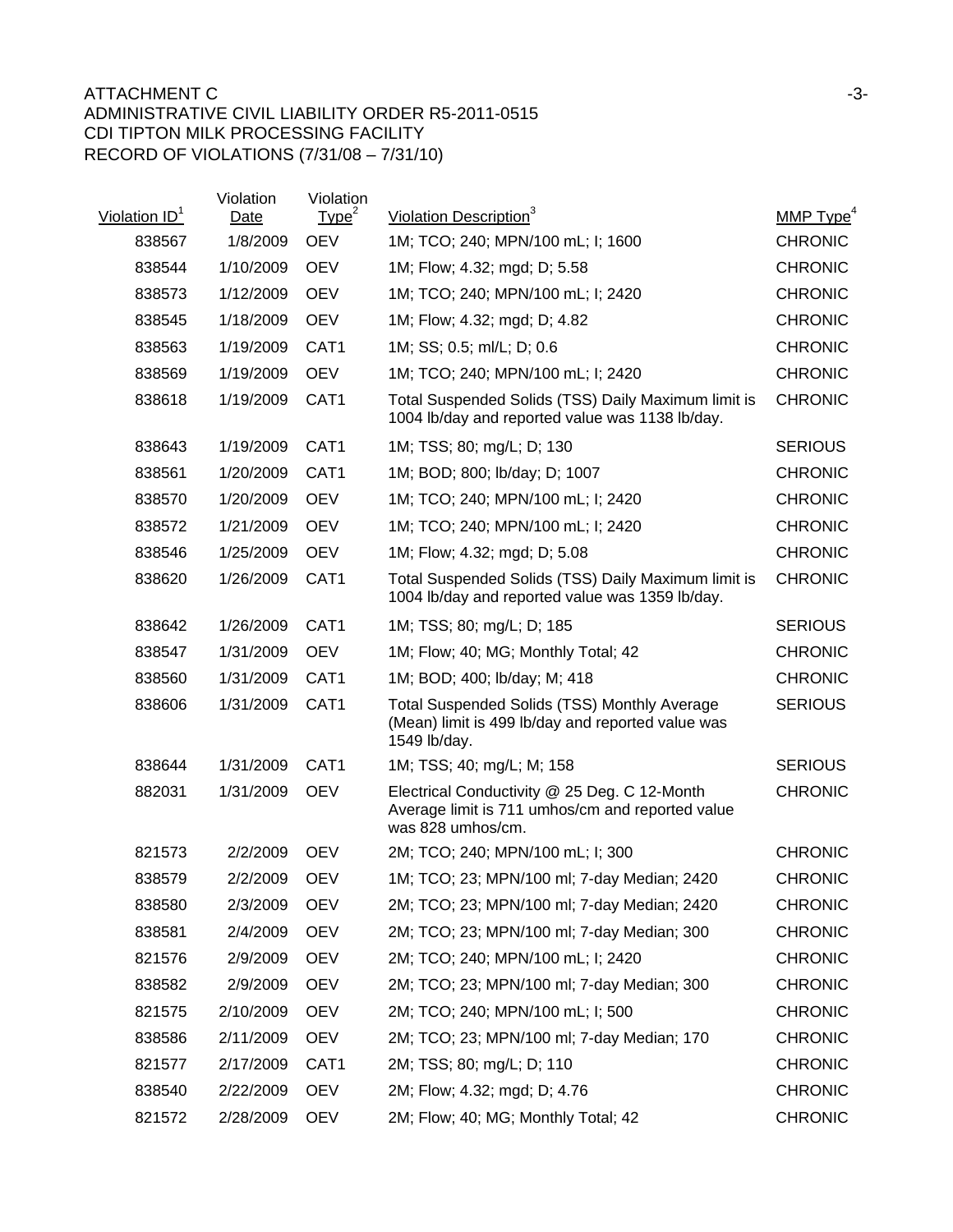| Violation $ID1$ | Violation<br>Date | Violation<br>Type <sup>2</sup> | Violation Description <sup>3</sup>                                                                                    | MMP $Type4$    |
|-----------------|-------------------|--------------------------------|-----------------------------------------------------------------------------------------------------------------------|----------------|
| 821582          | 2/28/2009         | CAT1                           | 2M; TSS; 40; mg/L; M; 59                                                                                              | <b>SERIOUS</b> |
| 882032          | 2/28/2009         | <b>OEV</b>                     | Electrical Conductivity @ 25 Deg. C 12-Month<br>Average limit is 710 umhos/cm and reported value<br>was 797 umhos/cm. | <b>CHRONIC</b> |
| 821726          | 3/9/2009          | <b>OEV</b>                     | 3M; Flow; 4.32; mgd; D; 4.34                                                                                          | <b>CHRONIC</b> |
| 821729          | 3/10/2009         | CAT1                           | 3M; TSS; 80; mg/L; D; 87                                                                                              | <b>SERIOUS</b> |
| 821728          | 3/15/2009         | <b>OEV</b>                     | 3M; Flow; 4.32; mgd; D; 4.34                                                                                          | <b>CHRONIC</b> |
| 821730          | 3/17/2009         | CAT1                           | 3M; TSS; 80; mg/L; D; 400                                                                                             | <b>SERIOUS</b> |
| 821734          | 3/17/2009         | CAT1                           | Total Suspended Solids (TSS) Daily Maximum limit is<br>1004 lb/day and reported value was 2970 lb/day.                | <b>SERIOUS</b> |
| 821731          | 3/24/2009         | CAT1                           | 3M; TSS; 80; mg/L; D; 220                                                                                             | <b>SERIOUS</b> |
| 821735          | 3/24/2009         | CAT <sub>1</sub>               | 3M; TSS; 1004; lb/day; D; 1816                                                                                        | <b>SERIOUS</b> |
| 821725          | 3/31/2009         | CAT1                           | 3M; BOD; 400; lb/day; M; 406                                                                                          | <b>CHRONIC</b> |
| 821732          | 3/31/2009         | CAT <sub>1</sub>               | 3M; TSS; 40; mg/L; M; 184                                                                                             | <b>SERIOUS</b> |
| 838603          | 3/31/2009         | CAT1                           | Total Suspended Solids (TSS) Monthly Average limit<br>is 499 lb/day and reported value was 1441 lb/day.               | <b>CHRONIC</b> |
| 882033          | 3/31/2009         | <b>OEV</b>                     | Electrical Conductivity @ 25 Deg. C 12-Month<br>Average limit is 706 umhos/cm and reported value<br>was 779 umhos/cm. | <b>CHRONIC</b> |
| 821800          | 4/3/2009          | CAT1                           | 4M; TSS; 80; mg/L; D; 87                                                                                              | <b>CHRONIC</b> |
| 821801          | 4/14/2009         | CAT1                           | 4M; TSS; 80; mg/L; D; 100                                                                                             | <b>CHRONIC</b> |
| 821795          | 4/21/2009         | <b>OEV</b>                     | 4M; TCO; 240; MPN/ 100 mL; I; 1600                                                                                    | <b>CHRONIC</b> |
| 838588          | 4/21/2009         | <b>OEV</b>                     | 4M; TCO; 23; MPN/100 ml; 7-day Median; 240                                                                            | <b>CHRONIC</b> |
| 821802          | 4/30/2009         | CAT1                           | 4M; TSS; 40; mg/L; M; 60                                                                                              | <b>SERIOUS</b> |
| 882034          | 4/30/2009         | <b>OEV</b>                     | Electrical Conductivity @ 25 Deg. C 12-Month<br>Average limit is 705 umhos/cm and reported value<br>was 749 umhos/cm. | <b>CHRONIC</b> |
| 838558          | 5/9/2009          | CAT1                           | 5M; BOD; 400; lb/day; M; 658                                                                                          | <b>CHRONIC</b> |
| 882035          | 5/31/2009         | <b>OEV</b>                     | Electrical Conductivity @ 25 Deg. C 12-Month<br>Average limit is 704 umhos/cm and reported value<br>was 722 umhos/cm. | <b>CHRONIC</b> |

 $\frac{1}{2}$  Violation ID in CIWQS

<sup>2</sup> Table of Abbreviations below defines abbreviations used in this table.

Coded Violation Descriptions are coded as follows: Reporting period(s) (e.g., 2M = February, 9M-11M September through November); constituent or parameter (e.g., Flow); effluent limitation; units; limitation period (where applicable); and reported result.

<sup>4</sup> Exempt non-serious violations fall within the first three violations in a six-month period, thus are exempt. Serious and chronic violations are subject to MMPs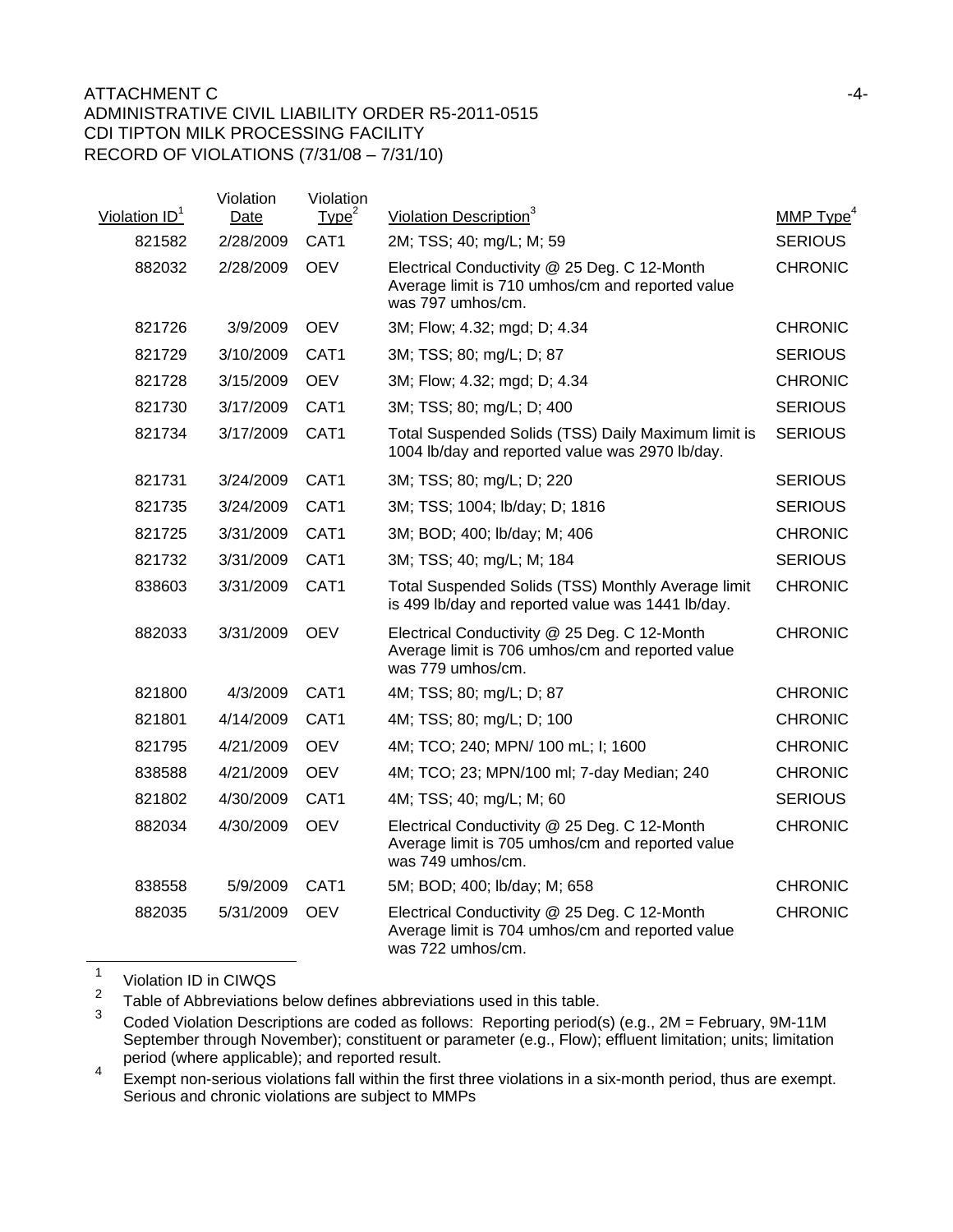| Abbreviation     | Definition                                                  |
|------------------|-------------------------------------------------------------|
| <b>BOD</b>       | 5-day biochemical oxygen demand                             |
| CAT <sub>1</sub> | Violation of effluent limitation for a Category 1 Pollutant |
| <b>CIWQS</b>     | California Integrated Water Quality System database         |
| D                | Daily                                                       |
| $\mathbf{I}$     | Instantaneous maximum                                       |
| M                | Monthly                                                     |
| mgd              | Million gallons per day                                     |
| <b>MMP</b>       | <b>Mandatory Minimum Penalty</b>                            |
| <b>OEV</b>       | <b>Other Effluent Violation</b>                             |
| <b>TCO</b>       | Total coliform organism                                     |
| <b>TSS</b>       | Total suspended solids                                      |
| umhos/cm         | Micromhos per centimeter                                    |

| <b>MMP VIOLATION TYPE</b>                              | <b>VIOLATION PERIOD</b><br>07/31/2008 TO 8/31/2010 |
|--------------------------------------------------------|----------------------------------------------------|
| Serious CAT1 Violations Subject to MMPs                | 46                                                 |
| Chronic (non-serious) CAT1 Violations Subject to MMPs: | 12                                                 |
| Chronic (non-serious) OEV Violations Subject to MMPs:  | 39                                                 |
| Non-serious OEV Violations Exempt from MMPs:           | 0                                                  |
| <b>Total Additional Violations Subject to MMPs:</b>    | 97                                                 |

*Mandatory Minimum Penalty = 97 MMP Violations x \$3,000 = \$291,000*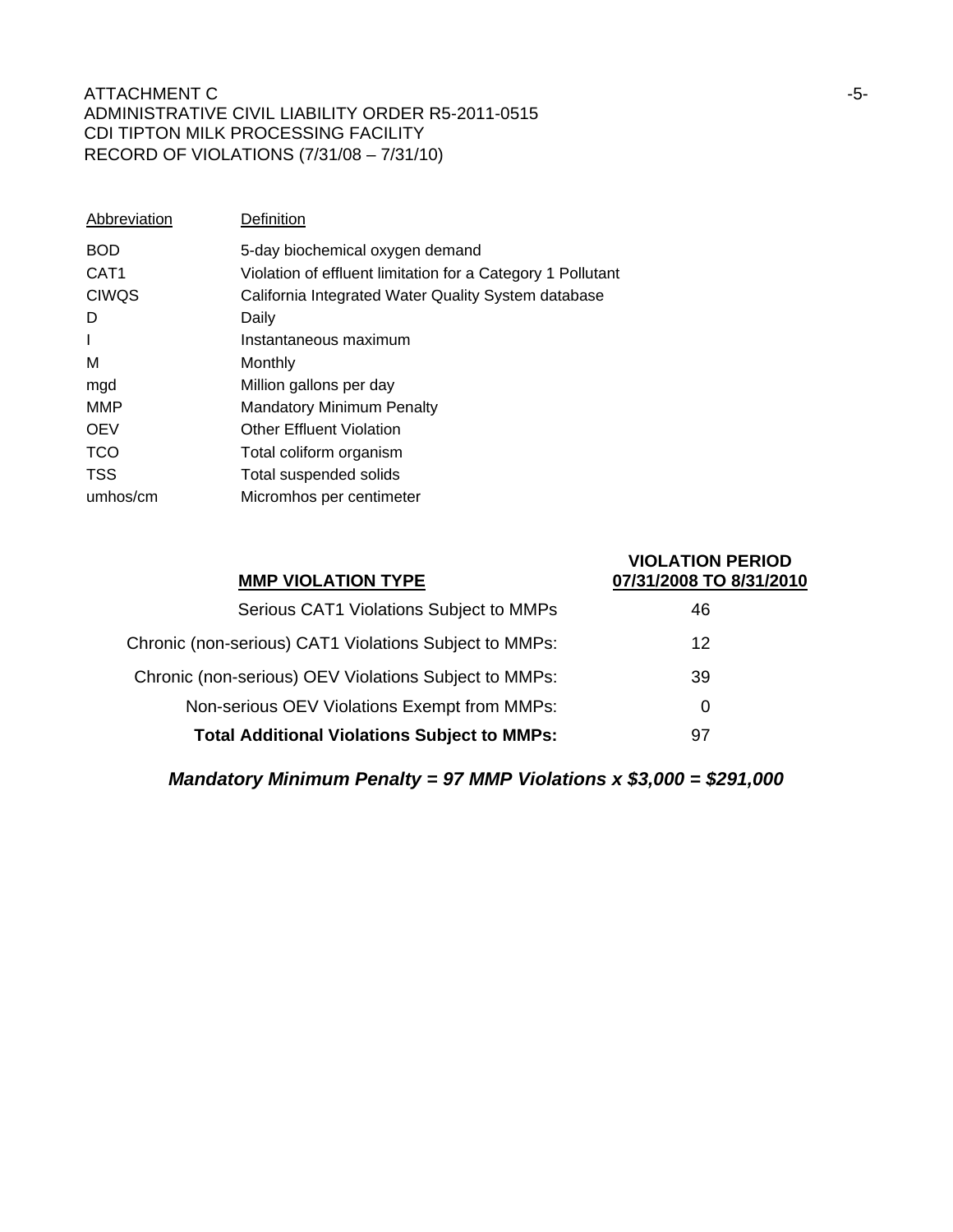# **ATTACHMENT D ADMINISTRATIVE CIVIL LIABILITY ORDER R5-2011-0515 MANDATORY PENALTY CALIFORNIA DAIRIES, INC. TIPTON MILK PROCESSING FACILITY**

SUMMARY OF VIOLATIONS SUBJECT TO MANDATORY PENALTIES (1 January 2000 – 31 July 2010) (Data reported under Monitoring and Reporting Programs 94-295 and R5-2008-0114)

| <b>MMP VIOLATION TYPE</b>                            | <b>VIOLATION PERIOD</b><br>1/1/2000 TO 7/31/2010 |
|------------------------------------------------------|--------------------------------------------------|
| <b>Serious Late Report Violations</b>                | $3^1$                                            |
| Serious CAT1 Violations Subject to MMPs              | 158                                              |
| <b>Chronic CAT1 Violations Subject to MMPs</b>       | 66                                               |
| Chronic (non-serious) OEV Violations Subject to MMPs | 434                                              |
| <b>Total Violations Subject to MMPs</b>              | 661                                              |
| <b>Non-serious OEV Violations Exempt from MMPs</b>   | 3                                                |

1 Includes two serious late reporting violations that occurred 21 August 2008 for the late July 2008 self-monitoring report.

## *Mandatory Minimum Penalty = 661 MMP Violations x \$3,000 = \$1,983,000*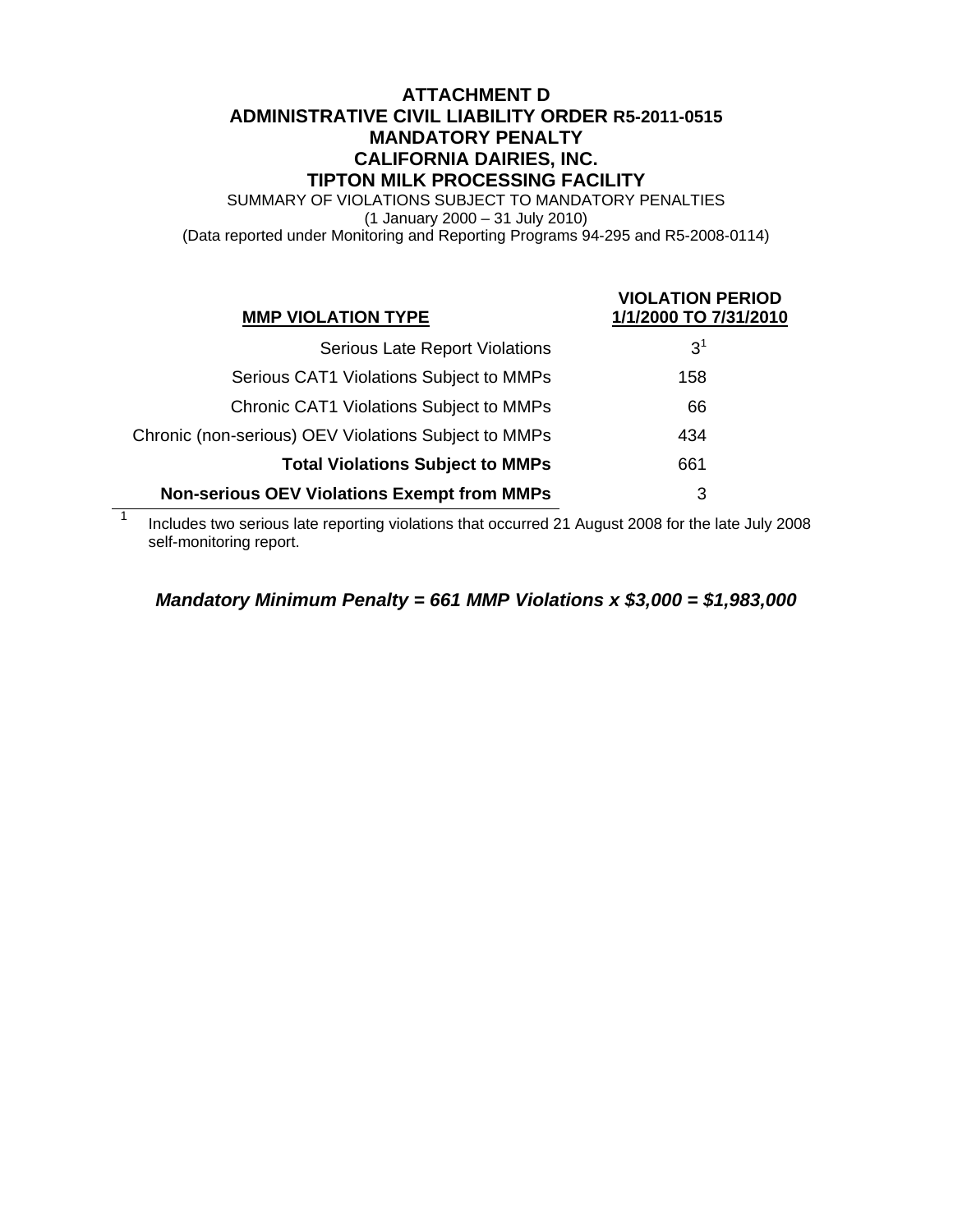# **ATTACHMENT E ADMINISTRATIVE CIVIL LIABILITY ORDER R5-2011-0515 MANDATORY PENALTY CALIFORNIA DAIRIES, INC. TIPTON MILK PROCESSING FACILITY PROPOSED SUPPLEMENTAL ENVIRONMENTAL PROJECTS**

# **PIXLEY SUPPLEMENTAL ENVIRONMENTAL PROJECT PROPOSAL**

# Overview:

CDI calls this SEP the "Pixley Water Well Preliminary Hydrogeological Investigation and Pilot Test Well Program." The unincorporated community of Pixley is about three miles south of the Tipton Facility. The Pixley Public Utility District (District) has four municipal production wells. Three of these wells (Well Nos. 1, 2A, and 3A) extract groundwater that contains arsenic concentrations that exceed 10 ug/L, the State primary maximum contaminant level (MCL). Among the possible mitigation measures under consideration by the District is the construction of replacement production wells in three different locations in the Pixley area: one new well on each side of State Route 99 and a third well that may be on either side of State Route 99.

Each new well would be constructed with the intent of avoiding arsenic concentrations above 10 ug/L and producing at least 1,100 gallons per minute to replace the capacities of Well Nos. 1, 2A, and 3A. In the circumstance that the new well does not produce water that has an arsenic concentration that is sufficiently low for blending, the District would construct and operate an arsenic-removal treatment plant at the new well site. The District plans to investigate and consider the development of at least one of these new wells. The first site to be investigated is anticipated to be located at a residential lot near the intersection of Compton and Cedar Avenues. The treatment process, if determined necessary, would be determined upon evaluation of the specific water quality of the zone sampling.

# Project:

The Pixley SEP features the construction of a test well in one of the three locations identified by the District, along with a technical study of well yield and groundwater quality, to determine if groundwater extracted from the location and depth considered for one of the replacement production wells meet the arsenic MCL. CDI proposes to fund the project and hire Provost & Pritchard Engineering Group, Inc. to conduct the study, contract the pilot well, conduct testing, and complete the report. The goal of the proposed project is to develop information necessary to construct new production wells that will meet the arsenic MCL.

# Cost:

CDI estimates the Pixley SEP to cost approximately \$200,000. The table below itemizes the estimated costs per project component. Any remaining portion of the \$200,000 not expended on the Pixley SEP will be remitted to the State **by 400 days following Order issuance**.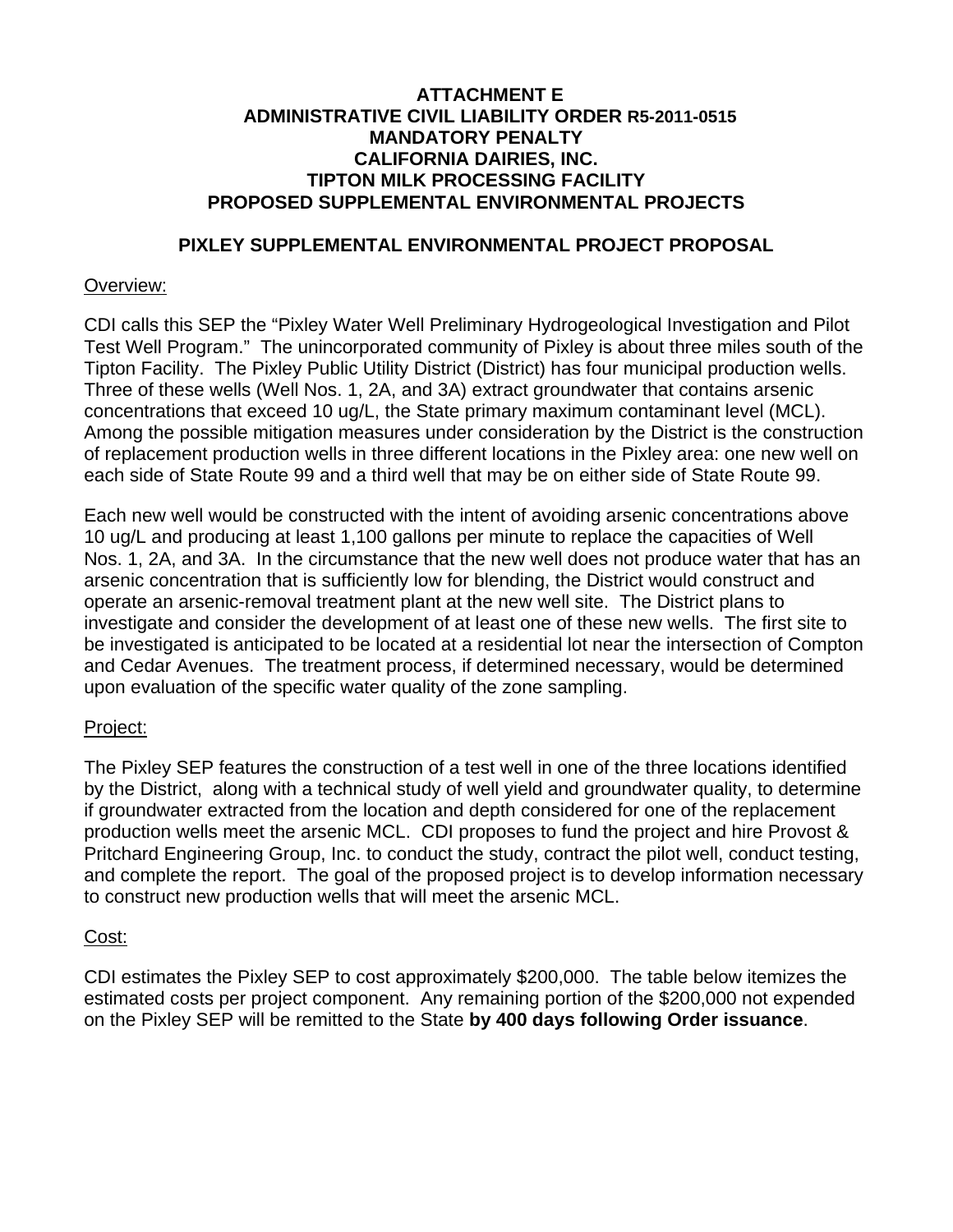# A. Construction Costs

|    |                                    |                                                                                                                                                           | Unit of                                                                                                                                                                      |                   | Cost of Work                                                                                                                    |
|----|------------------------------------|-----------------------------------------------------------------------------------------------------------------------------------------------------------|------------------------------------------------------------------------------------------------------------------------------------------------------------------------------|-------------------|---------------------------------------------------------------------------------------------------------------------------------|
|    | <b>Description</b>                 | <b>Quantity</b>                                                                                                                                           | <b>Measure</b>                                                                                                                                                               | <b>Unit Price</b> | <u>Item</u>                                                                                                                     |
| 1  | <b>Test Well</b>                   | 1                                                                                                                                                         | Each                                                                                                                                                                         | \$90,000          | \$90,000                                                                                                                        |
|    | Geologic Analysis                  | 1                                                                                                                                                         | Lump<br>Sum                                                                                                                                                                  | \$20,000          | \$20,000                                                                                                                        |
|    | <b>Water Supply Testing</b>        | 1                                                                                                                                                         | Lump<br>Sum                                                                                                                                                                  | \$15,000          | \$15,000                                                                                                                        |
|    |                                    |                                                                                                                                                           |                                                                                                                                                                              |                   |                                                                                                                                 |
| 1. |                                    |                                                                                                                                                           |                                                                                                                                                                              |                   | \$15,000                                                                                                                        |
| 2. |                                    |                                                                                                                                                           |                                                                                                                                                                              |                   | $\Omega$                                                                                                                        |
| 3. |                                    |                                                                                                                                                           |                                                                                                                                                                              |                   | 15,000                                                                                                                          |
|    |                                    |                                                                                                                                                           |                                                                                                                                                                              |                   | 5,000                                                                                                                           |
|    |                                    |                                                                                                                                                           |                                                                                                                                                                              |                   |                                                                                                                                 |
| 1. |                                    |                                                                                                                                                           |                                                                                                                                                                              |                   | 25,000                                                                                                                          |
| 2. |                                    |                                                                                                                                                           |                                                                                                                                                                              |                   | 10,000                                                                                                                          |
|    |                                    |                                                                                                                                                           |                                                                                                                                                                              |                   | 5,000                                                                                                                           |
|    |                                    |                                                                                                                                                           |                                                                                                                                                                              |                   | \$200,000                                                                                                                       |
|    | Work Item #<br>$\overline{2}$<br>3 | Design engineering<br>environmental work.<br><b>Consulting Engineering:</b><br><b>Real Property:</b><br>Contingency - 2.6% Subtotal<br>TOTAL PROJECT COST | <b>Estimated Engineering Cost including:</b><br>Advertising/Award (printing and noticing<br>Property Acquisition (if applicable)<br>Appraisals, title work, and related work |                   | Special services (Conditional Use Permit/Zone Change/site plan<br>review, foundation or archeological investigations, extensive |

# Implementation:

CDI shall complete an agreement with the District and engage the services of a consultant to complete the Pixley SEP **no later than 45 days following Order issuance.** CDI shall complete the project **no later than 385 days following Order issuance**.

| Deliverables:  |                                                                                                 | <b>Compliance Date</b><br>(days after Order issuance) |
|----------------|-------------------------------------------------------------------------------------------------|-------------------------------------------------------|
| $\mathbf{1}$ . | Copy of the agreement between CDI and the District                                              | 60                                                    |
| 2.             | Copy of the executed contract and scope of work with a<br>consultant to complete the Pixley SEP | 60                                                    |
| 3.             | Copy of the Project Engineering Report With<br><b>Recommendations</b>                           | 400                                                   |

In addition to the above, CDI shall submit quarterly status reports on the Pixley SEP each calendar quarter beginning **January 2011** and ending **January 2012**. Each quarterly status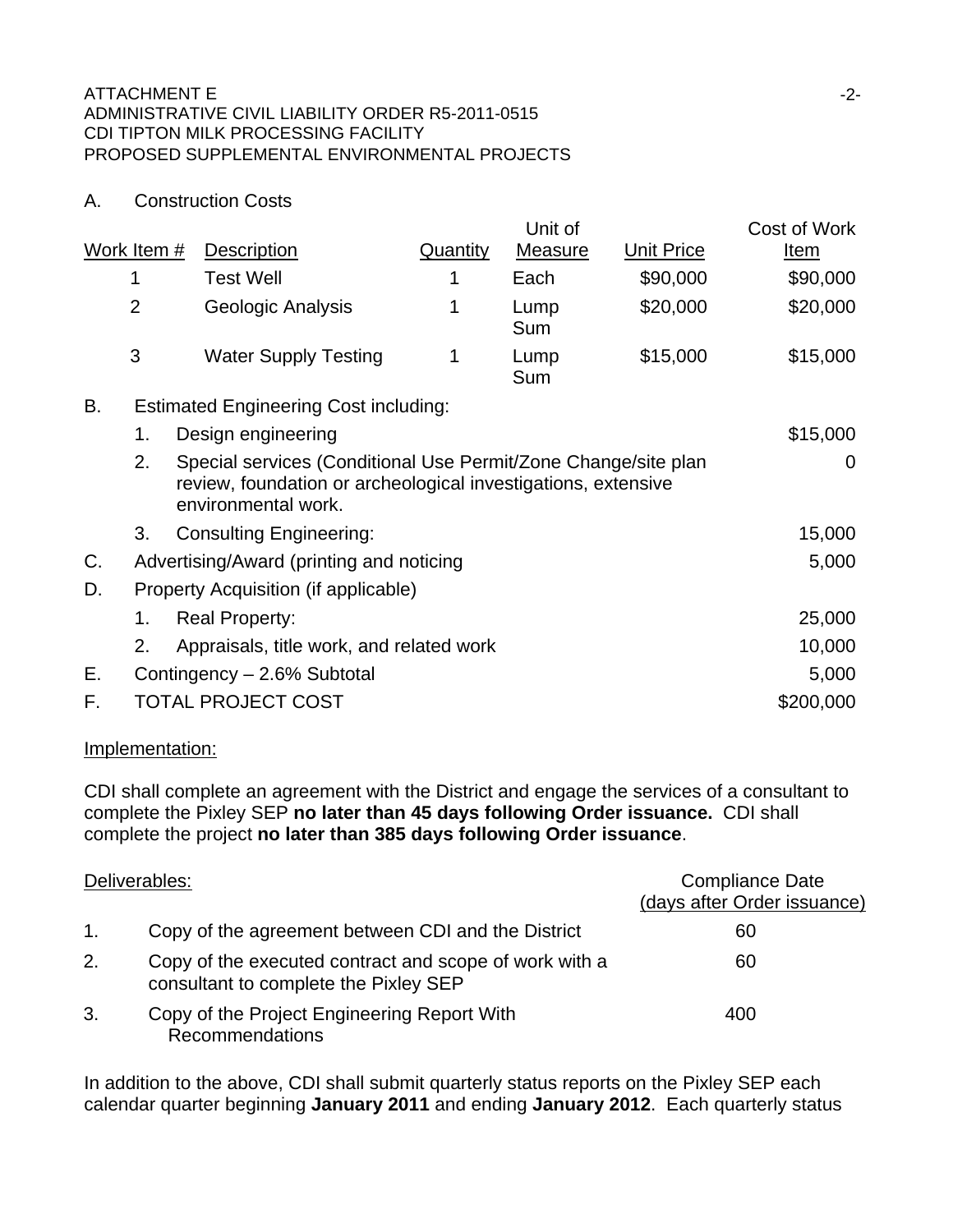report shall include copies of all invoices paid during the reporting calendar quarter to the consultant and any subcontractors retained to perform work on the Pixley SEP.

## **DISSOLVED AIR FLOTATION SUPPLEMENTAL ENVIRONMENTAL PROJECT PROPOSAL**

# Overview:

CDI calls this SEP "DAF Improvements." It consists of adding Dissolved Air Flotation (DAF) technology<sup>1</sup> to the Tipton Facility's wastewater treatment facility, which CDI is currently expanding to increase its effluent percolation pond disposal capacity to accommodate the Facility's entire wastewater flow. The Fact Sheet in Waste Discharge Requirements Order R5-2008-0114 summarizes CDI's planned changes to the discharge, which include implementing salinity reduction treatment technology and constructing five new unlined effluent percolation ponds. CDI is preparing a Report of Waste Discharge in support of discharging all of the Tipton Facility's milk processing wastewater to percolation ponds, thereby eliminating its discharge to Morrison Ditch.

### Project:

 $\overline{a}$ 

CDI proposes to install two DAF units that will be operated as needed to reduce the concentration of total suspended solids (TSS) in wastewater discharged to percolation ponds. CDI has identified the unit as a Mulitfloat DAF unit with a capacity of 750 gallons per minute manufactured by Krofta Engineering.

Order R5-2008-0114 does not prescribe effluent TSS limitations for the discharge to the percolation ponds. Consequently, CDI is not currently required to implement the DAF SEP or install comparable treatment technology to reduce TSS concentrations in the discharge to the percolation ponds.

CDI plans to operate the percolation ponds in alternating cycles of service and "rest and reaeration" to periodically restore oxygen levels in the soil and, consequently, enhance soil treatment of decomposable waste constituents. Over time, suspended solids in the discharge will accumulate in a sludge layer on the pond bottom, reducing the rate at which wastewater infiltrates into the soil and therefore the pond's disposal capacity. To restore a pond's disposal capacity, the pond is taken out of service and allowed to dry. The sludge layer is removed, treated as necessary (e.g., dewatered and stabilized), and disposed of at permitted facility (e.g., land fill) or, more likely, discharged to land for use as a soil amendment under Board-issued

**Dissolved air flotation** (DAF) is a water treatment process that clarifies wastewaters by the removal of suspended matter such as oil or solids. The removal is achieved by dissolving air in the water or wastewater under pressure and then releasing the air at atmospheric pressure in a flotation tank or basin. The released air forms tiny bubbles which adhere to the suspended matter causing the suspended matter to float to the surface of the water where it may then be removed by a skimming device. DAF is very widely used in treating the industrial wastewater from oil refineries, petrochemical and chemical plants, and paper mills, general water treatment and similar industrial facilities.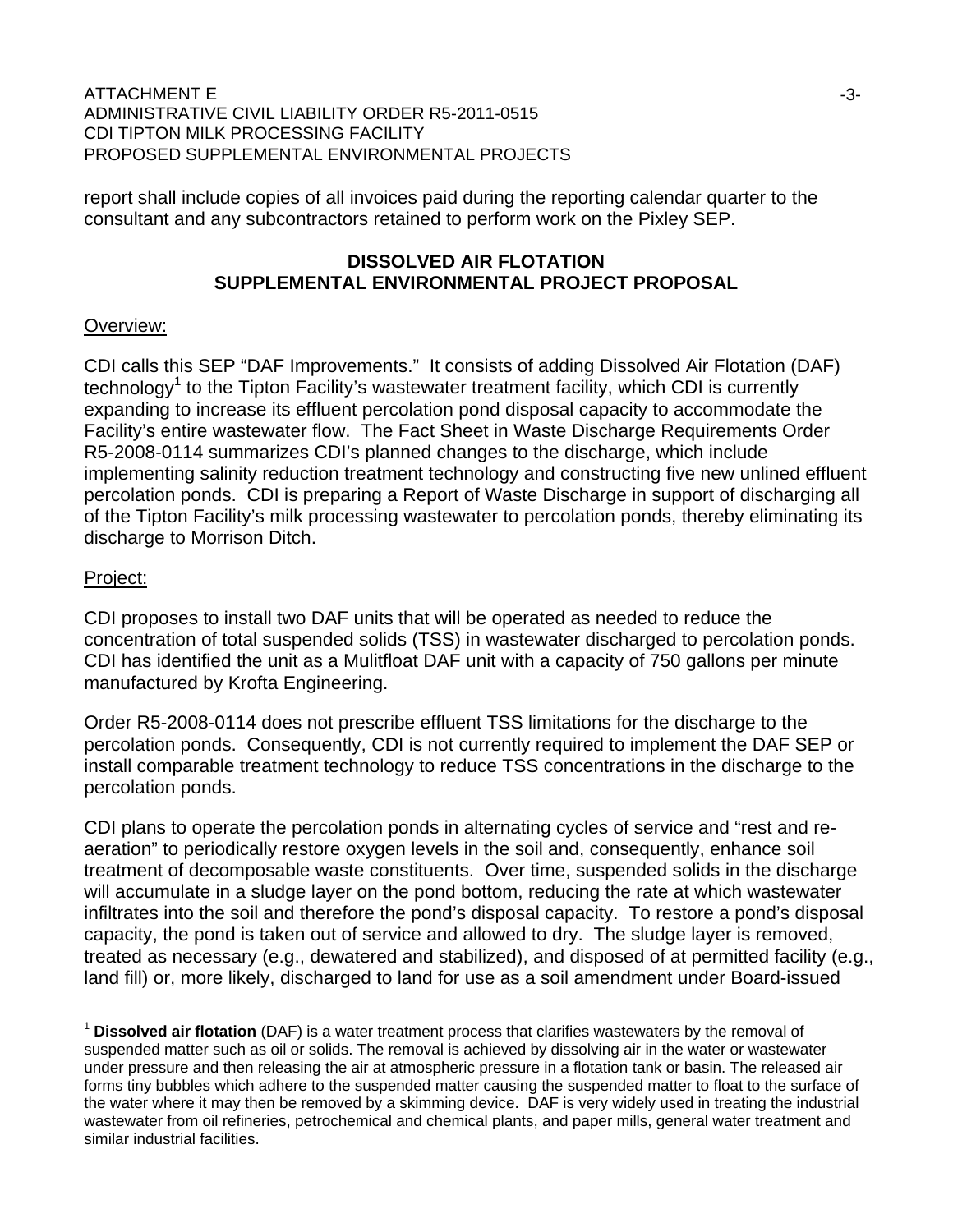waste discharge requirements or a waiver of waste discharge requirements. Following sludge removal, the pond bottom is deep ripped prior to being placed back in service. Reducing the TSS concentrations in pond influent will reduce the frequency of pond maintenance and may even allow for the deep-ripping of pond bottoms without the removal of accumulated solids.

CDI's goal will be to operate the percolation ponds through their "rest and re-aeration" periods while monitoring the levels of TSS in the pond influent and measuring the impacts of the solids deposits to the pond bottoms. Monitoring will be conducted on a daily basis through the recording of influent flow volume and height of freeboard in ponds in service. This practice will allow for the determination of percolation rates vs. TSS vs. flow over periods of time and will be evaluated to determine an optimum run time of the DAF treatment maintain the desired TSS to the percolation ponds. It is CDI's goal to reach a balance of run time versus influent TSS that allows CDI to rest and re-aerate the ponds by deep ripping without having to remove sludge from the pond bottoms during these rotating cycles.

### Cost:

CDI expects to invest approximately \$2,000,000 for the purchase and installation of the two Mulifloat DAF units and associated tankage, pumping, controls, and conveyance. The table below itemizes the estimated costs per project component.

| Α. | <b>Project Component Description</b>                                                         | <b>Estimated Cost</b> |
|----|----------------------------------------------------------------------------------------------|-----------------------|
|    | Two Krofta Engineering 750 gallon-per-minute Multifloat DAF units<br>and ancillary equipment | \$750,000             |
|    | pH Neutralization System                                                                     | 75,000.00             |
|    | Flow Equalization and Sludge Tanks                                                           | 250,000               |
|    | <b>Automation and Controls</b>                                                               | 50,000                |
|    | Site Improvements and Installation                                                           | 200,000               |
|    | <b>Mechanical Electrical and Piping</b>                                                      | 150,000               |
|    | Engineering, permits, etc.                                                                   | 100,000               |
|    | Start up / Commissioning                                                                     | 50,000                |
| В. | Contingency – 20 % of Subtotal                                                               | 325,000               |
| C. | <b>TOTAL PROJECT COST</b>                                                                    | 1,950,000             |

### Implementation:

CDI shall prepare specifications for the DAF SEP project and solicit project proposals **no later than 30 days following Order issuance**. CDI shall complete the project **no later than 420 days following Order issuance**.